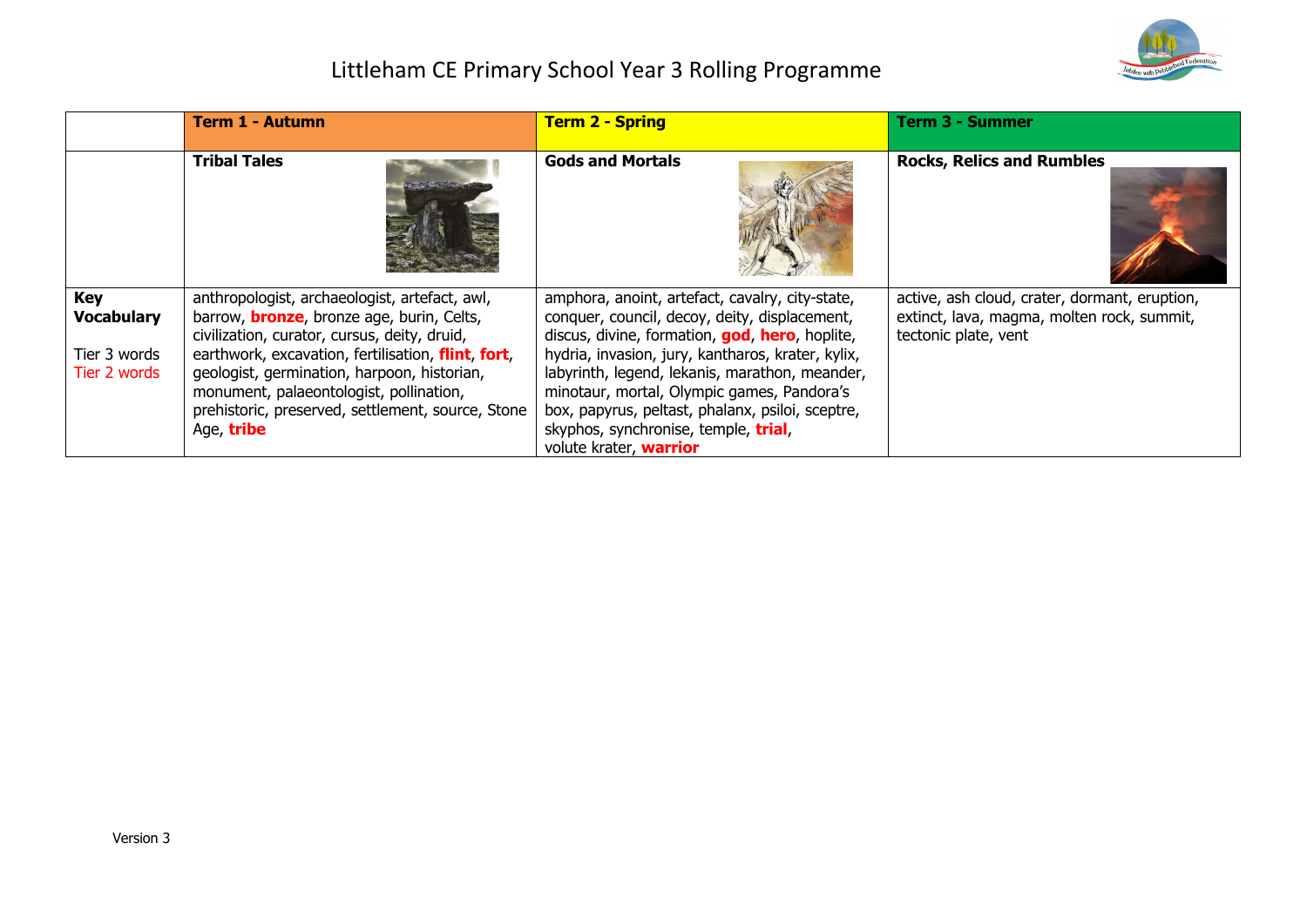

| Project  | Take a moment to step outside and stand             | From nothingness came chaos; from chaos            | This project teaches children about the features   |
|----------|-----------------------------------------------------|----------------------------------------------------|----------------------------------------------------|
| overview | quietly and still. Turn off all your technology and | came air and water; from air and water came        | and characteristics of Earth's layers, including a |
|          | try to forget the modern world. Imagine this        | life! Then, rising majestically from the darkness, | detailed exploration of volcanic, tectonic and     |
|          | place 5000 years ago. What would you have           | came Gaia, Mother Earth, a beacon of warmth        | seismic activity.                                  |
|          | seen? Head back to prehistoric times (it's a long   | and light. Discover a fantastical world full of    |                                                    |
|          | time ago) to gather berries and hunt down           | mythical creatures and legendary heroes.           |                                                    |
|          | dinner. Unearth ancient objects and visit           | Poseidon, Apollo, Artemis and Zeus reign           |                                                    |
|          | astonishing mystical monuments that reveal the      | almighty from Mount Olympus, watching mere         |                                                    |
|          | secrets of an ancient time. Learn how the           | mortals on dusty Athenian streets. Meet            |                                                    |
|          | people of Britain developed over thousands of       | Theseus, the hero, and Helen of Troy, the          |                                                    |
|          | years, from the Stone Age to the Roman              | beautiful face that launched a thousand ships.     |                                                    |
|          | invasion. Work as a tribe to build a seasonal       | Explore the terrains of Greece, where in pure      |                                                    |
|          | monument to celebrate the coming of spring.         | blue skies, the Sun scorches waxen wings and       |                                                    |
|          | Then sit quietly and reflect, waiting for the       | melts the fortunes of Icarus and Daedalus. Then    |                                                    |
|          | sunrise. What tribal tales will you have to tell?   | decide your own fate when a mysterious box is      |                                                    |
|          |                                                     | found and stirs your curious mind.                 |                                                    |
|          |                                                     |                                                    |                                                    |

**When reviewing our curriculum rolling programme we considered the key aspects of our CURRICULUM INTENT as:**

To provide a curriculum which encourages pupils, within a supportive Christian environment, to aspire to reach their full potential. This will be achieved through experiential learning, using the richness of our local rural community and culture, but also by opening the children's eyes further to gain knowledge about, and see the opportunities in, the wider British, European and global contexts.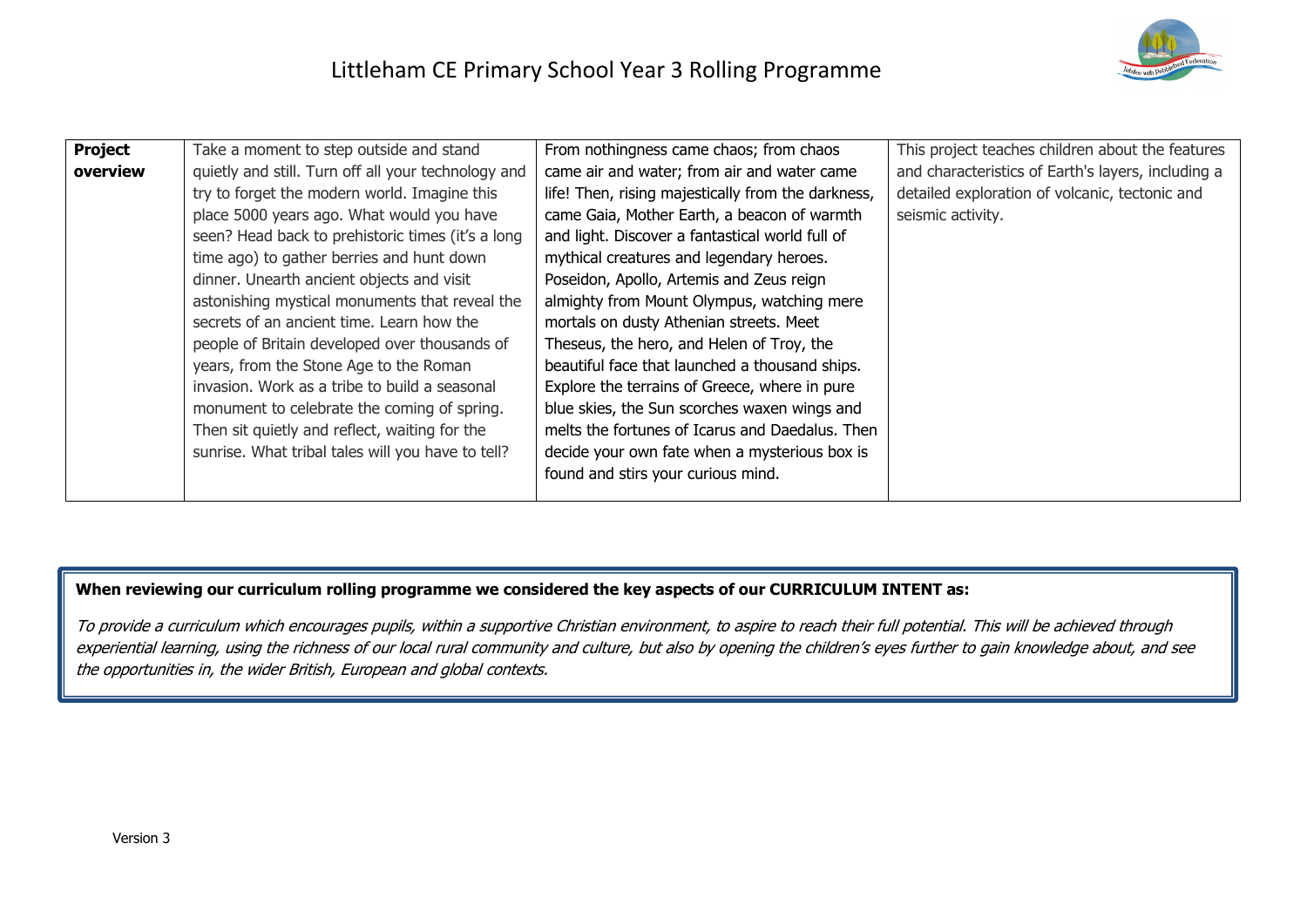

| <b>Term 1 - Autumn</b> |                                                                                                                                                                                                                                                                                                              |  |
|------------------------|--------------------------------------------------------------------------------------------------------------------------------------------------------------------------------------------------------------------------------------------------------------------------------------------------------------|--|
| this topic?            | What are the key pieces of knowledge we want children to remember, be able to build upon and to reflect on within each subject area of                                                                                                                                                                       |  |
|                        | Text in this colour relates to key pieces of knowledge linked specifically to our Curriculum Intent.                                                                                                                                                                                                         |  |
|                        | Text in this colour describes example activities to support the main theme of the topic.                                                                                                                                                                                                                     |  |
| <b>Main Topic</b>      | <b>Tribal Tales</b>                                                                                                                                                                                                                                                                                          |  |
| <b>History</b>         | Dates and events can be sequenced on a timeline using AD (Anno Domini) or BC (Before Christ). AD dates become larger the closer they<br>get to the present day. BC dates become larger the further away they get from the present day. The year 0 AD marks the birth of Christ in<br>the Gregorian calendar. |  |
|                        | <b>Chronological Knowledge</b>                                                                                                                                                                                                                                                                               |  |
|                        | Know how to identify some ways in which historians divide time (BC/AD) and suggest reasons for doing it.                                                                                                                                                                                                     |  |
|                        | Know how to describe ways of life that are typically associated with a period.                                                                                                                                                                                                                               |  |
|                        | Know that some periods of history are many thousands of years ago.                                                                                                                                                                                                                                           |  |
|                        | Know how to describe a studied figure, what they stood for and how that affected actions taken.                                                                                                                                                                                                              |  |
|                        | Know how to create a timeline of the period studied.                                                                                                                                                                                                                                                         |  |
|                        | Know how to create a timeline which shows how the period studied fits into the wider timeline of history.                                                                                                                                                                                                    |  |
|                        | Know how to create a timeline that shows how the period studied compares and contrasts to other things happening around the world.                                                                                                                                                                           |  |
|                        | <b>Historical Enquiry</b>                                                                                                                                                                                                                                                                                    |  |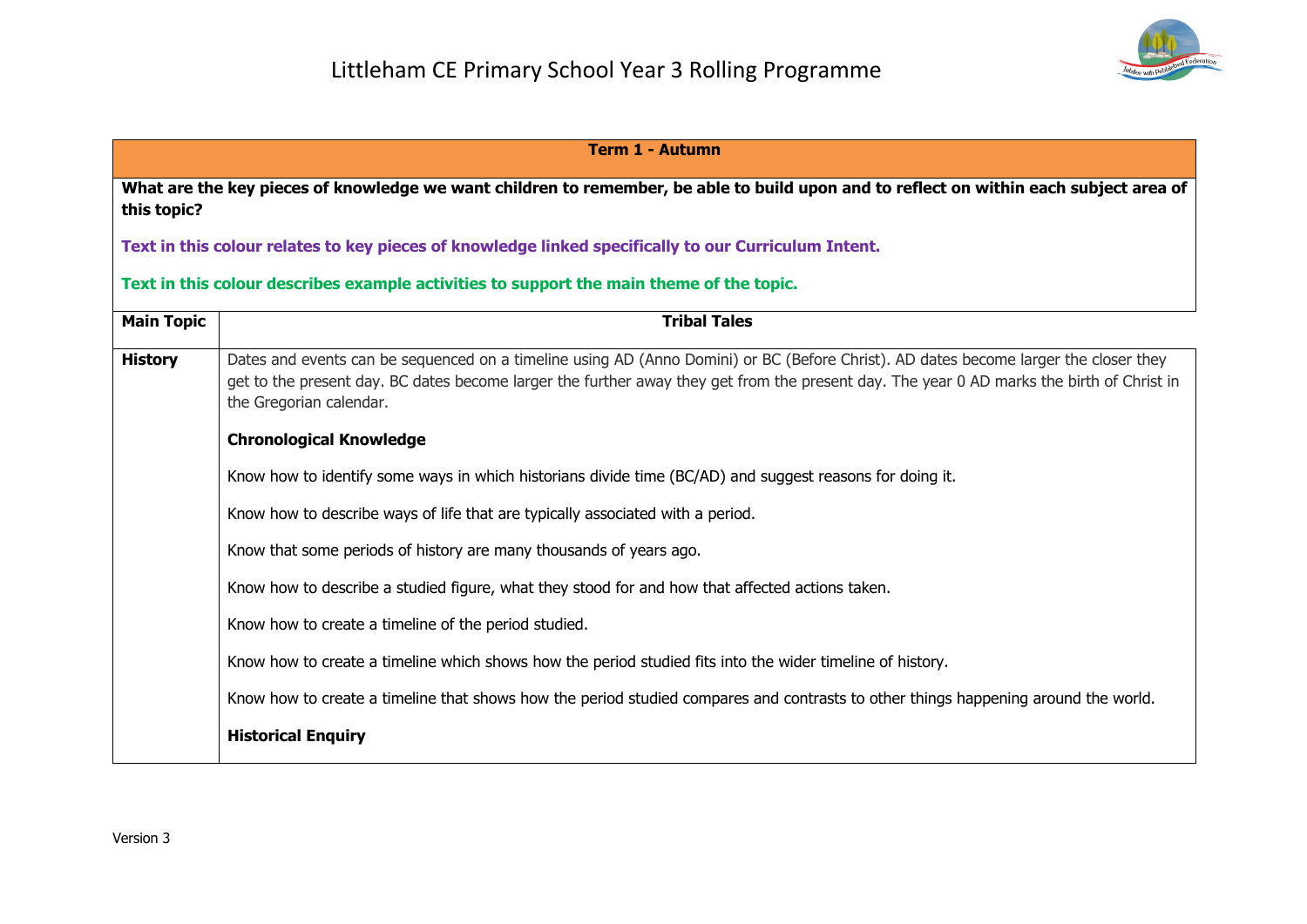

| Know how to identify and give reasons for what is likely to be accurate representation of time periods and which are not. |
|---------------------------------------------------------------------------------------------------------------------------|
| Know how to compare and contrast artefacts and distinguish between what we know and what we assume.                       |
| Know artefacts to construct a historical argument.                                                                        |
| Know how to use primary and secondary sources to research an idea.                                                        |
| Know how to synthesise sources to give possible reasons.                                                                  |
| Know why archaeologists find certain sources of significant importance.                                                   |
| <b>Interpretations of History</b>                                                                                         |
| Know how to explain why archaeologists think what they do and explain whether you agree.                                  |
| Know how to give thoughts and reasons for monuments both in time studied and modern day.                                  |
| Know how to interpret a range of evidence to put forward their own argument e.g. why iron age was a violent time.         |
| <b>Cause and Consequence</b>                                                                                              |
| Know how to describe the likely impact that seasons and landscape had on the location of populations.                     |
| <b>Similarities and Differences</b>                                                                                       |
| Know how to compare, contrast and explain some key ways in which life changed for Britain during the specific period.     |
| <b>Significance</b>                                                                                                       |
| Know how places (e.g. monuments) can be of significance to a local area whereas some are significant on a global scale.   |
|                                                                                                                           |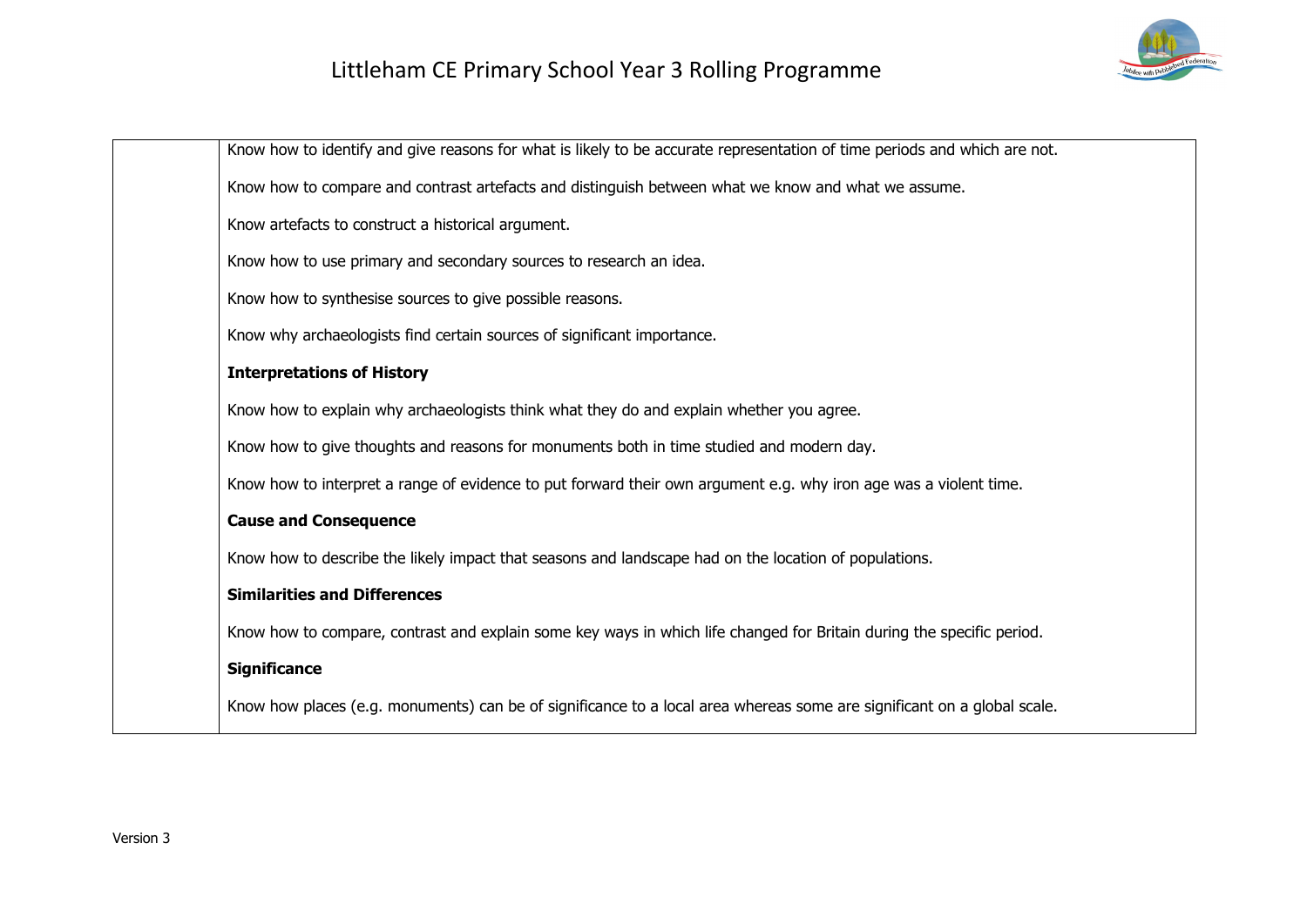|           | Arrange pictures and dates on a timeline to show the chronology of the Stone Age, Bronze Age and Iron Age. Use source materials to find<br>out the characteristics of each of these periods. Consider why finding out about these periods of history is challenging. Compare these time<br>periods to how we live today in our community.<br>Look at a range of maps and aerial images to find and observe Iron Age hillforts (Woodbury). Make diagrams and plans of an Iron Age<br>hillfort and describe its features. Imagine they are a local chief deciding where to build a new hillfort. Identify a suitable location on a local<br>map and draw a plan of it. Look at Escot (Devon) in particular to show how features of the land and location lend itself to being an iron age<br>settlement.<br>Woodbury Castle is an iron age fort on Woodbury Common. It is approximately 185m above sea level with views up and down the Exe<br>Estuary and across Lyme Bay. Woodbury Castle dates back to 500-300BC. |
|-----------|--------------------------------------------------------------------------------------------------------------------------------------------------------------------------------------------------------------------------------------------------------------------------------------------------------------------------------------------------------------------------------------------------------------------------------------------------------------------------------------------------------------------------------------------------------------------------------------------------------------------------------------------------------------------------------------------------------------------------------------------------------------------------------------------------------------------------------------------------------------------------------------------------------------------------------------------------------------------------------------------------------------------|
| Geography | Maps, globes and digital mapping tools can help to locate and describe significant geographical features. An atlas is a collection of<br>information and maps that shows geographical features such as rivers, coastlines and human settlements, topography, boundaries, the<br>climate and the social and economic statistics of an area.<br>Know that maps, atlases and globes, including digital mapping can be used to locate countries and describe features studied.<br><b>Locational Knowledge</b><br>Know a number of countries in the Northern Hemisphere.<br>Know the names and location of the capital cities of neighbouring European Countries.<br>Know the names and locations of some of the world's mega cities.<br>Know the continents of Europe, North and South America.<br>Use Daily Dashboard time to support the learning of these locational facts                                                                                                                                          |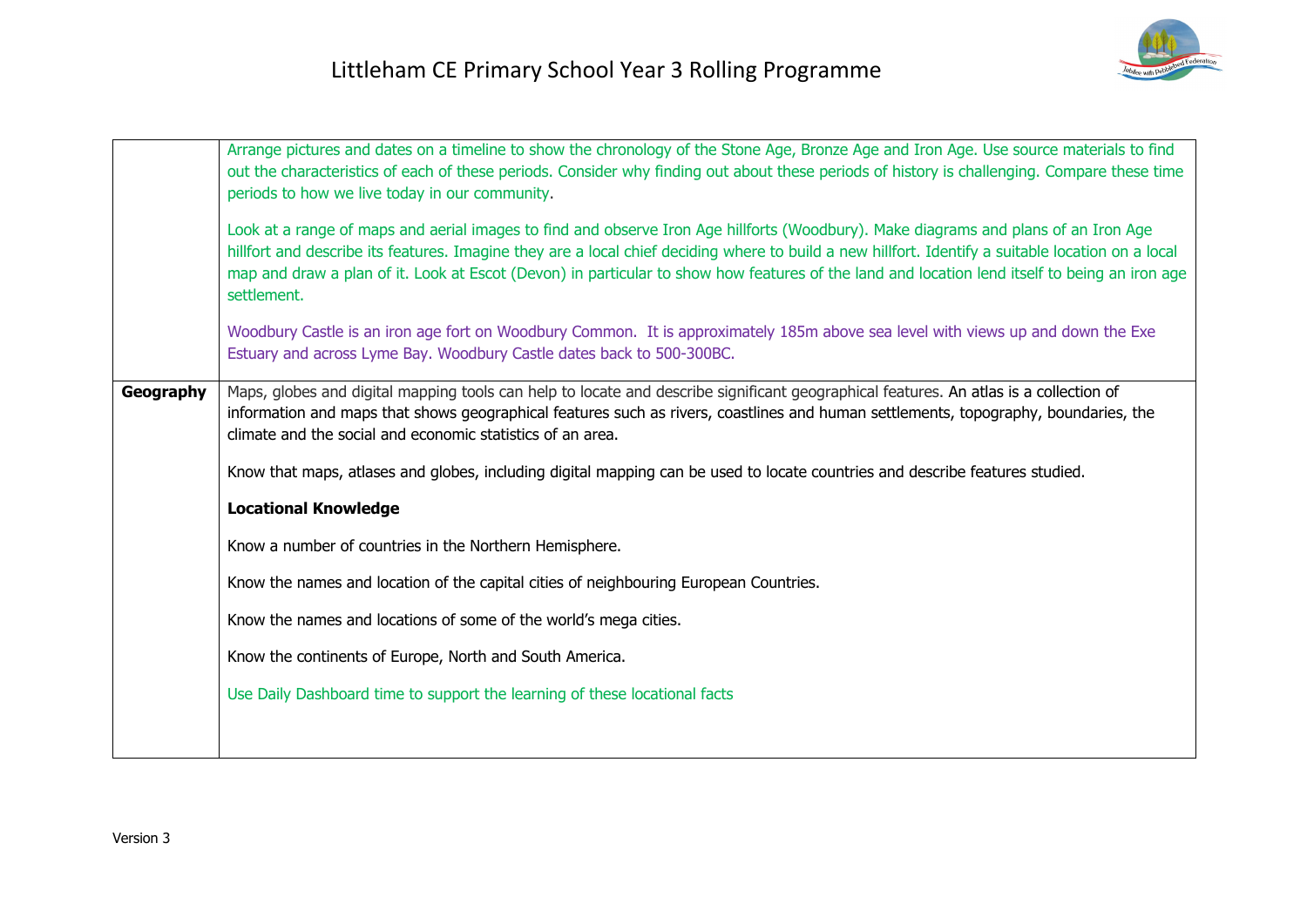

| <b>Science</b> | <b>How Mighty Are Magnets?</b>                                                                                                                                                                                                                                                                                                                                                                                                                                                                                                                                                                                                                                                                                                              |  |
|----------------|---------------------------------------------------------------------------------------------------------------------------------------------------------------------------------------------------------------------------------------------------------------------------------------------------------------------------------------------------------------------------------------------------------------------------------------------------------------------------------------------------------------------------------------------------------------------------------------------------------------------------------------------------------------------------------------------------------------------------------------------|--|
|                | A magnet is a material or object that produces an invisible magnetic field. A magnetic field is responsible for the force that pulls on<br>magnetic materials and attracts or repels other magnets. Some materials are naturally and permanently magnetic. Other materials such as<br>iron can become magnetic, but the effect is temporary. A magnet gives out a magnetic field from its north pole, which travels in an arc<br>towards its south pole. A magnet's strength depends on the density of its magnetic field. Stronger magnets having a denser magnetic field.<br>A magnetic field cannot be blocked in the same way that an insulator blocks electricity or heat.                                                             |  |
|                | Tests can be set up and carried out by following or planning a set of instructions. A prediction is a best guess for what might happen in an<br>investigation based on some prior knowledge. The properties of iron are that it is a shiny, bright white metal that is soft, malleable, ductile,<br>magnetic and strong. Its surface is usually discoloured by corrosion. Corrosion (rust) happens when iron combines readily with the oxygen<br>of the air in the presence of moisture. In absolutely dry air, it does not rust. Malleable is when a material can be hammered in to shape<br>without breaking or cracking. Ductile when is when a metal such as iron can be deformed without loosing toughness and wont become<br>brittle. |  |
|                | Know how to set up and carry out some simple, comparative and fair tests, making predictions for what might happen.                                                                                                                                                                                                                                                                                                                                                                                                                                                                                                                                                                                                                         |  |
|                | <b>Forces and Magnets</b>                                                                                                                                                                                                                                                                                                                                                                                                                                                                                                                                                                                                                                                                                                                   |  |
|                | Know that a force is a push or a pull.                                                                                                                                                                                                                                                                                                                                                                                                                                                                                                                                                                                                                                                                                                      |  |
|                | Know that a magnet attracts magnetic material.                                                                                                                                                                                                                                                                                                                                                                                                                                                                                                                                                                                                                                                                                              |  |
|                | Know that iron, nickel and other materials containing these e.g. stainless steel, are magnetic.                                                                                                                                                                                                                                                                                                                                                                                                                                                                                                                                                                                                                                             |  |
|                | Know the strongest parts of a magnet are the poles.                                                                                                                                                                                                                                                                                                                                                                                                                                                                                                                                                                                                                                                                                         |  |
|                | Know that magnets have two poles $-$ a north pole and a south pole.                                                                                                                                                                                                                                                                                                                                                                                                                                                                                                                                                                                                                                                                         |  |
|                | Know that if two like poles e.g. two north poles are brought together, they will push away from each other (repel).                                                                                                                                                                                                                                                                                                                                                                                                                                                                                                                                                                                                                         |  |
|                | Know that if two unlike poles e.g. a north pole and a south pole are brought together they will pull together (attract).                                                                                                                                                                                                                                                                                                                                                                                                                                                                                                                                                                                                                    |  |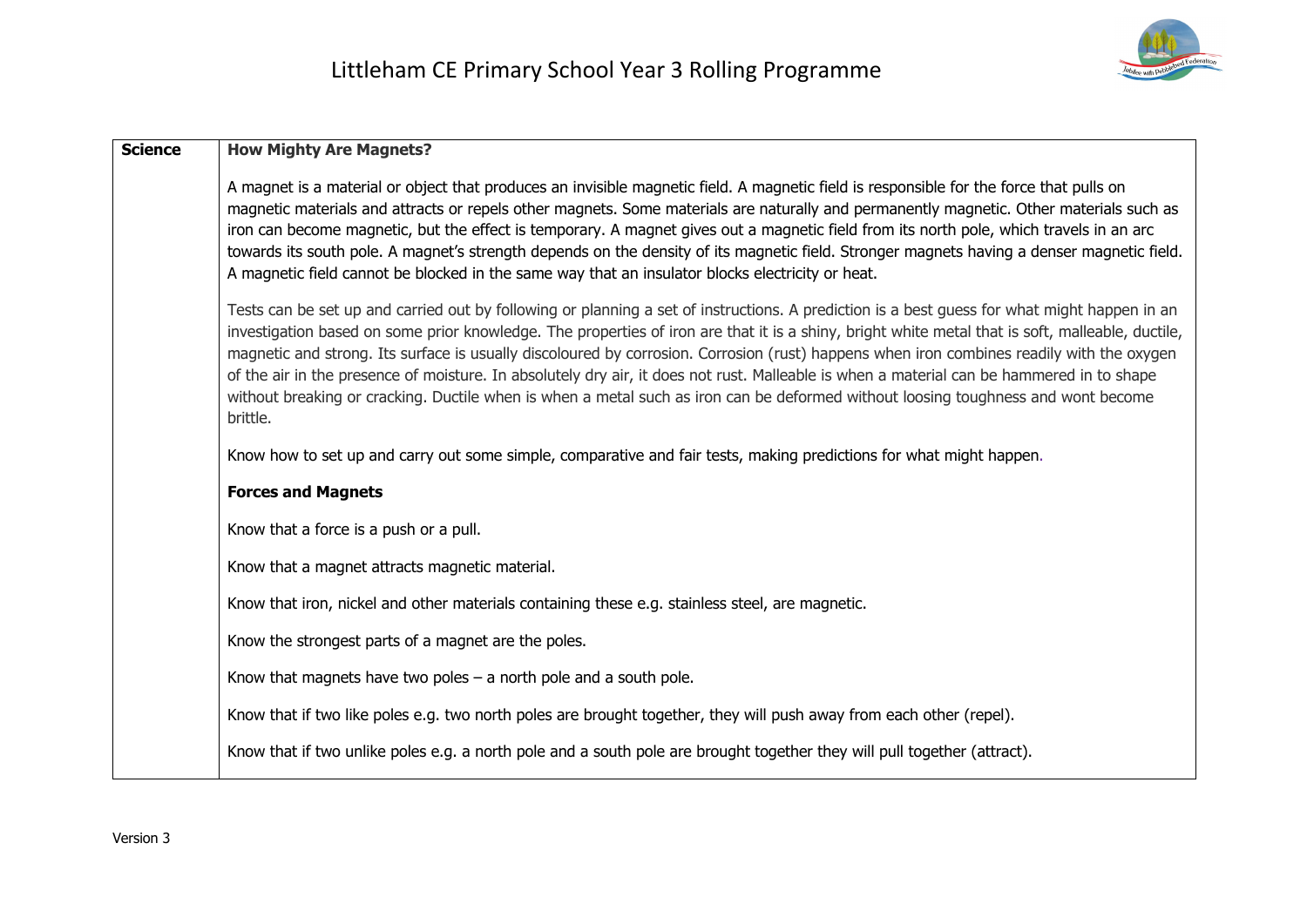

| Know that some forces can act at a distance such as magnetism.                                                                                                                                                                                                                                                                                  |
|-------------------------------------------------------------------------------------------------------------------------------------------------------------------------------------------------------------------------------------------------------------------------------------------------------------------------------------------------|
| Know that a magnet does not need to touch the object that it attracts.                                                                                                                                                                                                                                                                          |
| Know examples of forces in everyday life.                                                                                                                                                                                                                                                                                                       |
| <b>Knowledge of Working Scientifically</b>                                                                                                                                                                                                                                                                                                      |
| Know how to make a range of relevant observations using simple equipment with support.                                                                                                                                                                                                                                                          |
| Know how to present observations in labelled diagrams.                                                                                                                                                                                                                                                                                          |
| Know how to be able to answer their questions using simple scientific language.                                                                                                                                                                                                                                                                 |
| Know how to put appropriate headings onto intersecting Venn Diagrams and complete the data.                                                                                                                                                                                                                                                     |
| Find out about the properties of iron, handling examples of contemporary and traditional ironwork and describing their characteristics.<br>Watch videos showing the process of iron smelting and find out how iron can be shaped, what its melting temperature is and how iron has<br>been used in everyday life, both in the past and present. |
| As a class, think of and discuss questions that could be answered by carrying out a scientific enquiry before independently planning and<br>performing an investigation to test their ideas.                                                                                                                                                    |
| Visit the forge in our partner school village of Branscombe.                                                                                                                                                                                                                                                                                    |
| Pupils to investigate and create fair tests to test the strength of different magnets.                                                                                                                                                                                                                                                          |
| Pupils should observe that magnetic forces can act without direct contact at a distance and how magnets attract or repel each other and<br>attract some materials and not others. Working in groups, the children will conduct three tests with up to five magnets.                                                                             |
| In test one, they will use a magnet to attract a paperclip through pieces of paper.                                                                                                                                                                                                                                                             |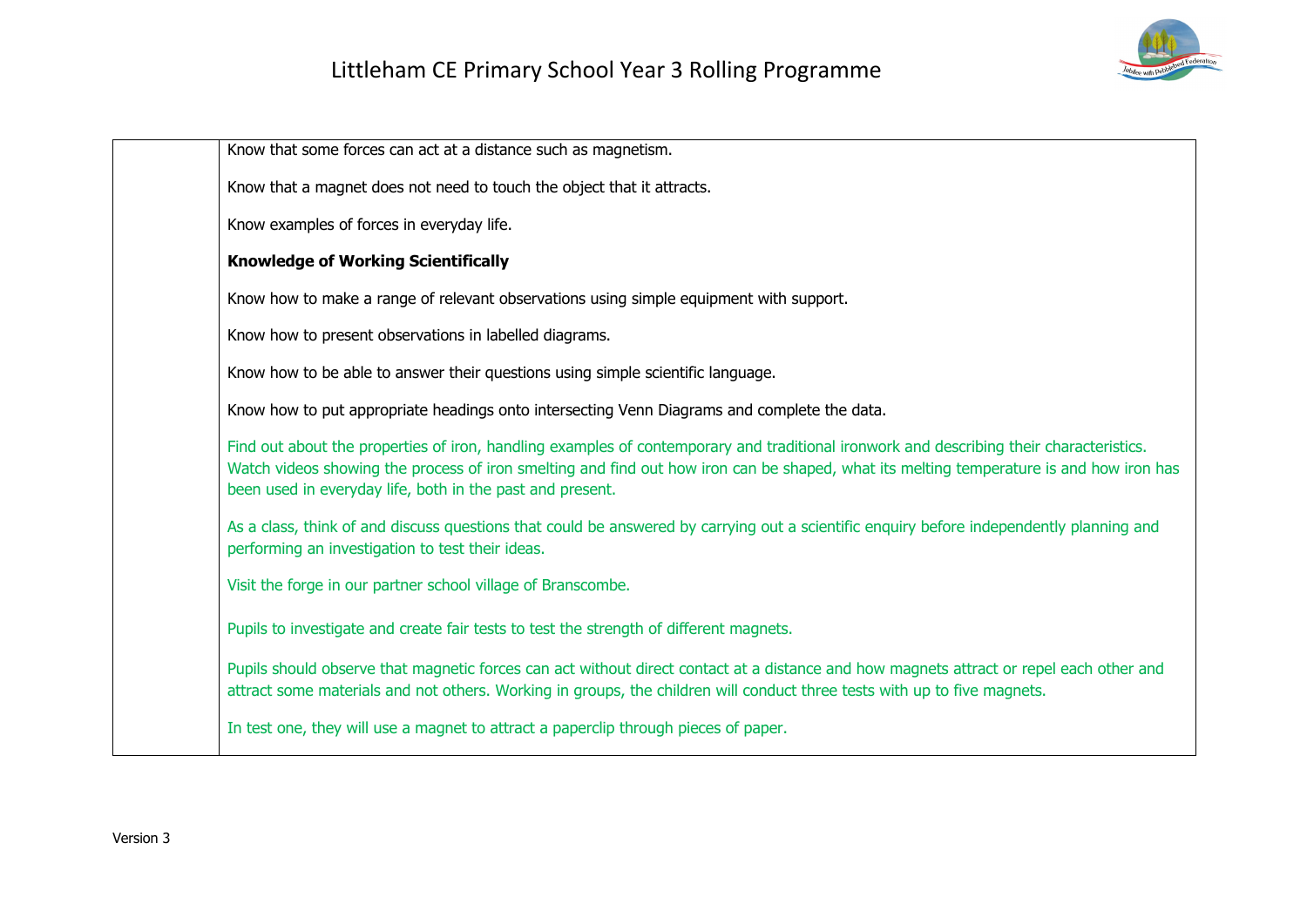|                          | In test two, the children will work out how many paperclips or ball bearings their magnet will attract.                                                                                                                                                                             |  |
|--------------------------|-------------------------------------------------------------------------------------------------------------------------------------------------------------------------------------------------------------------------------------------------------------------------------------|--|
|                          | In test three, they will measure how much force it takes to separate a magnet and a paperclip using a spring balance.                                                                                                                                                               |  |
| <b>Art and</b><br>design | Preliminary sketches are quick drawings that can be used to inspire a final piece of artwork. They are often line drawings that are done in<br>pencil. If the grades of pencil and media are changed there will be variation in the line, texture, tine, colour, shape and pattern. |  |
|                          | <b>Use of Sketchbook</b>                                                                                                                                                                                                                                                            |  |
|                          | Know the use of preliminary sketches in a sketchbook to communicate an idea or experiment with a technique or suggest improvements to<br>their work.                                                                                                                                |  |
|                          | Know they can use their sketchbooks to express likes and dislikes about a subject.                                                                                                                                                                                                  |  |
|                          | Know they can use annotations in their sketchbook to explain their thoughts and ideas.                                                                                                                                                                                              |  |
|                          | Know they can use their sketchbook to record initial ideas and observations.                                                                                                                                                                                                        |  |
|                          | Know they can use their sketchbook to show knowledge and art history that they have learnt.                                                                                                                                                                                         |  |
|                          | <b>Drawing</b>                                                                                                                                                                                                                                                                      |  |
|                          | Know that there are different grades of pencil and use them to scribble and shade (cross hatch, dot, dash, spiral, circle).                                                                                                                                                         |  |
|                          | Know how to use shading (including beginning to use hatching and cross hatching) to create tone.                                                                                                                                                                                    |  |
|                          | Know that using different pressures creates hard and soft lines and use this in their pieces.                                                                                                                                                                                       |  |
|                          | Know how to explain their sketches and techniques they have used.                                                                                                                                                                                                                   |  |
|                          | <b>Paintings</b>                                                                                                                                                                                                                                                                    |  |
|                          | Know how to use artists' work as a starting point and create work in the style of different artists.                                                                                                                                                                                |  |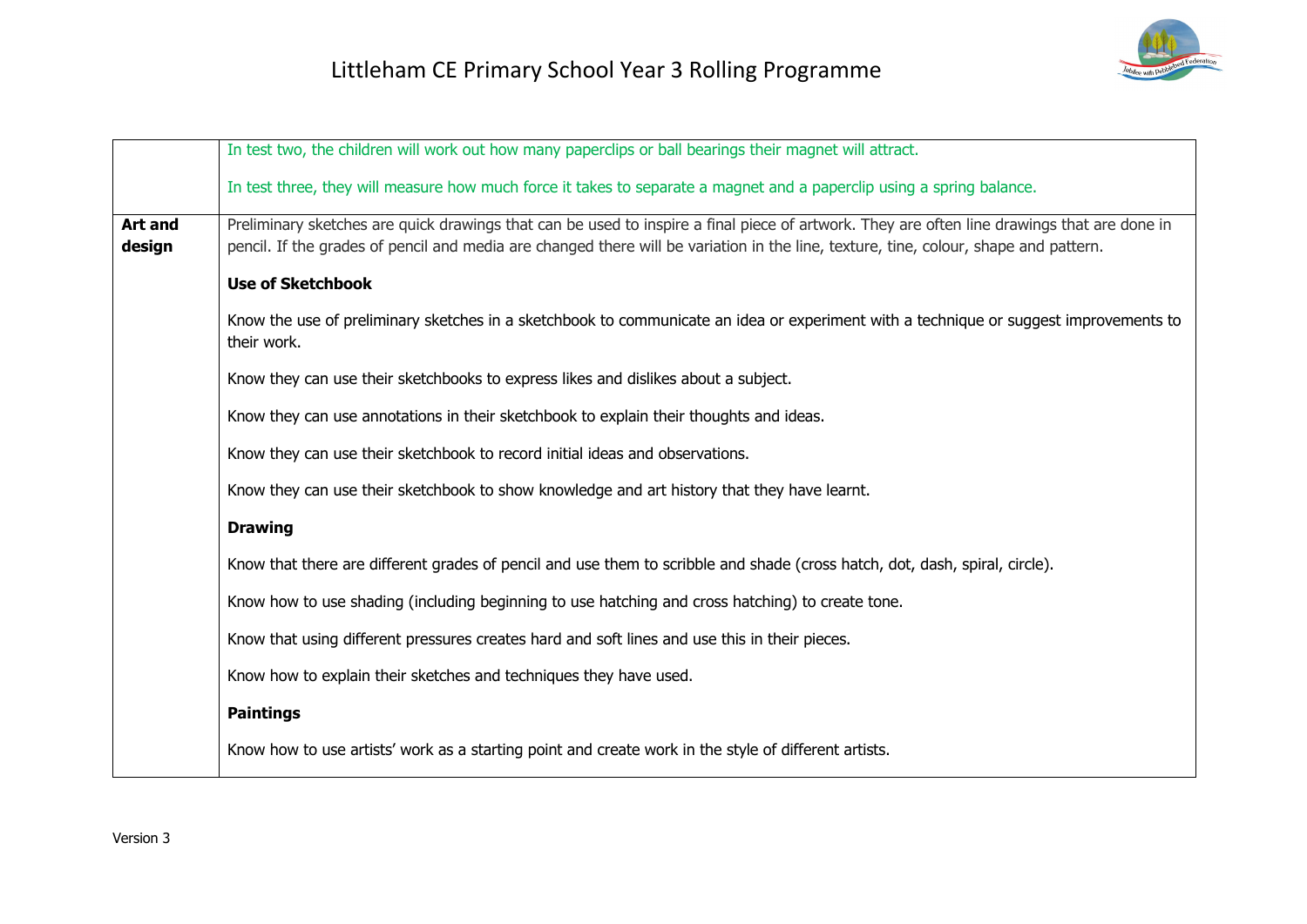|              | Look at examples of patterns and symbols carved, by Neolithic people, into rocks, boulders, panels and monuments, describing how<br>patterns are similar or different between the examples. Consider how the carvings might have been created and what tools might have<br>been used to make them. Copy examples of carvings into their sketchbooks, then design their own using a black marker pen on clean,<br>smooth pebbles. Explore use of different grade HB pencils, charcoal and chalk to create images on white and black card. Also experiment<br>with using an eraser to remove or soften the lines. |  |
|--------------|-----------------------------------------------------------------------------------------------------------------------------------------------------------------------------------------------------------------------------------------------------------------------------------------------------------------------------------------------------------------------------------------------------------------------------------------------------------------------------------------------------------------------------------------------------------------------------------------------------------------|--|
| <b>Music</b> | Consider how musical instruments were made in stone age times e.g. bone flutes/recorders from mammoth ivory.                                                                                                                                                                                                                                                                                                                                                                                                                                                                                                    |  |
|              |                                                                                                                                                                                                                                                                                                                                                                                                                                                                                                                                                                                                                 |  |
|              | <b>Playing</b>                                                                                                                                                                                                                                                                                                                                                                                                                                                                                                                                                                                                  |  |
|              | Know about a modern day recorder.                                                                                                                                                                                                                                                                                                                                                                                                                                                                                                                                                                               |  |
|              | Know how to treat instruments with respect.                                                                                                                                                                                                                                                                                                                                                                                                                                                                                                                                                                     |  |
|              | Know how to play one or all of four differentiated parts on a tuned instrument (recorder) – a one note, simple or medium part or the<br>melody of the song, from memory or using notation.                                                                                                                                                                                                                                                                                                                                                                                                                      |  |
|              | Know how to rehearse and perform their part within the context of a song.                                                                                                                                                                                                                                                                                                                                                                                                                                                                                                                                       |  |
|              | Know how to listen and to follow musical instructions from a leader.                                                                                                                                                                                                                                                                                                                                                                                                                                                                                                                                            |  |
|              | <b>Improvisation</b>                                                                                                                                                                                                                                                                                                                                                                                                                                                                                                                                                                                            |  |
|              | Know that improvisation is making up your own tunes on the spot.                                                                                                                                                                                                                                                                                                                                                                                                                                                                                                                                                |  |
|              | Know that using one or two notes confidently is better than using five.                                                                                                                                                                                                                                                                                                                                                                                                                                                                                                                                         |  |
|              | Know that if you improvise using the notes you are given you cannot make a mistake.                                                                                                                                                                                                                                                                                                                                                                                                                                                                                                                             |  |
|              | Know how to improvise using instruments in the context of the song they are learning to perform.                                                                                                                                                                                                                                                                                                                                                                                                                                                                                                                |  |
|              | <b>Singing</b>                                                                                                                                                                                                                                                                                                                                                                                                                                                                                                                                                                                                  |  |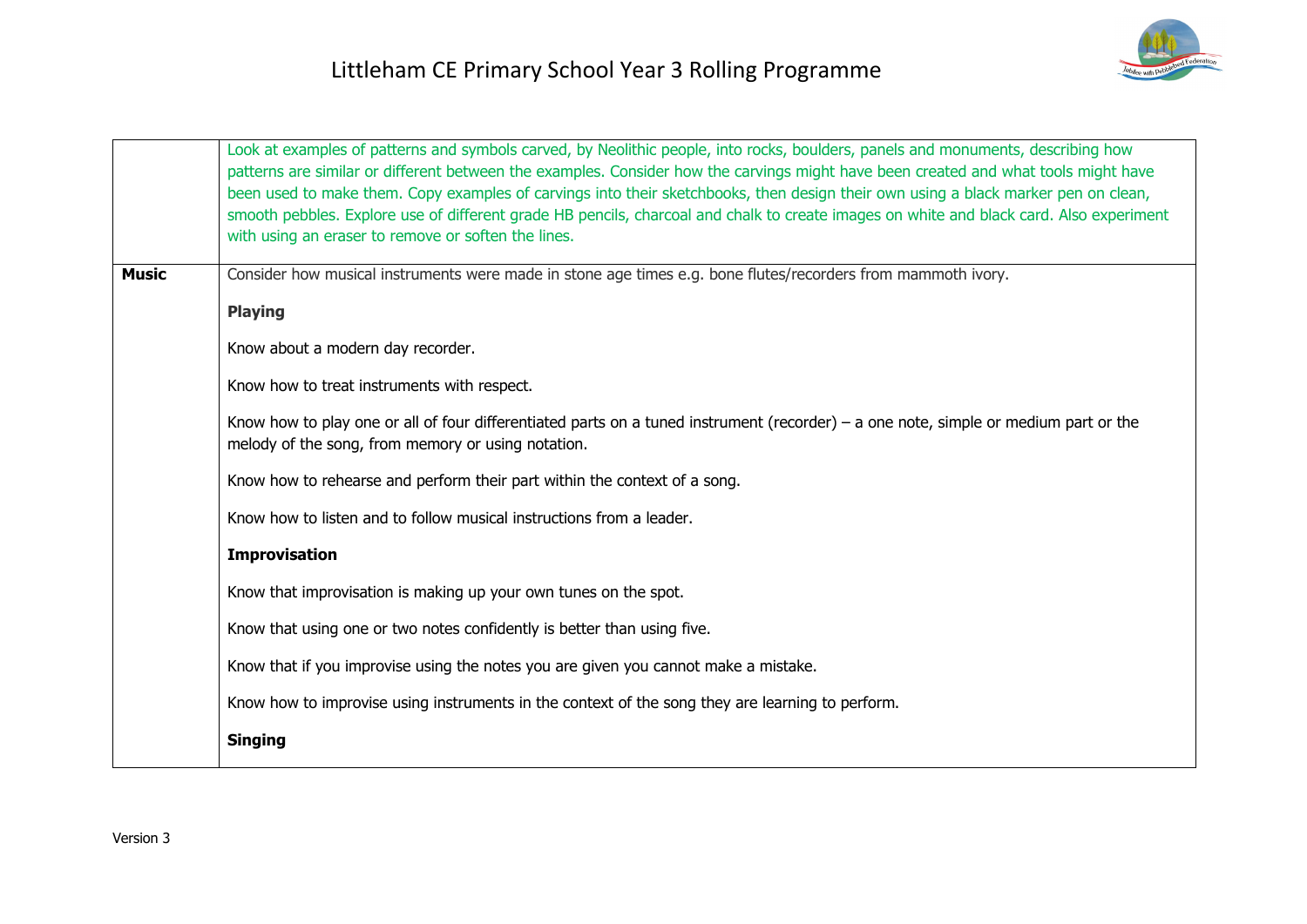

|                  | Know that singing in a group can be called a choir.                                                                                                                                              |
|------------------|--------------------------------------------------------------------------------------------------------------------------------------------------------------------------------------------------|
|                  | Know that a leader or conductor is the person who the choir or group follow.                                                                                                                     |
|                  | Know that songs can make you feel different things e.g. happy or sad or energetic.                                                                                                               |
|                  | Know that singing as part of an ensemble or large group is fun, but that you must listen to each other.                                                                                          |
|                  | Know why you must warm up your voice.                                                                                                                                                            |
|                  | Know how to sing in unison and in two simple parts.                                                                                                                                              |
|                  | Know how to demonstrate a good singing posture.                                                                                                                                                  |
|                  | Know how to follow a leader when singing.                                                                                                                                                        |
|                  | Know how to enjoy exploring singing solo.                                                                                                                                                        |
|                  | Know how to sing with awareness of being in tune.                                                                                                                                                |
|                  | Know how to have an awareness of the pulse internally when singing.                                                                                                                              |
|                  | Research instruments from Stone Age/Bronze Age times. What were they made of, how were they crafted?                                                                                             |
|                  | Learn simple pieces using modern day recorder.                                                                                                                                                   |
|                  | Improvise on the recorder and 'stone age' percussion instruments a short 'Stone Age' themed piece based on a historical scenario.                                                                |
|                  | Learn and enjoy singing a variety of Christmas songs and carols.                                                                                                                                 |
| <b>Computing</b> | Data can be organised in different ways. A spreadsheet is an electronic document in which data is arranged in the rows and columns of a<br>grid and can be manipulated and used in calculations. |
|                  |                                                                                                                                                                                                  |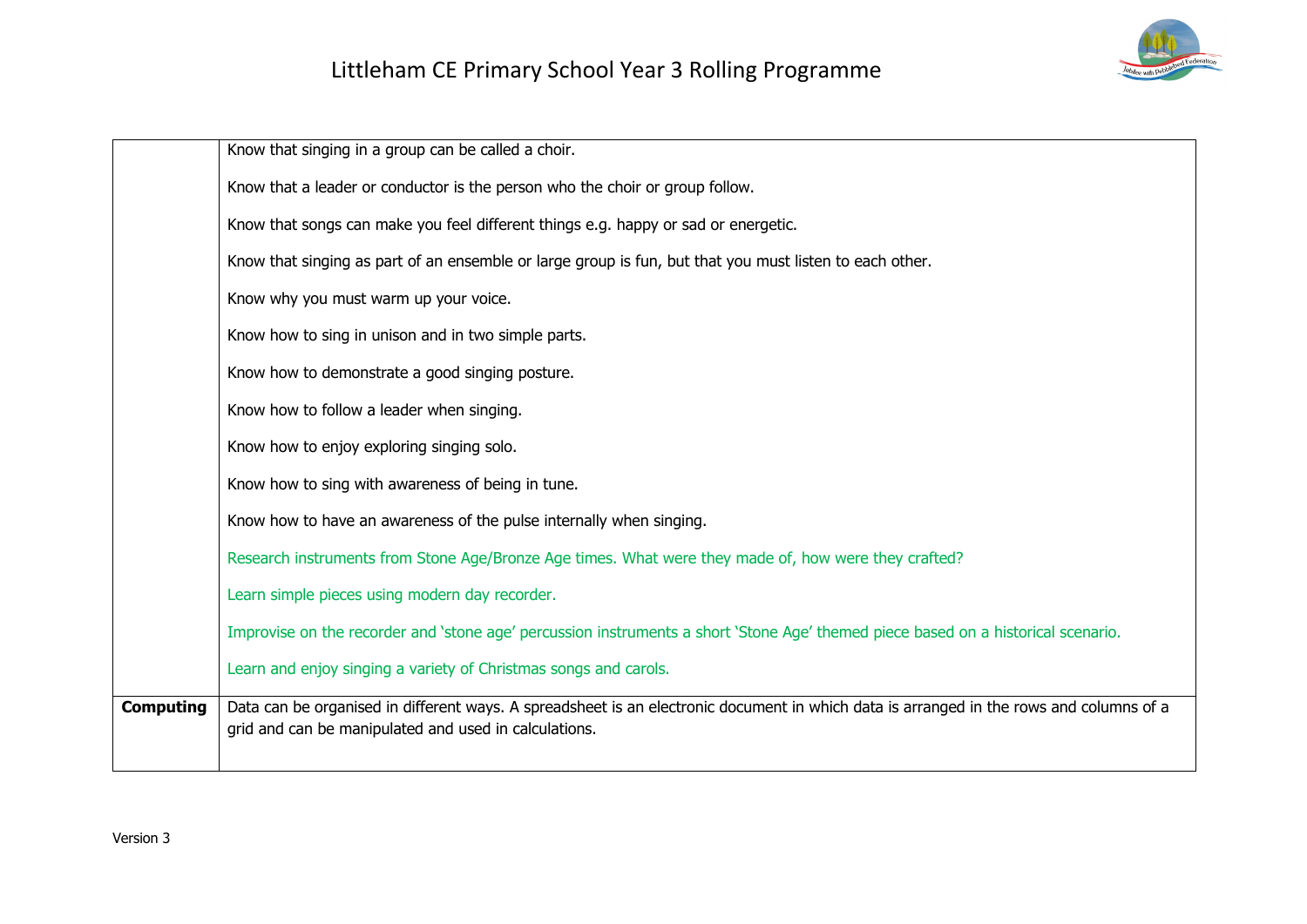

|                                        | <b>Data Handling</b>                                                                                                                                                                                                                                                                                                                                                                                                                                                                                                                                                                                                                                    |  |
|----------------------------------------|---------------------------------------------------------------------------------------------------------------------------------------------------------------------------------------------------------------------------------------------------------------------------------------------------------------------------------------------------------------------------------------------------------------------------------------------------------------------------------------------------------------------------------------------------------------------------------------------------------------------------------------------------------|--|
|                                        | Know how to collect data in order to answer a question, planning what needs to be collected.                                                                                                                                                                                                                                                                                                                                                                                                                                                                                                                                                            |  |
|                                        | Know some different ways in which data can be organised.                                                                                                                                                                                                                                                                                                                                                                                                                                                                                                                                                                                                |  |
|                                        | Use a spreadsheet and a database to collect and record data about materials and their properties. Identify and enter the correct formulae<br>into cells, modify the data, make predictions of changes and check them. Create graphs from the spreadsheet about the properties of<br>materials. E.g. Hardness and resistance to scratching and pressure. Strength and the amount of force needed to break a material usually<br>by pushing or pulling. Toughness and the resistance to breaking by cracking. Stiffness and the amount of force needed to change the<br>shape of the material. Absorbency and the material's ability to soak up a liquid. |  |
| <b>Design and</b><br><b>Technology</b> | Design criteria are the exact goals a project must achieve to be successful. For example the shape, weight, size and material of a tool was<br>importantly thought out before making to ensure it was a useful and productive tool. Criteria might also include the product's use,<br>appearance, cost and target user. For example an electric carving knife in modern times has been designed for efficiency and to aid those<br>with a disability.                                                                                                                                                                                                   |  |
|                                        | Know that design criteria are used to inform a design.                                                                                                                                                                                                                                                                                                                                                                                                                                                                                                                                                                                                  |  |
|                                        | <b>Design</b>                                                                                                                                                                                                                                                                                                                                                                                                                                                                                                                                                                                                                                           |  |
|                                        | Know how to develop more than one design or adaptation of an initial design.                                                                                                                                                                                                                                                                                                                                                                                                                                                                                                                                                                            |  |
|                                        | Know how to plan a sequence of actions to make a product.                                                                                                                                                                                                                                                                                                                                                                                                                                                                                                                                                                                               |  |
|                                        | Know how to record the plan by drawing using annotated sketches.                                                                                                                                                                                                                                                                                                                                                                                                                                                                                                                                                                                        |  |
|                                        | Know how to use prototypes to develop and share ideas.                                                                                                                                                                                                                                                                                                                                                                                                                                                                                                                                                                                                  |  |
|                                        | Know how to think ahead about the order of their work and decide upon tools and materials.                                                                                                                                                                                                                                                                                                                                                                                                                                                                                                                                                              |  |
|                                        | Know how to propose suggestions for how they can achieve their design ideas.                                                                                                                                                                                                                                                                                                                                                                                                                                                                                                                                                                            |  |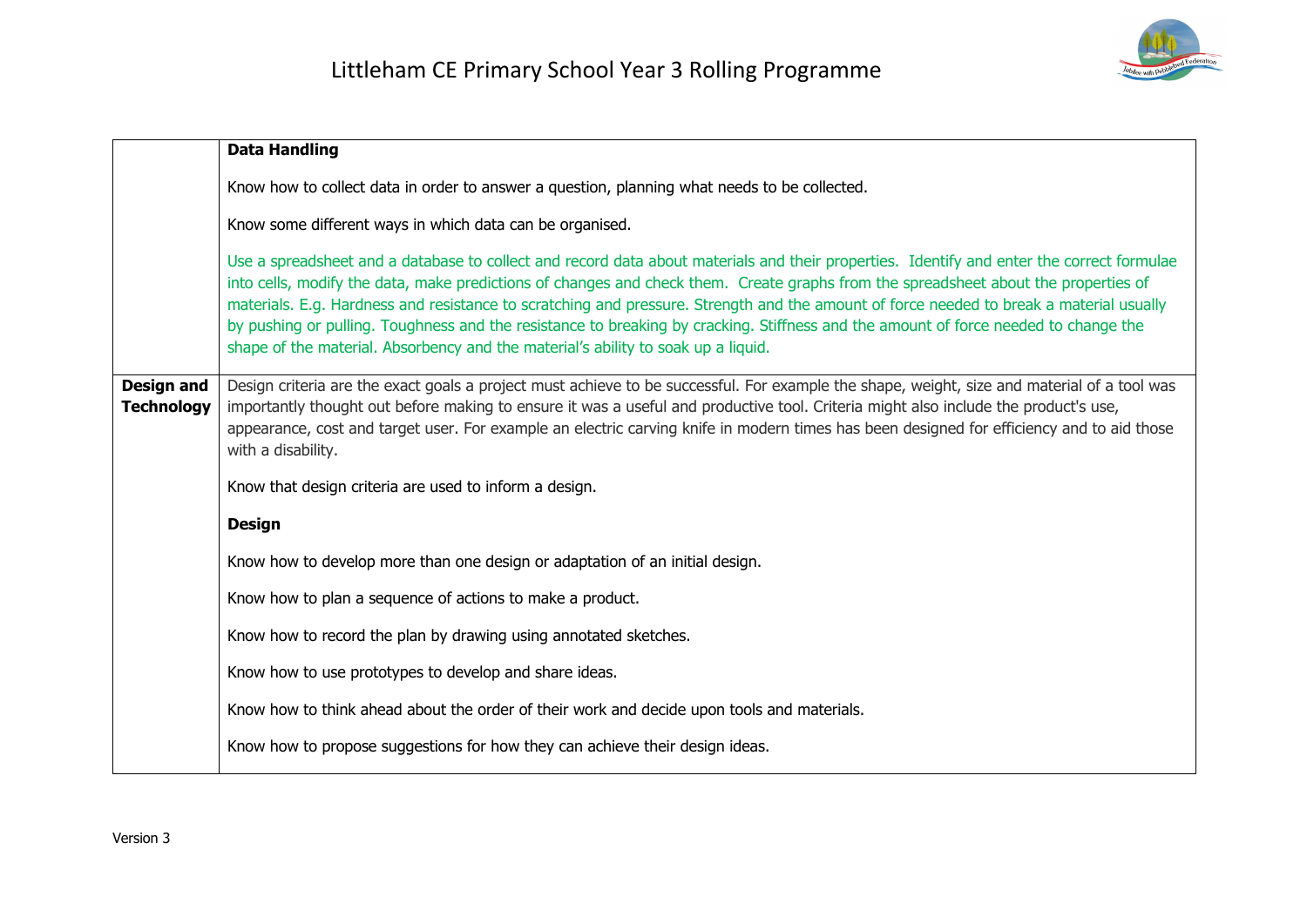

| Know how to consider aesthetic qualities of materials chosen.                                        |
|------------------------------------------------------------------------------------------------------|
| <b>Make</b>                                                                                          |
| Know how to cut slots.                                                                               |
| Know how to cut internal shapes.                                                                     |
| Know how to select from a range of tools for cutting, shaping, joining and finishing.                |
| Know how to use tools with increasing accuracy.                                                      |
| Know how to select from materials according to their functional properties.                          |
| Know how to plan the stages of the making process.                                                   |
| Know how to use appropriate finishing techniques.                                                    |
| <b>Evaluate</b>                                                                                      |
| Know how to investigate similar products to the one to be made to give starting points for a design. |
| Know how to draw/sketch products to help analyse and understand how products are made.               |
| Know how to consider and explain how the finished product could be improved.                         |
| <b>Structures</b>                                                                                    |
| Know how to develop vocabulary related to the project.                                               |
| Know how to create shell or frame structures.                                                        |
| Know how to strengthen frames with diagonal struts.                                                  |
|                                                                                                      |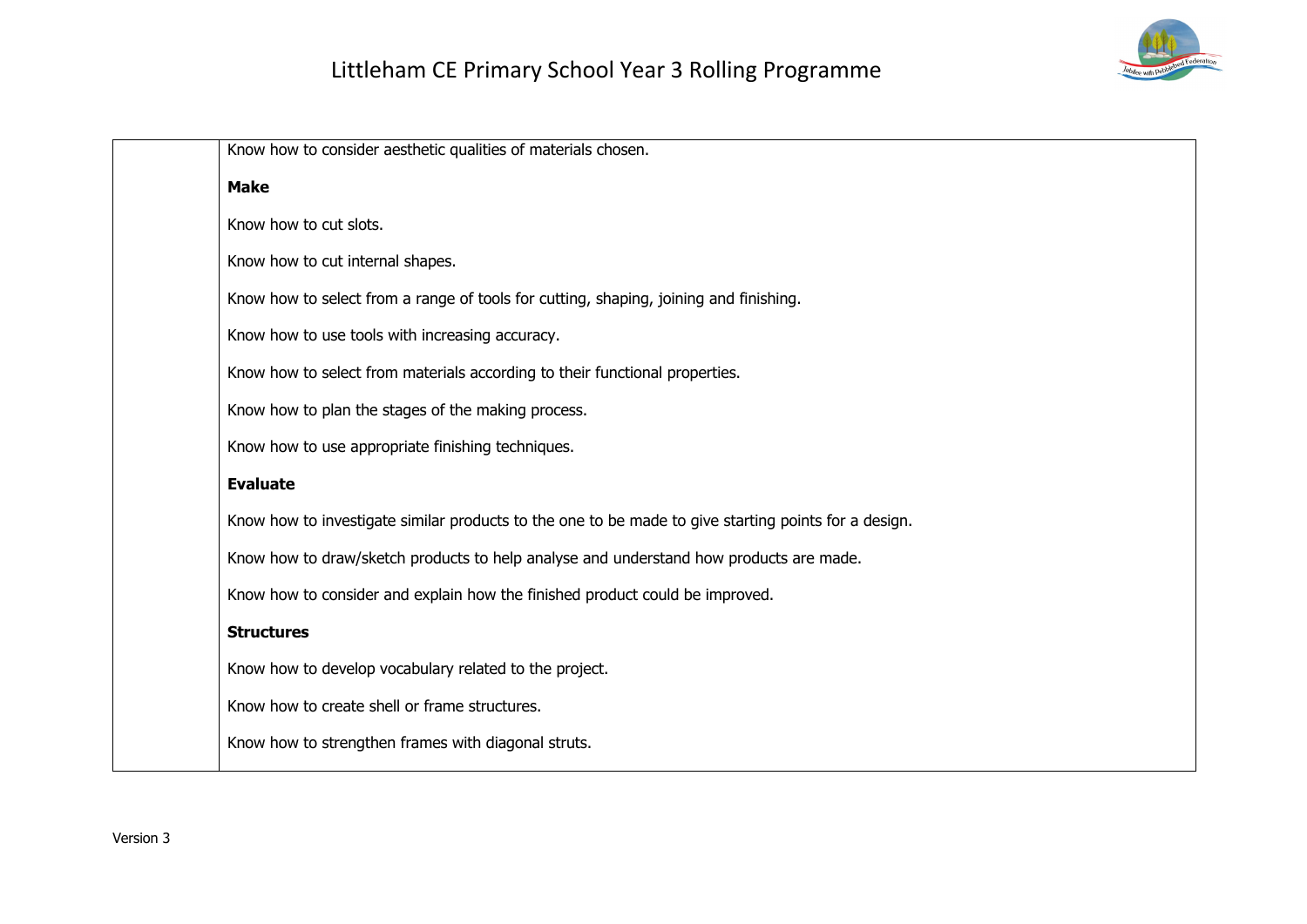

Know how to make structures more stable by giving them a wide base.

Know how to measure and mark square section, strip and dowel accurately to 1cm.

Know how to develop knowledge of nets.

Key Task - Create a model of a stone age dwelling, thinking about the net of the design shape and how to strengthen the design.

Look at images of stone and bone tools from across the Stone Age, including hammerstones, hand axes, stone awls, flint blades, burins, needles, scrapers and harpoon points. Explain how they might have been made and used, and how effective they were for the tasks they had to do. Explore cutting, scraping, sharpening, grinding and mark making with different types of stone, and describe what is difficult or easy about using stone for these tasks. Compare to tools and equipment we use today, look at findings from the local area. Children to make a promotional leaflet or short video depicting strength, precision, sharpness and how versatile the tools are.

| <b>Term 2 – Spring</b>                                                                   |                                                                                                                                                                                                                                                                   |
|------------------------------------------------------------------------------------------|-------------------------------------------------------------------------------------------------------------------------------------------------------------------------------------------------------------------------------------------------------------------|
| of this topic?                                                                           | What are the key pieces of information we want children to remember and be able to build upon and reflect on within each subject area                                                                                                                             |
|                                                                                          | Text in this colour relates to key pieces of knowledge linked specifically to our Curriculum Intent.                                                                                                                                                              |
| Text in this colour describes example activities to support the main theme of the topic. |                                                                                                                                                                                                                                                                   |
| <b>Main Topic</b>                                                                        | <b>Gods and Mortals (History)</b>                                                                                                                                                                                                                                 |
| <b>History</b>                                                                           | The Ancient Greeks lived about 4000 years ago. Ancient Greece was made up of many City States. These City States were protected by a<br>powerful City. Each City State had its own laws, customs and rulers. Many of the City States were at war with each other. |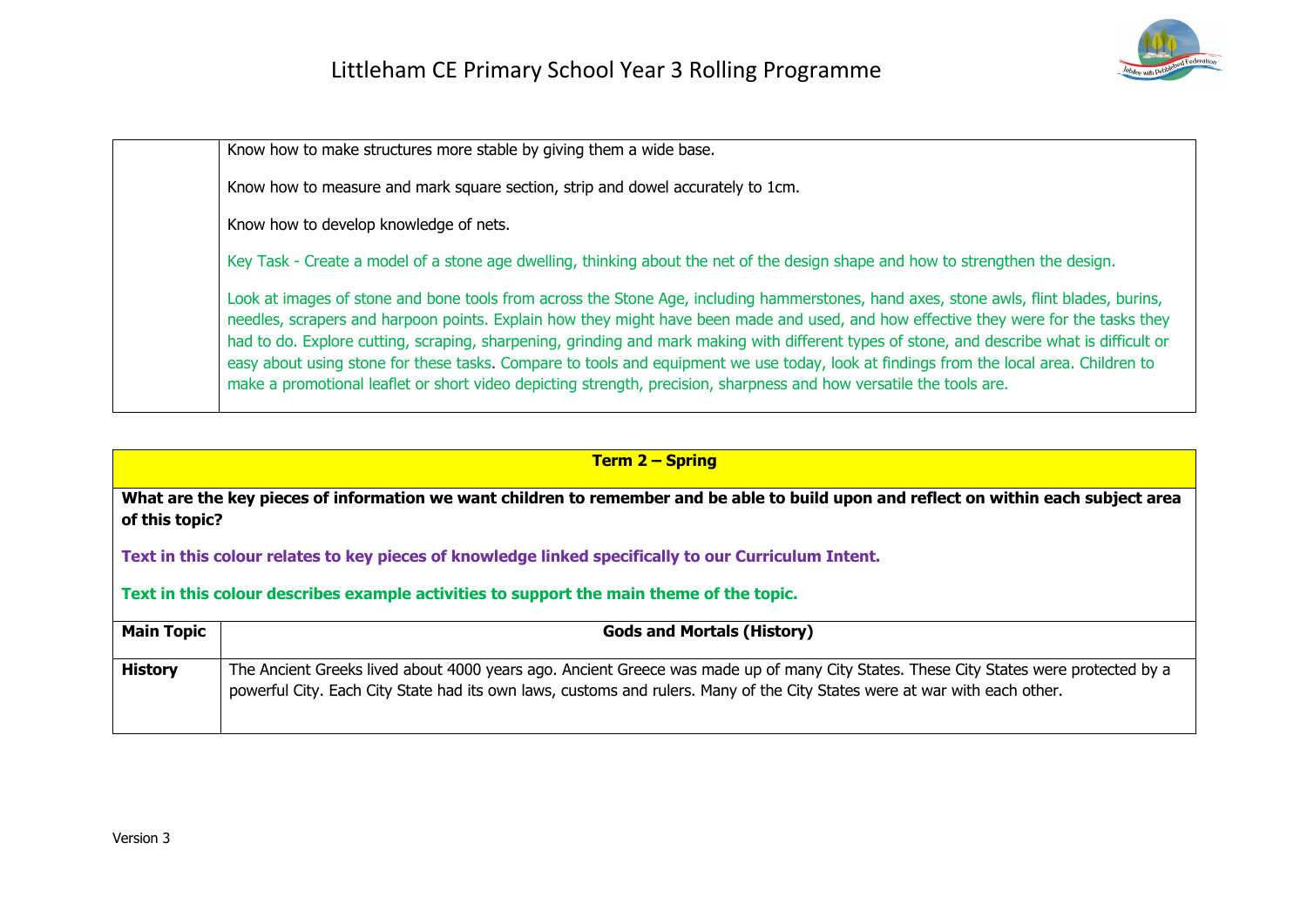

| The achievements and influences of the ancient Greeks on the wider world include the English alphabet and language; democracy,<br>including trial by jury; sport and the Olympic Games; the subjects of mathematics, science and philosophy and art, architecture and<br>theatre. |  |
|-----------------------------------------------------------------------------------------------------------------------------------------------------------------------------------------------------------------------------------------------------------------------------------|--|
| <b>Chronology</b>                                                                                                                                                                                                                                                                 |  |
| Know how to identify some ways in which historians divide time (BC/AD)                                                                                                                                                                                                            |  |
| Know how to describe ways of life that are typically associated with a period.                                                                                                                                                                                                    |  |
| Know how to recognise that some periods of history are many thousands of years ago.                                                                                                                                                                                               |  |
| <b>Historical Enquiry</b>                                                                                                                                                                                                                                                         |  |
| Know how to identify and give reasons for what is likely to be accurate representation of time periods and which are not.                                                                                                                                                         |  |
| Know how to compare and contrast artefacts and distinguish between what we know and what we assume.                                                                                                                                                                               |  |
| Know how to use artefacts to construct a historical argument.                                                                                                                                                                                                                     |  |
| Know how to use primary and secondary sources to research an idea.                                                                                                                                                                                                                |  |
| Know why archaeologists find certain sources of significant importance.                                                                                                                                                                                                           |  |
| <b>Interpretations of History</b>                                                                                                                                                                                                                                                 |  |
| Know how to explain why archaeologists think what they do and explain whether they agree.                                                                                                                                                                                         |  |
| Know how to empathise with visitors to historic ceremonies and significant places.                                                                                                                                                                                                |  |
| <b>Changes Over Time</b>                                                                                                                                                                                                                                                          |  |
| Know how to compare the relative small number of people present in the same area from ancient history and modern day.                                                                                                                                                             |  |
|                                                                                                                                                                                                                                                                                   |  |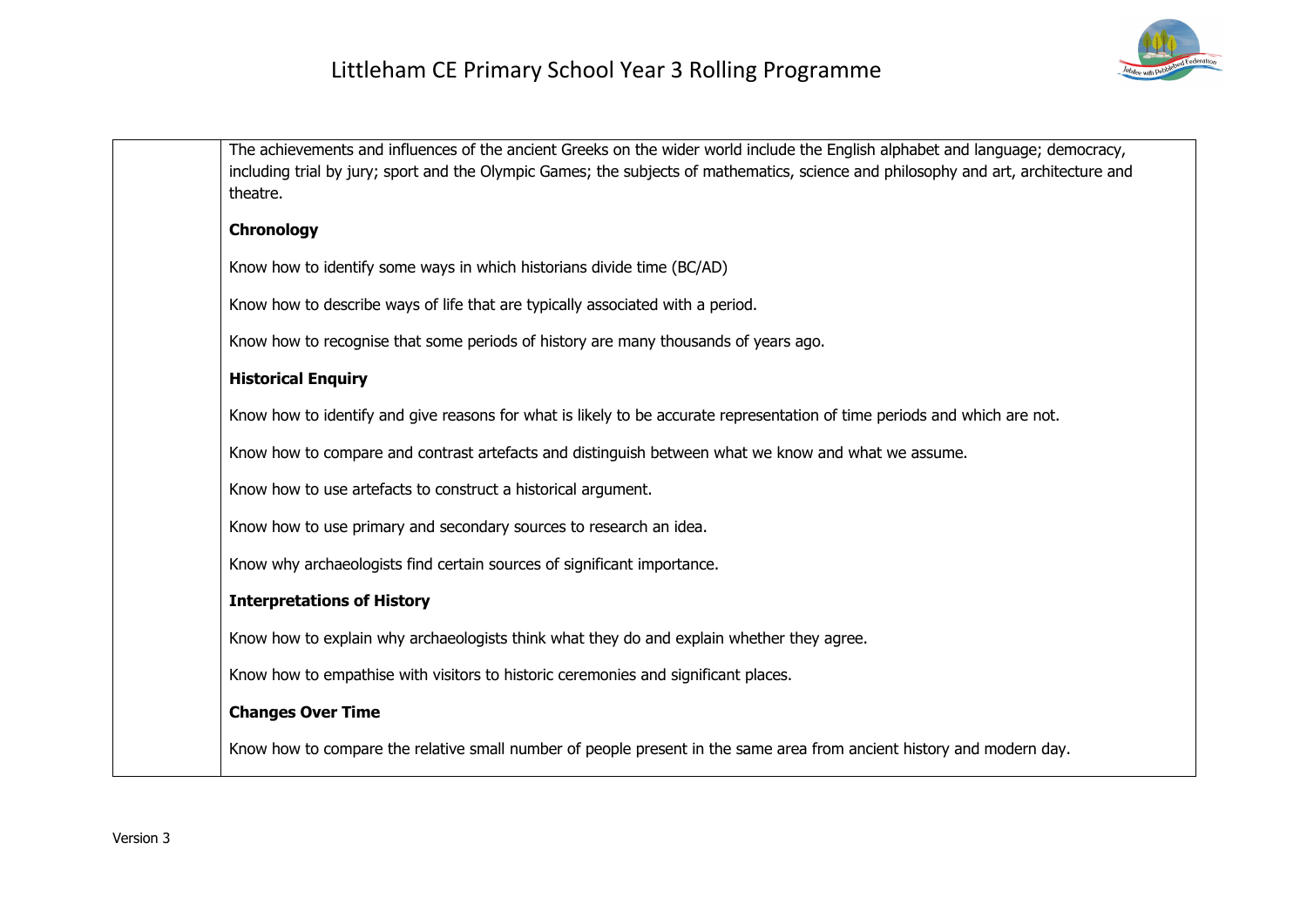

|           | <b>Cause and Consequence</b>                                                                                                                                                                                                                                                                                                                                                                                                                    |
|-----------|-------------------------------------------------------------------------------------------------------------------------------------------------------------------------------------------------------------------------------------------------------------------------------------------------------------------------------------------------------------------------------------------------------------------------------------------------|
|           | Know how to describe the likely impact that seasons had on the location of populations.                                                                                                                                                                                                                                                                                                                                                         |
|           | <b>Similarities and Differences</b>                                                                                                                                                                                                                                                                                                                                                                                                             |
|           | Know how to compare and contrast life in ancient and modern Greece $-$ e.g. Olympic Games, Tourism.                                                                                                                                                                                                                                                                                                                                             |
|           | <b>Significance</b>                                                                                                                                                                                                                                                                                                                                                                                                                             |
|           | Know how to understand how places can be of significance to a local area whereas some are significant on a global scale.                                                                                                                                                                                                                                                                                                                        |
|           | Know that the 2012 Summer Olympics, formally the Games of the Olympiad and commonly known as London 2012, was an international<br>multi-sport event that was held from 27 July to 12 August 2012 in London, United Kingdom.                                                                                                                                                                                                                     |
|           | Know that on 4 August 2012, 'Super Saturday' saw British trio Jessica Ennis-Hill, Greg Rutherford and Mo Farah all strike gold within just 44<br>minutes of each other.                                                                                                                                                                                                                                                                         |
|           | Watch extract of Super Saturday and learn about the aspirations of British athletes. Discuss the causes of a significant event are the things<br>that make the event happen and directly lead up to the event. Explore the consequences of a significant event which happened after the<br>event and can be short-term, such as people being killed in a battle, or long-term, such as the change in language and society after an<br>invasion. |
| Geography | Know how to analyse maps, atlases and globes, including digital mapping, to locate countries in particular Greece and describe features<br>studied.                                                                                                                                                                                                                                                                                             |
|           | <b>Locational Knowledge</b>                                                                                                                                                                                                                                                                                                                                                                                                                     |
|           | Know how to locate the Mediterranean and explain why it is a popular holiday destination.                                                                                                                                                                                                                                                                                                                                                       |
|           | Know the names of a number of countries in the Northern Hemisphere.                                                                                                                                                                                                                                                                                                                                                                             |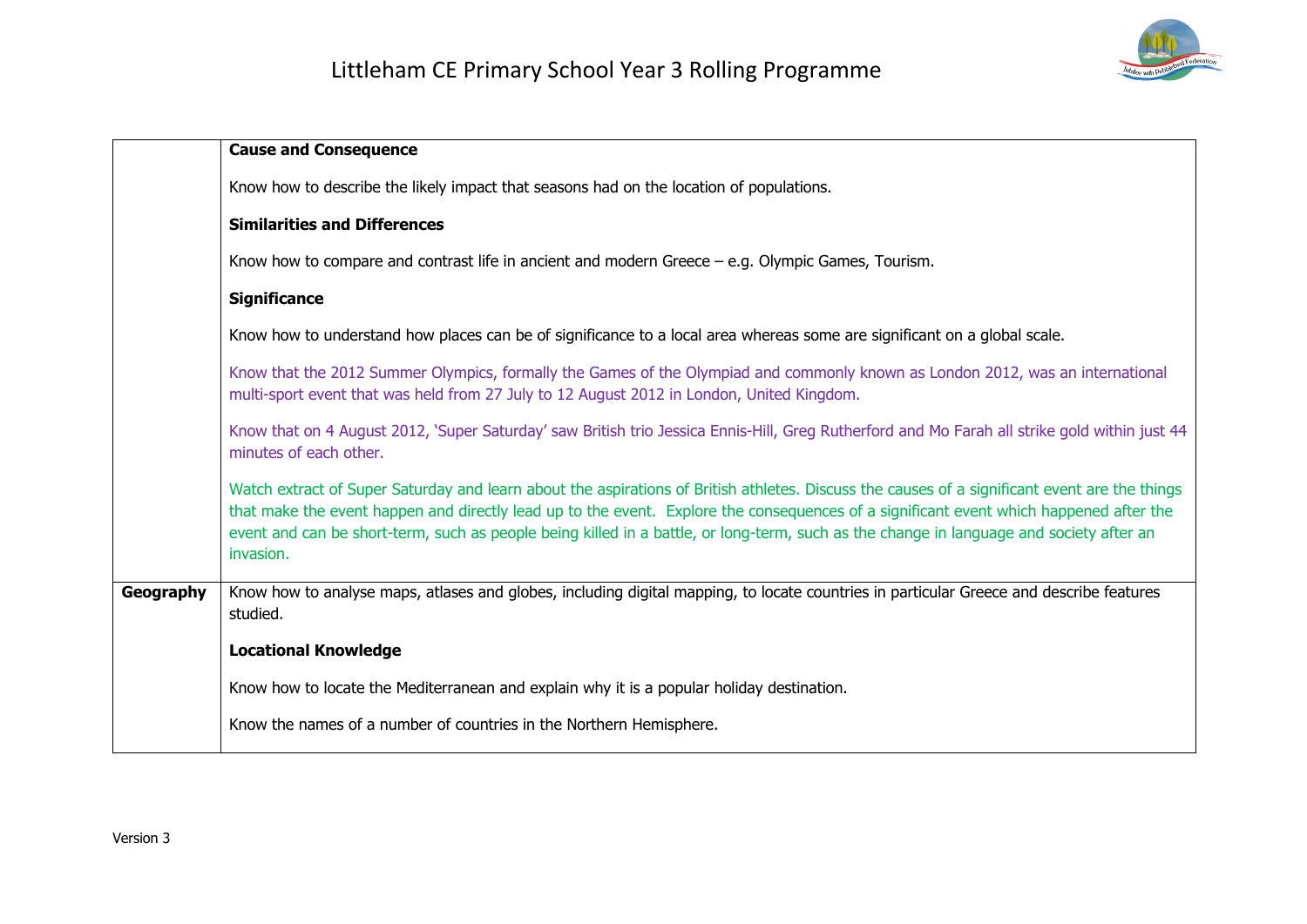

| <b>Place Knowledge</b>                                                                                                                                                |
|-----------------------------------------------------------------------------------------------------------------------------------------------------------------------|
| Know topic related vocabulary - sea, tourism, transport, industry, location                                                                                           |
| Know how to use correct geographical words to describe a place and the things that happen there.                                                                      |
| Know how to identify changes in the local and global environment.                                                                                                     |
| Know how to locate and explain the significance of the Northern and Southern hemispheres and the Arctic and Antarctic Circles.                                        |
| <b>Human Geography</b>                                                                                                                                                |
| Know how to identify and explain different views of people including themselves e.g. views of different sections of community when<br>developing holiday resorts etc. |
| Know how to describe and compare different human geography features of a place offering explanations for the locations for some of<br>these features.                 |
| Know how people both damage and improve the environment.                                                                                                              |
| Know how to provide a reasonable explanation for features in relation to location.                                                                                    |
| <b>Physical Features</b>                                                                                                                                              |
| Know how to describe different physical features of a place.                                                                                                          |
| Know how to make comparisons between different locations.                                                                                                             |
| Know that Mount Olympus is the mythical home of the gods in Greek mythology.                                                                                          |
| <b>Skills, Map Work and Field Work</b>                                                                                                                                |
| Know how to use geographical questions - Where is this location? What do you think about it?                                                                          |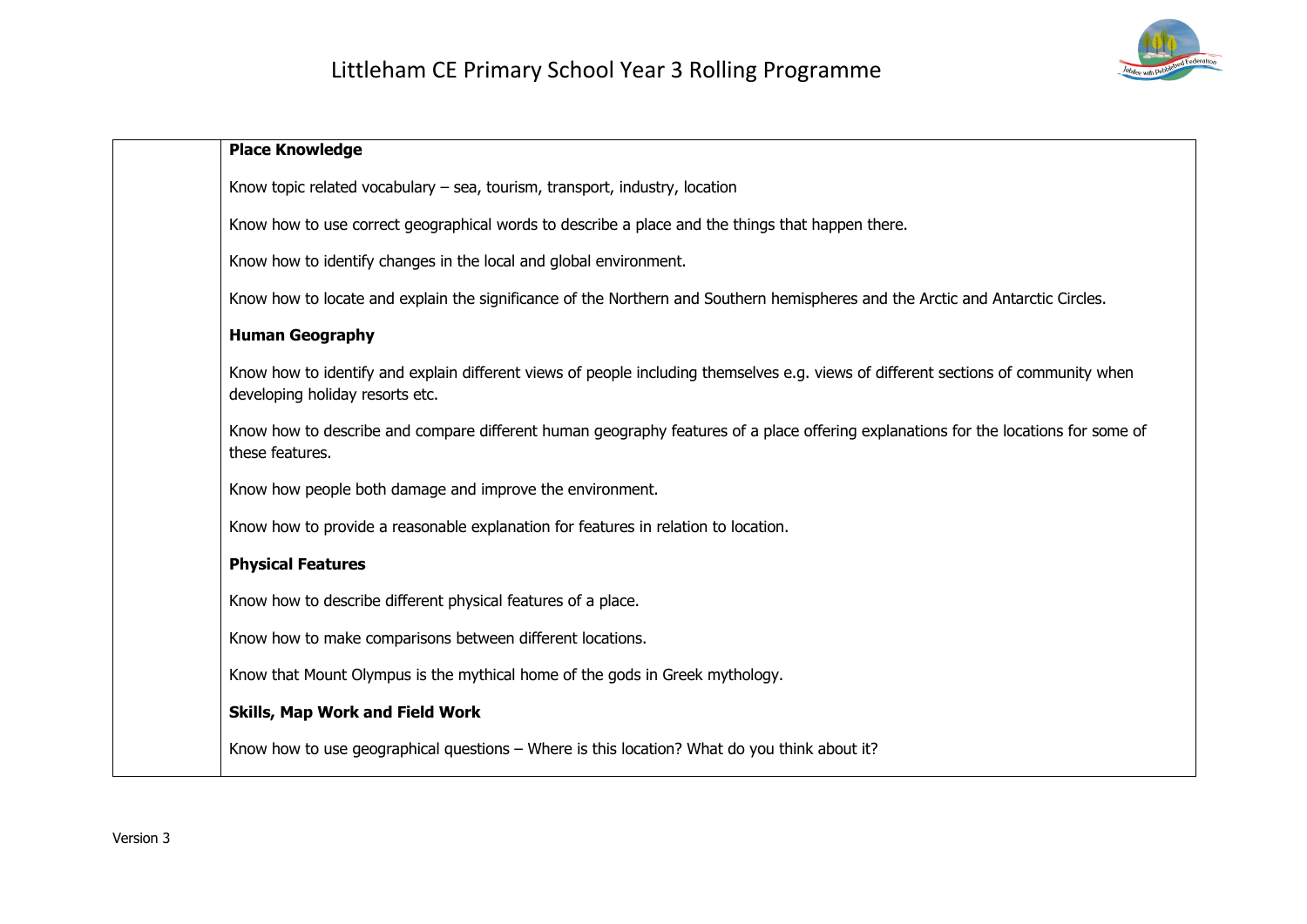

|                | Know how to analyse evidence and draw conclusions e.g. make comparisons between locations using photos, pictures, temperatures.                                                                                                                                                                                                                                                                                |
|----------------|----------------------------------------------------------------------------------------------------------------------------------------------------------------------------------------------------------------------------------------------------------------------------------------------------------------------------------------------------------------------------------------------------------------|
|                | Know how to hold geographical debate.                                                                                                                                                                                                                                                                                                                                                                          |
|                | Know how to locate appropriate information needed for a task from a source material.                                                                                                                                                                                                                                                                                                                           |
|                | Know how to use maps and atlases appropriately by using contents and indexes.                                                                                                                                                                                                                                                                                                                                  |
|                | Locate Greece on a globe or map, identifying the continent on which it lies and its surrounding countries. Look at pictures and photographs<br>of the Greek landscape, making judgements about physical aspects of its geography including weather, terrain and settlements. Plot the<br>journey made by Icarus and Daedalus from the island of Crete to Sicily.                                               |
|                | Investigate maps of ancient Greece, noting how the country was once divided into a collection of smaller city-states. Make a simple sketch<br>map to show the states of ancient Greece, including important geographical features, such as islands, seas and mountains. Compare with<br>finding the United Kingdom on maps too and see how close the 2 countries are - compare with the UK and our local area. |
| <b>Science</b> | Animals cannot make their own food and need to get nutrition from the food they eat. Carnivores get their nutrition from eating other<br>animals. Herbivores get their nutrition from plants. Omnivores get their nutrition from eating a combination of both plants and other<br>animals. Humans and some other animals have a skeleton and muscles.                                                          |
|                | <b>Animals Including Humans</b>                                                                                                                                                                                                                                                                                                                                                                                |
|                | Know that plants make their own food.                                                                                                                                                                                                                                                                                                                                                                          |
|                | Know that animals need to eat in order to get the nutrients they need.                                                                                                                                                                                                                                                                                                                                         |
|                | Know that food contains a range of different nutrients such as carbohydrates (including sugars), protein, vitamins, minerals, fats, sugars,<br>water and fibre that are needed by the body to stay healthy.                                                                                                                                                                                                    |
|                | Know that a piece of food will often provide a range of nutrients.                                                                                                                                                                                                                                                                                                                                             |
|                | Know that we need to eat the right types of food to give us the correct amount of these nutrients.                                                                                                                                                                                                                                                                                                             |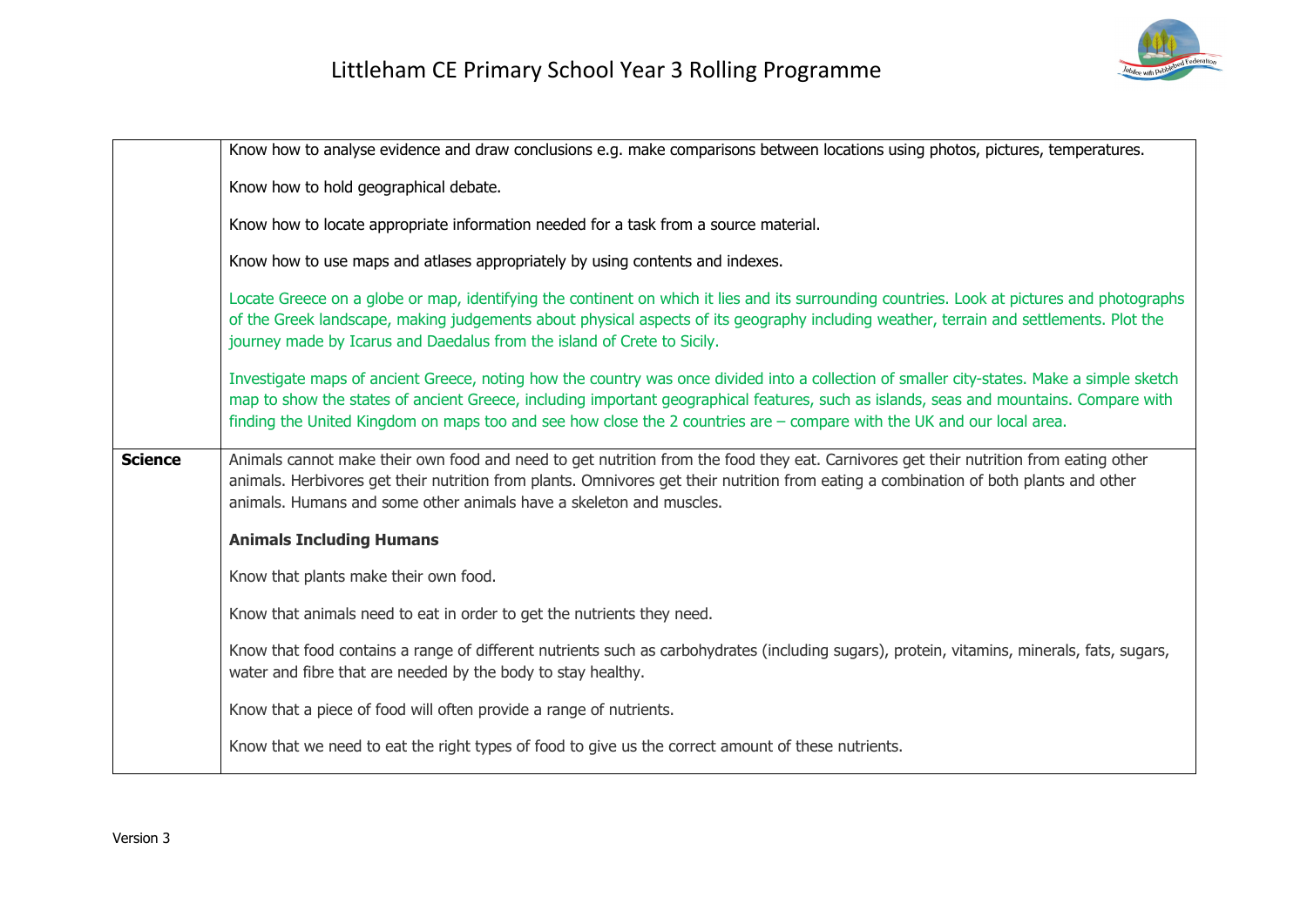

Know that humans, and some animals have skeletons and muscles, which help them move and provide protection and support. Know the names of some bones such as skull, ribs and spine. Know that the skull and ribs provide protection and that the spine provides movement. Know how muscles and joints help us to move. **Knowledge of Working Scientifically** Know how to take accurate measurements using standard units where not all the numbers are marked on the scale. Know how to prepare tables and record data. Know how to present data in bar charts. Know how to refer directly to evidence when answering a question. Know how to use results from an investigation to make a prediction about a further result. Know how to draw simple conclusions when appropriate for patterns. Know that different animals have different diets in our locality including woodland, sea and commons. In P.E discuss which muscles are being used and the importance of exercise in keeping the muscles healthy and calcium (milk) in the diet for strong bones. Compare and contrast the diets of different animals, including humans. How can we make sure we are having a healthy, balanced diet? Each child to self-assess and choose one way to improve their diet. i.e. to eat more fruit. Meet Vanessa Land our kitchen manager to discuss how lunches are created for school and how she ensures a balanced menu.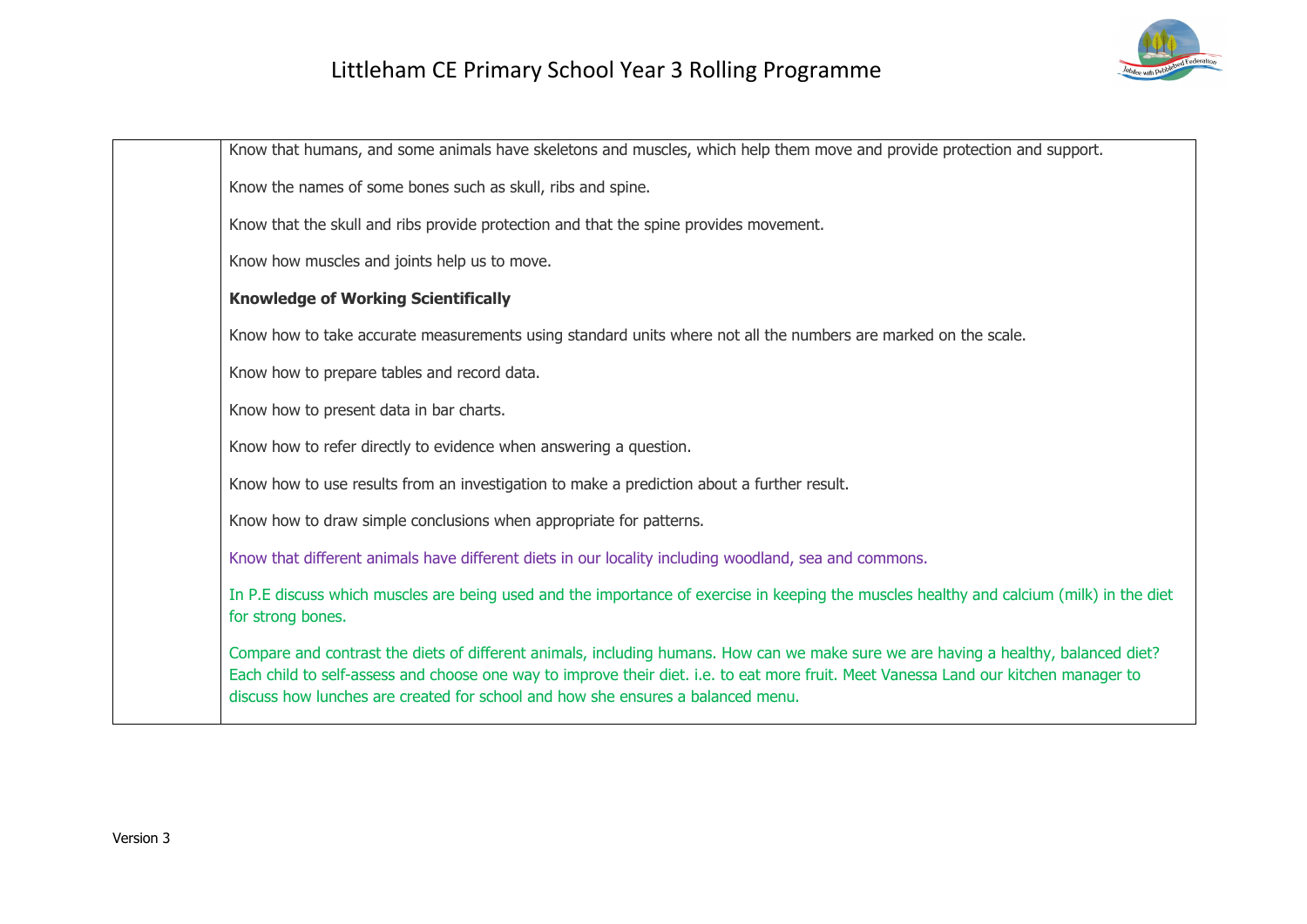

| <b>Art and</b><br>design | Malleable materials, such as clay, papier mâché and Modroc, are easy to change into a new shape. Rigid materials, such as cardboard,<br>wood or plastic, are more difficult to change into a new shape and may need to be cut and joined together using a variety of techniques. |
|--------------------------|----------------------------------------------------------------------------------------------------------------------------------------------------------------------------------------------------------------------------------------------------------------------------------|
|                          | <b>Use of Sketchbook</b>                                                                                                                                                                                                                                                         |
|                          | Know how to use sketchbooks to express likes and dislikes about a subject.                                                                                                                                                                                                       |
|                          | Know how to use sketchbooks to record initial ideas and observations.                                                                                                                                                                                                            |
|                          | Know how to use a sketchbook to show knowledge and art history they have learnt.                                                                                                                                                                                                 |
|                          | <b>Painting</b>                                                                                                                                                                                                                                                                  |
|                          | Know about brush types and choose the correct size and style depending on the task.                                                                                                                                                                                              |
|                          | Know how to mix colours with accuracy.                                                                                                                                                                                                                                           |
|                          | Know where the colours are on the colour wheel.                                                                                                                                                                                                                                  |
|                          | Know how to use artists' work as a starting point and create work in the style of artist.                                                                                                                                                                                        |
|                          | 3D Art                                                                                                                                                                                                                                                                           |
|                          | Know how to form clay slabs using techniques taught.                                                                                                                                                                                                                             |
|                          | Know that you can join two pieces of clay together with slip.                                                                                                                                                                                                                    |
|                          | Know how to use slab, pinch or coil techniques.                                                                                                                                                                                                                                  |
|                          | Explorations of the similarities and differences between pieces of art, structures and products from the same genre could focus on the<br>subject matter, the techniques and materials used or the ideas and concepts that have been explored or developed.                      |
|                          |                                                                                                                                                                                                                                                                                  |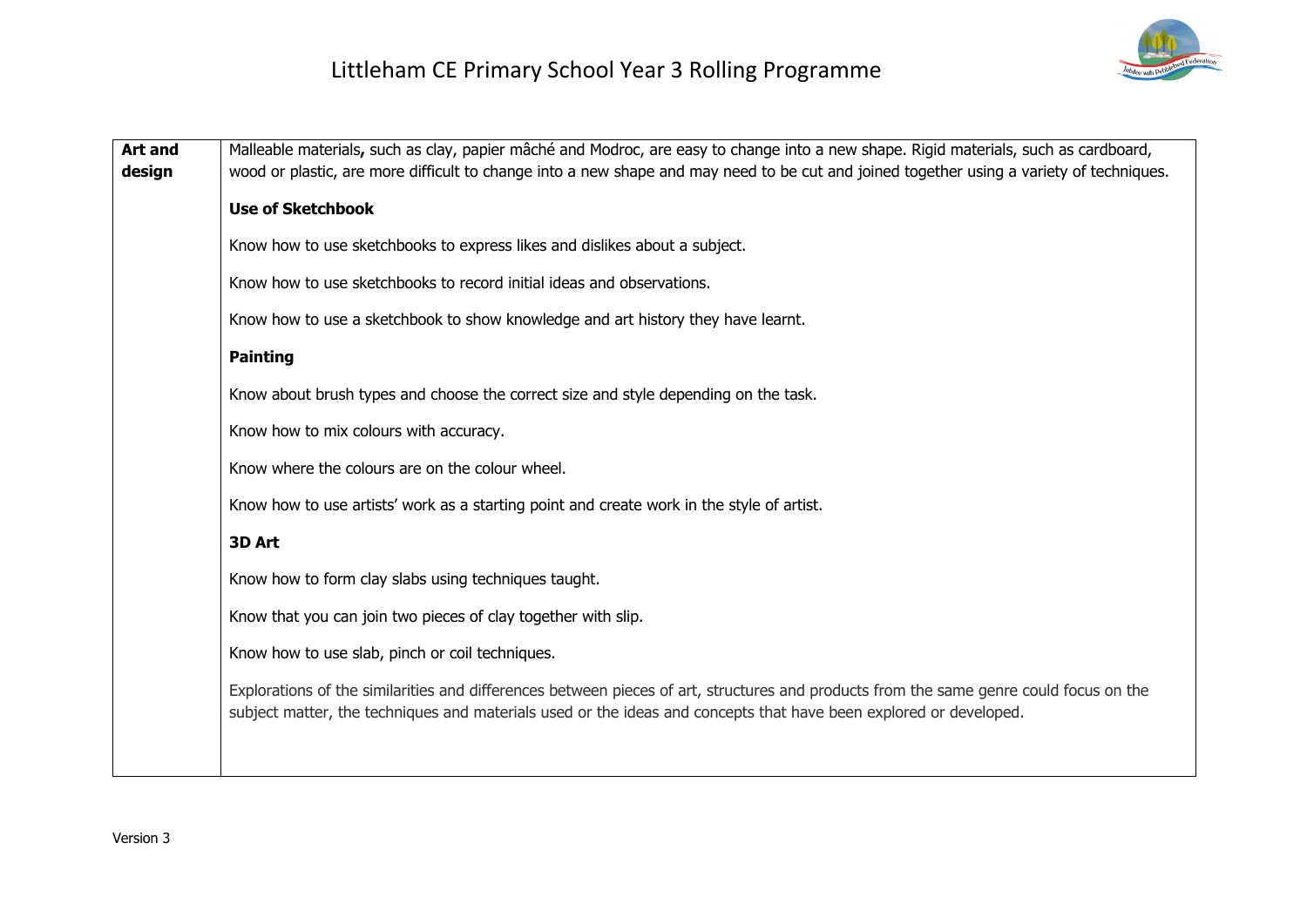

|              | <b>Colour</b>                                                                                                                                                                                                                                                     |
|--------------|-------------------------------------------------------------------------------------------------------------------------------------------------------------------------------------------------------------------------------------------------------------------|
|              | Know how to mix colours using natural pigments.                                                                                                                                                                                                                   |
|              | <b>Form</b>                                                                                                                                                                                                                                                       |
|              | Know how to describe 3D form in a range of materials.                                                                                                                                                                                                             |
|              | <b>Pattern</b>                                                                                                                                                                                                                                                    |
|              | Know how to create their own patterns through craft methods.                                                                                                                                                                                                      |
|              | Know about artists of a time period and identify significant characteristics of the same style of artwork, structures and products through<br>time.                                                                                                               |
|              | Look at images of Greek plates, pots and patterns. Make sketches of scenes and patterns seen, and consider if any of the images and<br>patterns relate to the myths and legends covered during the project.                                                       |
|              | Create a clay pot/chario using the coil technique. Design a scene and pattern to paint on the finished vase or chariot and mix the<br>appropriate colours carefully. Consider how Ancient Greeks would have made their paint colours.                             |
| <b>Music</b> | Different instruments can be used to layer sounds to create original compositions so that music can describe and depict contrasting moods<br>and emotions. (For example some athletes listen to music to calm or motivate depending on before or after an event.) |
|              | <b>Listen and Appraise</b>                                                                                                                                                                                                                                        |
|              | Know how to talk about a piece of music.                                                                                                                                                                                                                          |
|              | Know how to talk about musical dimensions and where they are used in their piece of music e.g. texture, dynamics, tempo, rhythm and<br>pitch)                                                                                                                     |
|              | Know the names of some of the instruments in the piece of music.                                                                                                                                                                                                  |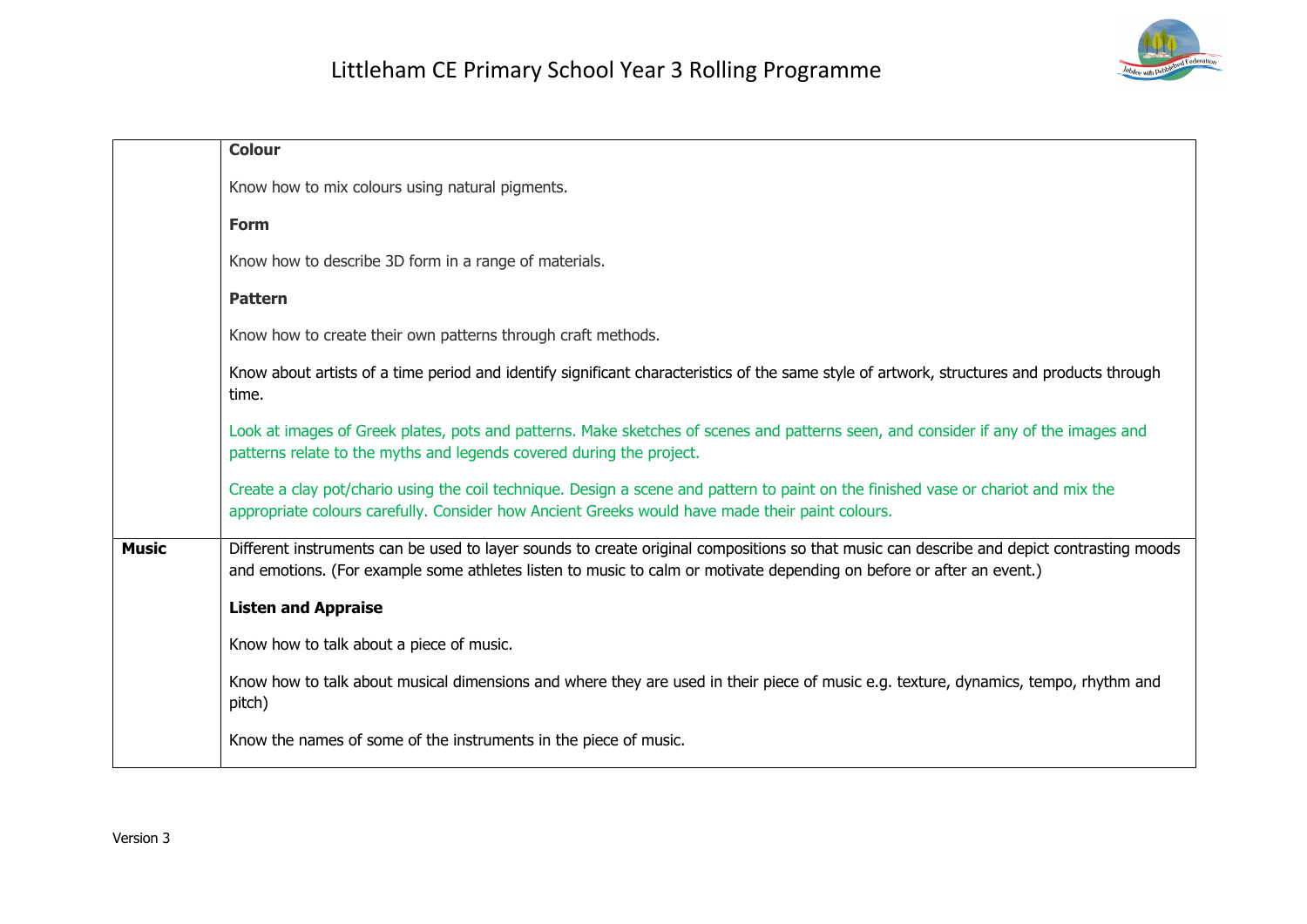

| Know how to take it in turns to discuss how the piece of music makes them feel.                                                              |
|----------------------------------------------------------------------------------------------------------------------------------------------|
| Know how to listen carefully and respectfully to other people's thoughts about the music.                                                    |
| <b>Dimensions of Music</b>                                                                                                                   |
| Know how to find and demonstrate pulse.                                                                                                      |
| Know the difference between pulse and rhythm.                                                                                                |
| Know how pulse, rhythm and pitch work together to create piece of music.                                                                     |
| Know that every piece of music has a pulse/steady beat.                                                                                      |
| Know how to find the pulse.                                                                                                                  |
| <b>Composition</b>                                                                                                                           |
| Know that a composition is music that is created by you and kept in some way $-$ like writing a story.                                       |
| Know that a composition can be played or performed again to friends.                                                                         |
| Know that there are different ways of recording compositions - letter names, symbols, audio.                                                 |
| Know how to create one simple melody using one, three or five different notes.                                                               |
| Know how to plan and create a section of music that can be performed within the context of the topic.                                        |
| Know how to talk about how it was created.                                                                                                   |
| Know how to listen and reflect upon the developing composition and make musical decisions about pulse, rhythm, pitch, dynamics and<br>tempo. |
|                                                                                                                                              |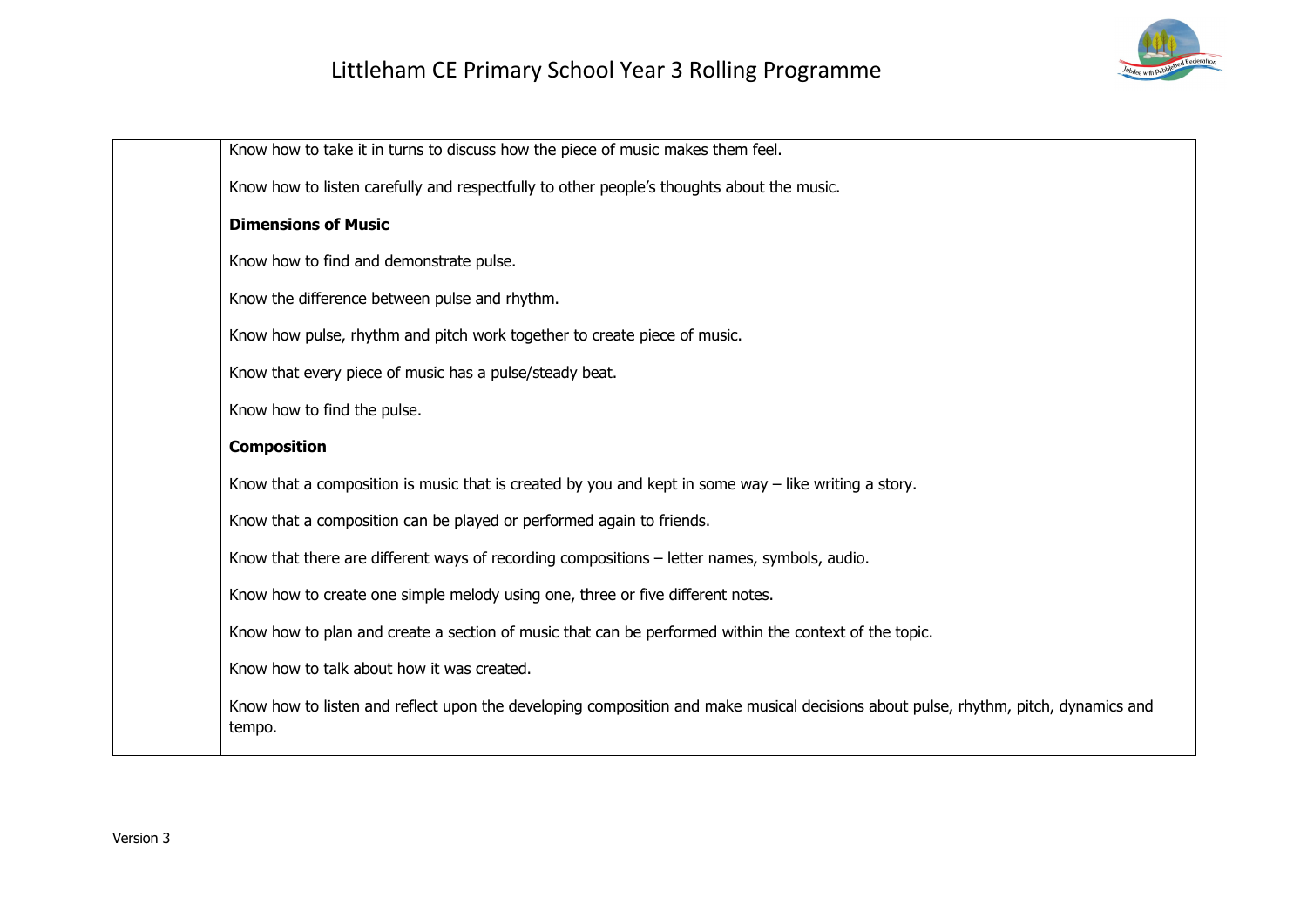

|                  | Know how to record the compositions in any way appropriate that recognises the connection between sound and symbol e.g.<br>graphic/pictorial notation.                                                                                                              |
|------------------|---------------------------------------------------------------------------------------------------------------------------------------------------------------------------------------------------------------------------------------------------------------------|
|                  | Listen to a piece of music, create, practise, refine and perform an original composition. Perhaps consider the music from Chariots of Fire                                                                                                                          |
|                  | (Vangelis - Greek Musician) and create their own compositions to accompany an Olympic event.)                                                                                                                                                                       |
| <b>Computing</b> | <b>Technology In Our Lives</b>                                                                                                                                                                                                                                      |
|                  | Know how to use search tools to find and use an appropriate website.                                                                                                                                                                                                |
|                  | Know that the World Wide Web is a part of the internet that contains websites.                                                                                                                                                                                      |
|                  | Know how to save and retrieve work on Google Classroom or a Chromebook.                                                                                                                                                                                             |
|                  | Know how to scan a QR code to retrieve information.                                                                                                                                                                                                                 |
|                  | Know how to create a QR code to link to information and resources.                                                                                                                                                                                                  |
|                  | Text, images, animation, audio and video clips can be combined using tools within a piece of software or by using a range of software. For<br>example, an image could be inserted into a word processing document or a video could be inserted into a presentation. |
|                  | <b>Multimedia</b>                                                                                                                                                                                                                                                   |
|                  | Know several pieces of software can be used together to complete one task, such as adding a video to a word-processed document.                                                                                                                                     |
|                  | Know how to combine text, graphic and sound to communicate ideas to others in a variety of ways.                                                                                                                                                                    |
|                  | Know how to use keyboard commands to amend text including the use of spell check.                                                                                                                                                                                   |
|                  | Know how to critically evaluate work and use this to improve its effectiveness.                                                                                                                                                                                     |
|                  | Know how to use Google Classrooms to share work with others in the class.                                                                                                                                                                                           |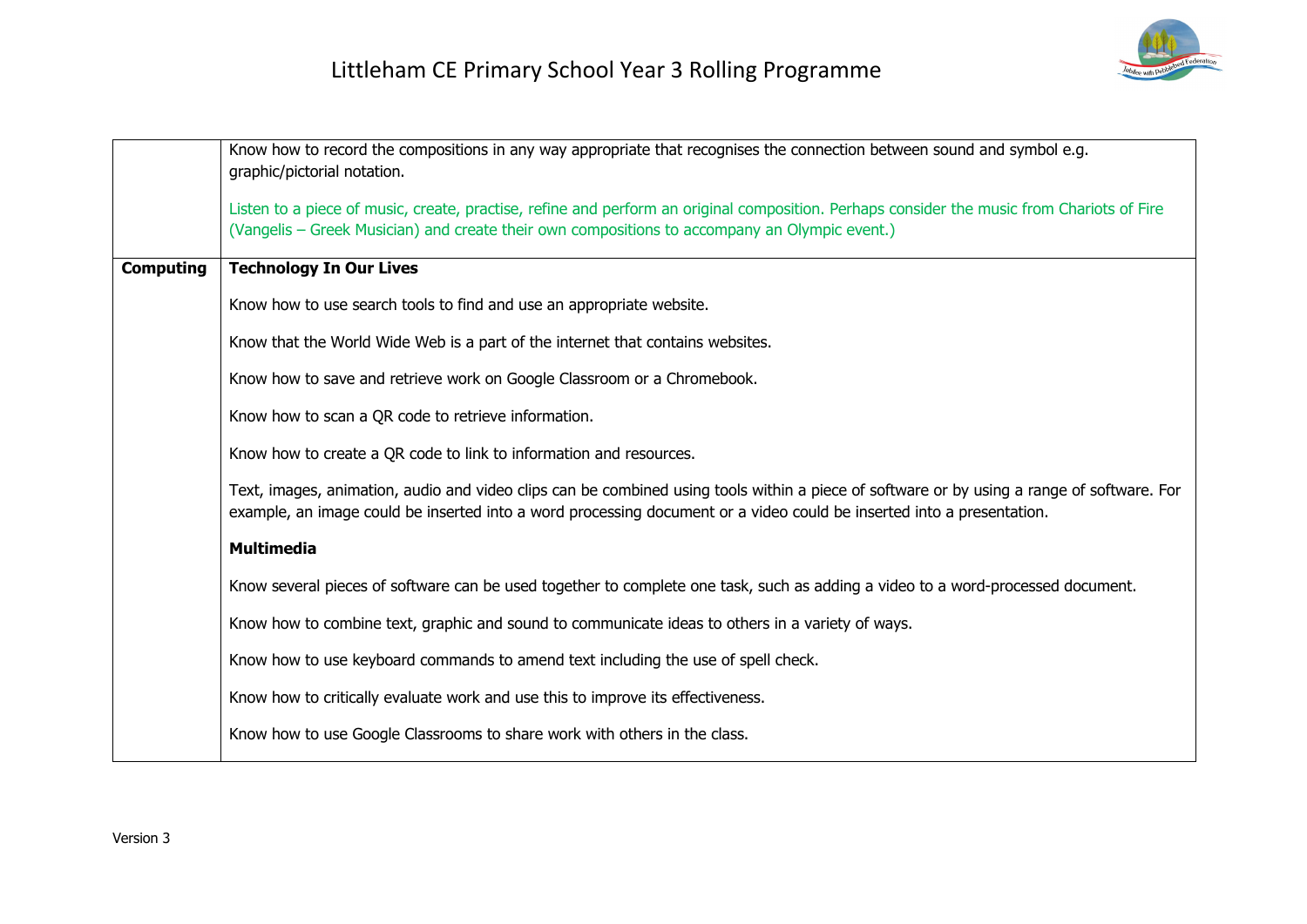

|                                        | Use the internet to research about an element of the Greeks topic. Use PowerPoint/Google Slides presentation to reflect on their learning<br>throughout the project. Create a presentation to share with others the part of the project that most interested or fascinated them, then<br>share this with an invited audience. Computing success criteria to include the following, are the effects and font size consistent throughout<br>the presentation, consider headings, colour and layout. Has audio or visual been included? Was the symmetry tool used to create any<br>patterns, photos or images sized and pasted correctly? |
|----------------------------------------|-----------------------------------------------------------------------------------------------------------------------------------------------------------------------------------------------------------------------------------------------------------------------------------------------------------------------------------------------------------------------------------------------------------------------------------------------------------------------------------------------------------------------------------------------------------------------------------------------------------------------------------------|
| <b>Design and</b><br><b>Technology</b> | Puppetry was practised in Ancient Greece and the oldest written records of puppetry can be found in the works of Herodotus<br>and Xenophon, dating from the 5th century BC.                                                                                                                                                                                                                                                                                                                                                                                                                                                             |
|                                        | Materials for a specific task must be selected on the basis of their properties. These include physical properties as well as availability and<br>cost. (Specific properties to focus on are hardness, toughness, strength, toughness, plasticity and elasticity.                                                                                                                                                                                                                                                                                                                                                                       |
|                                        | <b>Design</b>                                                                                                                                                                                                                                                                                                                                                                                                                                                                                                                                                                                                                           |
|                                        | Know how to plan a sequence of actions to make a product.                                                                                                                                                                                                                                                                                                                                                                                                                                                                                                                                                                               |
|                                        | Know how to think ahead about the order of their work and decide upon tools and materials.                                                                                                                                                                                                                                                                                                                                                                                                                                                                                                                                              |
|                                        | Know how to consider aesthetic qualities of materials chosen.                                                                                                                                                                                                                                                                                                                                                                                                                                                                                                                                                                           |
|                                        | <b>Make</b>                                                                                                                                                                                                                                                                                                                                                                                                                                                                                                                                                                                                                             |
|                                        | Know how to select from a range of tools and materials for cutting, shaping, joining and finishing.                                                                                                                                                                                                                                                                                                                                                                                                                                                                                                                                     |
|                                        | Know how to use tools with increasing accuracy.                                                                                                                                                                                                                                                                                                                                                                                                                                                                                                                                                                                         |
|                                        | Know how to plan the stages of the making process.                                                                                                                                                                                                                                                                                                                                                                                                                                                                                                                                                                                      |
|                                        | Know how to use appropriate finishing techniques.                                                                                                                                                                                                                                                                                                                                                                                                                                                                                                                                                                                       |
|                                        | <b>Evaluate</b>                                                                                                                                                                                                                                                                                                                                                                                                                                                                                                                                                                                                                         |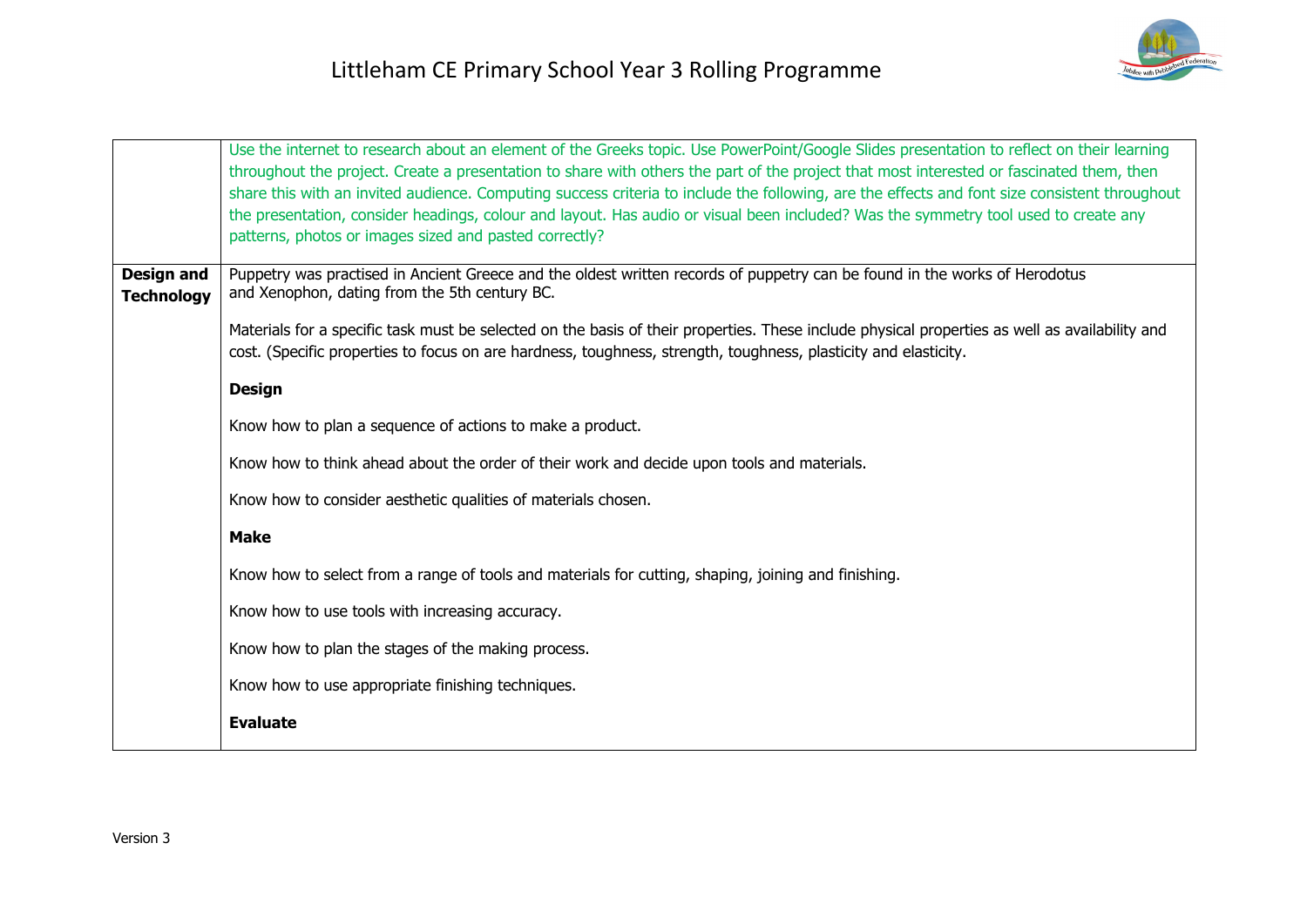

| Know how to draw/sketch products to help analyse and understand how products are made.                                                                                                                                                                                |
|-----------------------------------------------------------------------------------------------------------------------------------------------------------------------------------------------------------------------------------------------------------------------|
| Know which design idea to develop.                                                                                                                                                                                                                                    |
| Know how to consider and explain how the finished products could be improved.                                                                                                                                                                                         |
| Know how to investigate key events and individuals in Design and Technology. (Puppetry in Ancient Greece)                                                                                                                                                             |
| Know how to research the needs of the user.                                                                                                                                                                                                                           |
| Know how to identify the strengths and weaknesses of their design ideas in relation to purpose/user.                                                                                                                                                                  |
| <b>Textiles</b>                                                                                                                                                                                                                                                       |
| Know how to develop vocabulary for tools, materials and their properties.                                                                                                                                                                                             |
| Know how to understand seam allowance.                                                                                                                                                                                                                                |
| Know how to join fabrics using running stitch, over sewing.                                                                                                                                                                                                           |
| Know how to prototype a product using J Cloths.                                                                                                                                                                                                                       |
| Know how to explore strengthening and stiffening of fabrics.                                                                                                                                                                                                          |
| Know how to explore fastenings and recreate some.                                                                                                                                                                                                                     |
| Know how to sew on buttons.                                                                                                                                                                                                                                           |
| Know how to use appropriate decoration techniques.                                                                                                                                                                                                                    |
| Know that specific tools can be used for cutting, such as saws. Wood can be joined using glue, nails, staples or a combination. Safety rules<br>must be followed to prevent injury from sharp blades. Know which materials will be needed for a task and explain why. |
|                                                                                                                                                                                                                                                                       |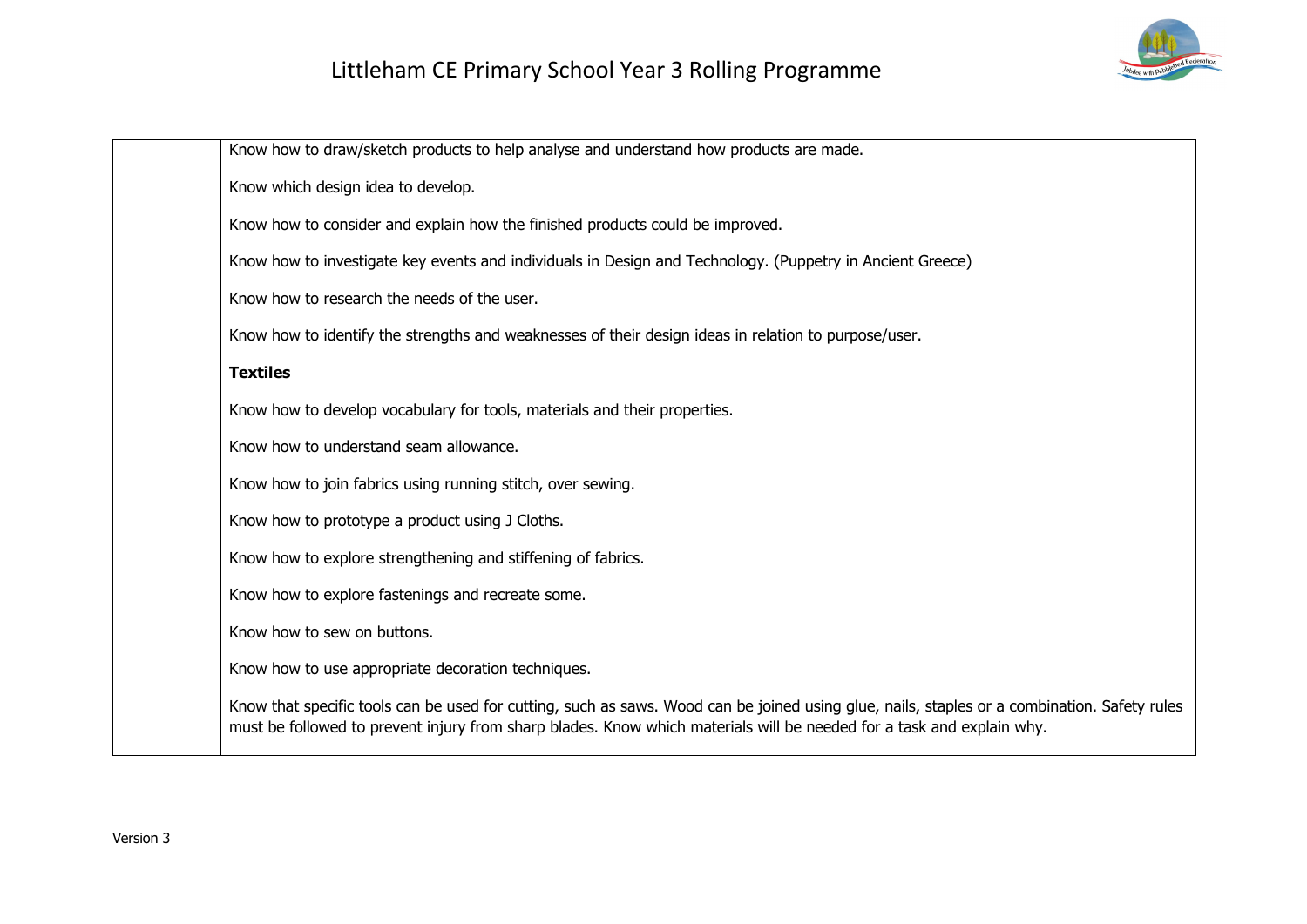

| Main Task (Compulsory) – Design fabric finger puppets of characters from a Greek Myth to enable a short puppet performance.                                                                                                                                                                                                                                                                                                                                                                                                                               |
|-----------------------------------------------------------------------------------------------------------------------------------------------------------------------------------------------------------------------------------------------------------------------------------------------------------------------------------------------------------------------------------------------------------------------------------------------------------------------------------------------------------------------------------------------------------|
| Additional Ideas - Imagine that they are Daedalus, the master craftsman. Invent a pair of wings for Icarus with additional materials that<br>would withstand the Sun's heat. Experiment with design options. Identify which materials they will use to make their designs and construct<br>the finished wings using a variety of techniques.                                                                                                                                                                                                              |
| Use their modelling and making skills to create a crown, shield or sword fit for a god or goddess. Use a range of modelling materials<br>including card, foils, gems, gold, silver paper and wire. Children to collectively agree and adhere to DT success criteria which should include<br>the following; Does the product match their planned measurements? Were they able to combine more than one material together by<br>sewing, gluing, stapling? Is the product fit for purpose e.g. does the crown fit? Does the shield block out unwanted items? |
|                                                                                                                                                                                                                                                                                                                                                                                                                                                                                                                                                           |

| <b>Term 2 – Spring</b> |                                                                                                                                                                                                                                                                                                               |
|------------------------|---------------------------------------------------------------------------------------------------------------------------------------------------------------------------------------------------------------------------------------------------------------------------------------------------------------|
|                        | What are the key pieces of knowledge we want children to remember, be able to build upon and to reflect on within each<br>subject area of this topic? This knowledge or skill features heavily in sub theme or will not be repeated.                                                                          |
|                        | Text in this colour describes example activities to support the main theme of the topic.                                                                                                                                                                                                                      |
|                        | Text in this colour relates to key pieces of knowledge linked specifically to our Curriculum Intent.                                                                                                                                                                                                          |
| <b>Sub-themes</b>      | Light                                                                                                                                                                                                                                                                                                         |
| <b>Science</b>         | Discrete science teaching and learning.                                                                                                                                                                                                                                                                       |
|                        | Recognise that they need light to see things and dark is the absence of light. Light is reflected from surfaces. Know that light from the<br>sun is dangerous. Recognise that shadows are formed when light from a source is blocked by a solid object. Look at how the size of<br>shadows change over a day. |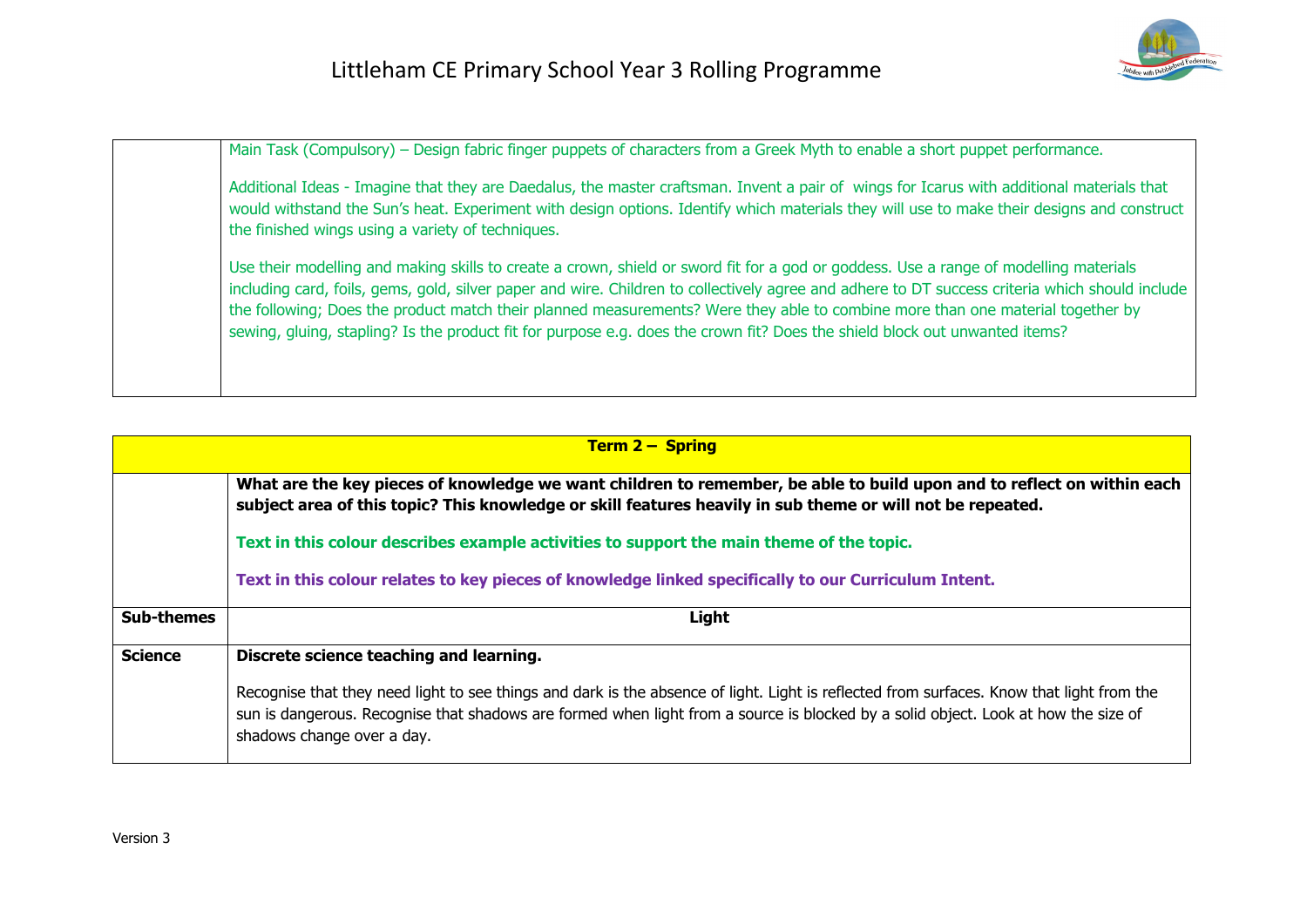

| Light                                                                                                                                                       |
|-------------------------------------------------------------------------------------------------------------------------------------------------------------|
| Know that we see objects because our eyes can sense light.                                                                                                  |
| Know that dark is the absence of light.                                                                                                                     |
| Know that we cannot see anything in complete darkness.                                                                                                      |
| Know that some objects, for example, the sun, light bulbs and candles are sources of light.                                                                 |
| Know that some surfaces reflect light and that objects are easier to see when there is less light if they are reflective.                                   |
| Know that objects are transparent, translucent or opaque and what this means.                                                                               |
| Know that light from the sun can damage our eyes.                                                                                                           |
| Know that we can protect ourselves from the sun such as not looking directly at it, wearing sunglasses or sunhats in bright light.                          |
| Know that shadows are formed on the surface when an opaque or translucent object is between a light source and the surfact and blocks<br>some of the light. |
| Know that the size of the shadow depends on the position of the source, object and surface.                                                                 |
| <b>Knowledge of Working Scientifically</b>                                                                                                                  |
| Know how to take accurate measurements using standard units where not all the numbers are marked on the scale. Take repeated<br>readings and note patterns. |
| Know how to present data in bar charts.                                                                                                                     |
| Know how to prepare own tables to record data.                                                                                                              |
| Know how to begin to see a pattern in my results.                                                                                                           |
|                                                                                                                                                             |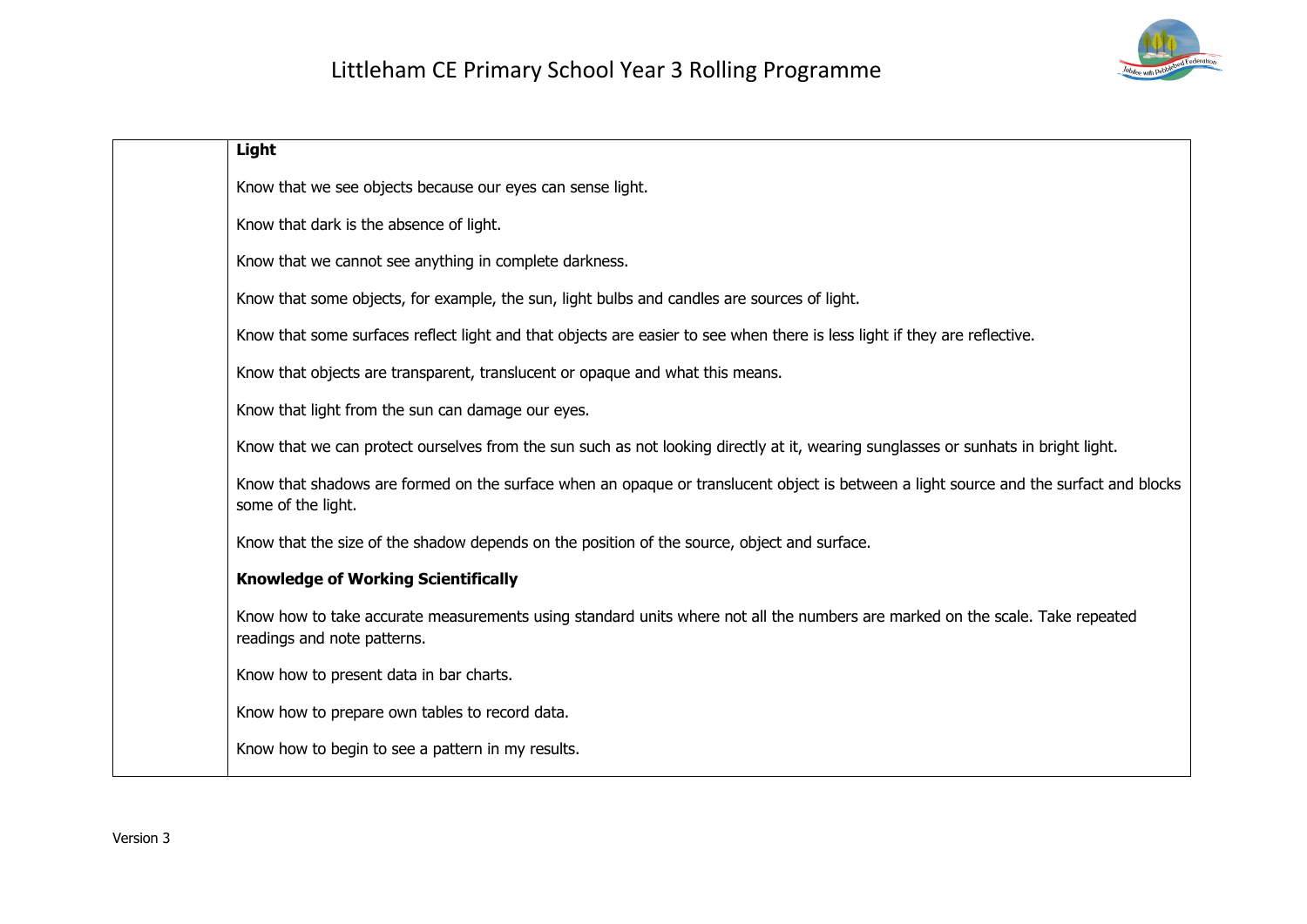

Know how to refer directly to evidence when answering a question.

Know how to use results from an investigation to make a prediction about a further result.

Know how to begin to look for naturally occurring patterns and relationships.

Explore what happens when light reflects of a mirror or other reflective surface. Think about the importance of protecting their eyes from very bright lights – especially the sun and that sunglasses are not effective. Find examples of shadows and how they are formed and observe and measure shadows over a day.

Pupils to understand how to keep their eyes healthy on sunny days by not looking at the sun. Find eclipse glasses if possible. Use everyday sunglasses to show how much light goes through them. Use the playground as it faces S to demonstrate how shadows change over a day. If possible, return some time later in the term to observe them again.

**Term 3 – Summer**

**What are the key pieces of information we want children to remember and be able to build upon and reflect on within each subject area of this topic?**

**Text in this colour relates to key pieces of knowledge linked specifically to our Curriculum Intent.**

**Text in this colour describes example activities to support the main theme of the topic.**

| <b>Main Topic</b> | <b>Rocks, Relics and Rumbles</b>                                                                                      |
|-------------------|-----------------------------------------------------------------------------------------------------------------------|
| <b>History</b>    | Mount Vesuvius, on the west coast of Italy, is the only active volcano on mainland Europe and is still visited today. |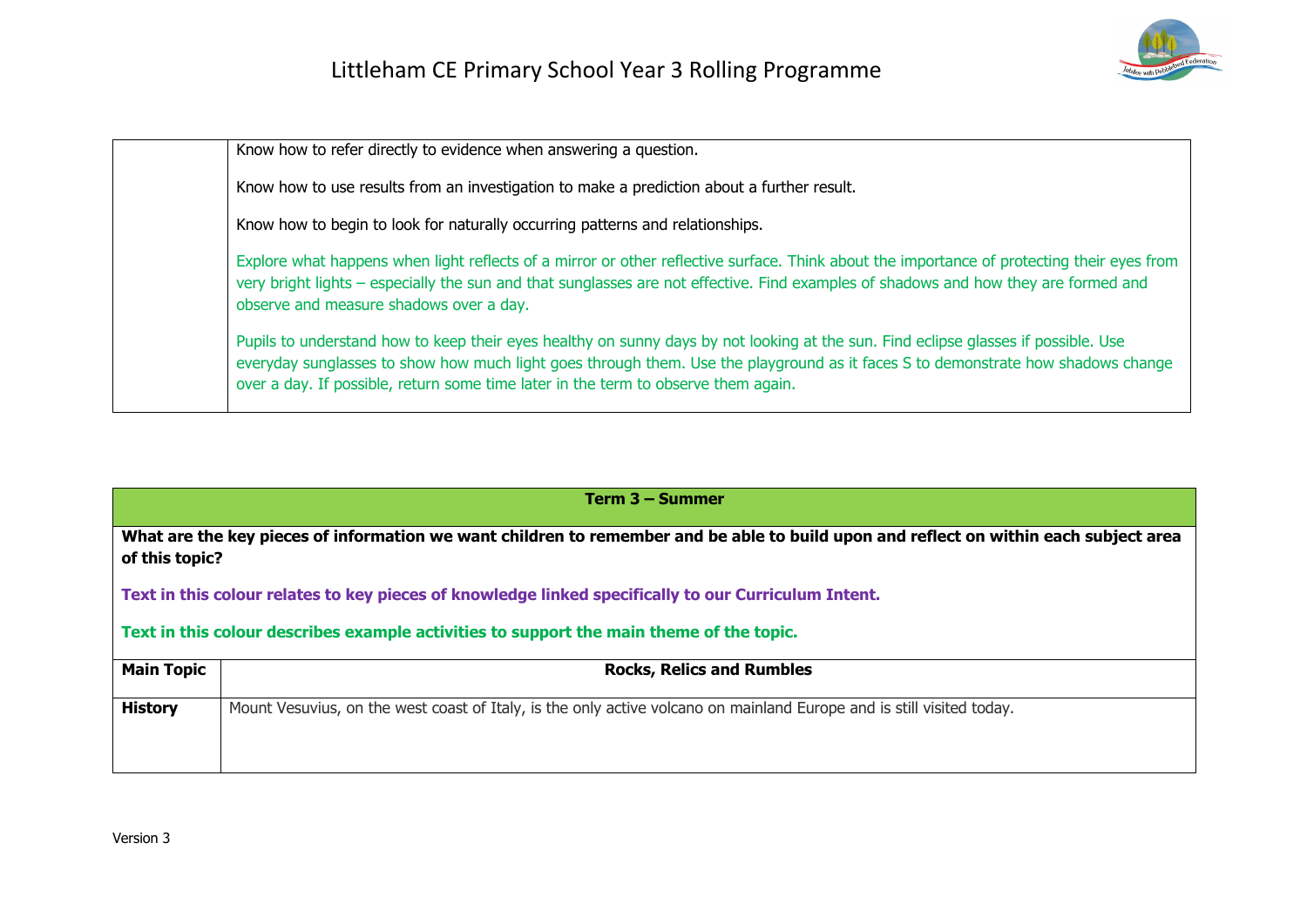

| Mount Vesuvius is considered to be one of the most dangerous volcanoes in the world because of its proximity to the city of Naples and the<br>surrounding towns on the nearby slopes.                                                                                                                                                                                 |
|-----------------------------------------------------------------------------------------------------------------------------------------------------------------------------------------------------------------------------------------------------------------------------------------------------------------------------------------------------------------------|
| In the past, Mount Vesuvius has had a roughly 20-year eruption cycle, but the last serious eruption was in 1944.                                                                                                                                                                                                                                                      |
| Mount Vesuvius has experienced eight major eruptions in the last 17,000 years. The 79 AD eruption is one of the most well known<br>ancient eruptions in the world, and may have killed more than 16,000 people. Ash, mud and rocks from this eruption buried the cities of<br>Pompeii and Herculaneum. (Know the cause and effect of a significant historical event). |
| The volcano also caused earthquakes and a tsunami, which also helped destroy the environment in Pompeii.                                                                                                                                                                                                                                                              |
| Chronology                                                                                                                                                                                                                                                                                                                                                            |
| Know how to describe ways of life that are typically associated with a period.                                                                                                                                                                                                                                                                                        |
| <b>Historical Enquiry</b>                                                                                                                                                                                                                                                                                                                                             |
| Know how to identify and give reasons for what is likely to be accurate representation of time periods and which are not.                                                                                                                                                                                                                                             |
| Know how to use artefacts to construct a historical argument.                                                                                                                                                                                                                                                                                                         |
| Know how to use primary and secondary sources to research an idea.                                                                                                                                                                                                                                                                                                    |
| Know how to synthesis sources to give possible reasons.                                                                                                                                                                                                                                                                                                               |
| Know why archaeologists find certain sources of significant importance.                                                                                                                                                                                                                                                                                               |
| <b>Interpretations of History</b>                                                                                                                                                                                                                                                                                                                                     |
| Know how to explain why archaeologists think what they do and explain whether they agree.                                                                                                                                                                                                                                                                             |
| Know how to empathise with visitors to historic ceremonies and significant places.                                                                                                                                                                                                                                                                                    |
|                                                                                                                                                                                                                                                                                                                                                                       |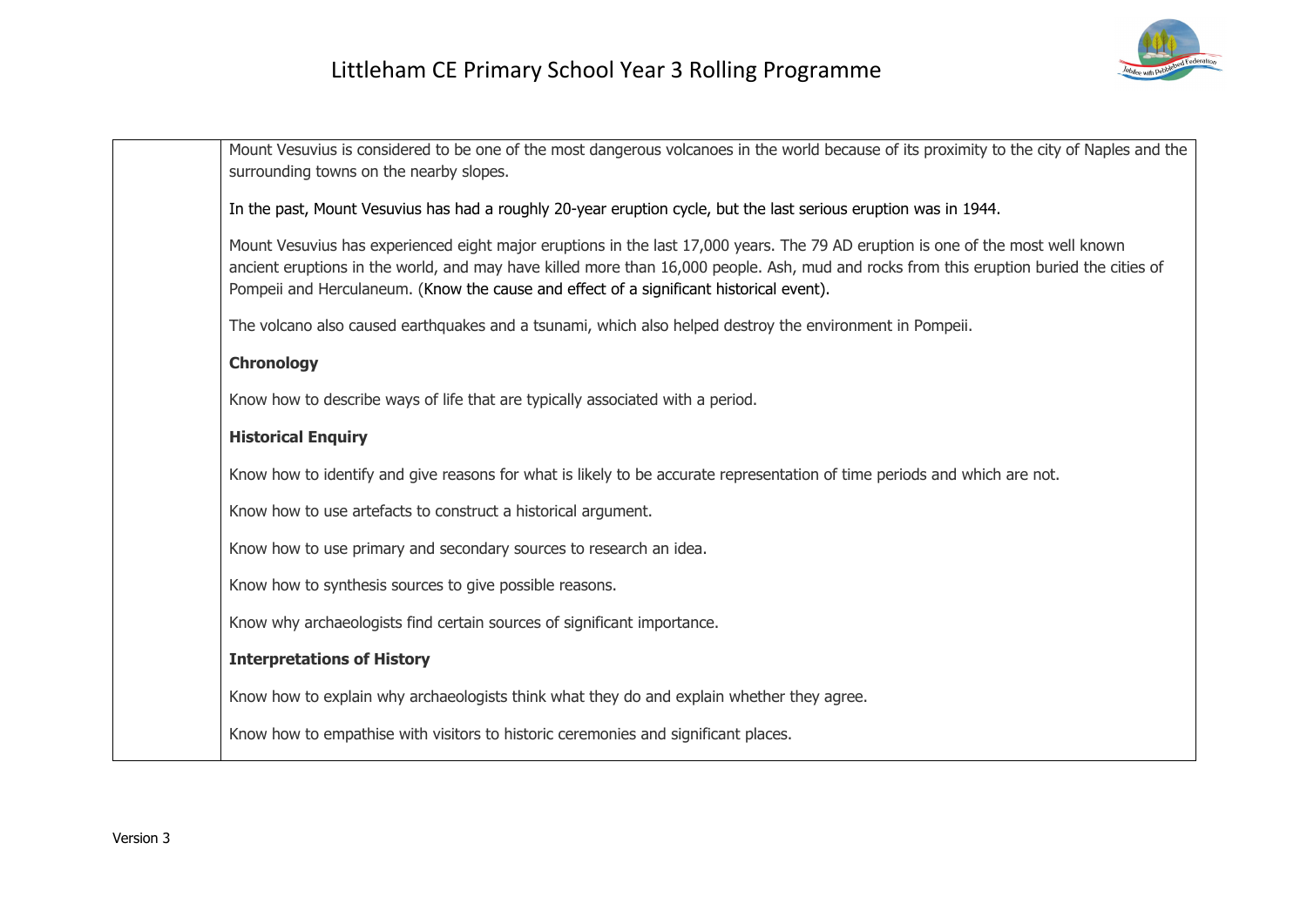

|           | <b>Cause and Consequence</b>                                                                                                                                                                                                                                                                                                                                                                                                                                                                                                                                                                                                                                                                                                                                                                                                                                                                                                                                                                                         |
|-----------|----------------------------------------------------------------------------------------------------------------------------------------------------------------------------------------------------------------------------------------------------------------------------------------------------------------------------------------------------------------------------------------------------------------------------------------------------------------------------------------------------------------------------------------------------------------------------------------------------------------------------------------------------------------------------------------------------------------------------------------------------------------------------------------------------------------------------------------------------------------------------------------------------------------------------------------------------------------------------------------------------------------------|
|           | Know how to explain cause and effect.                                                                                                                                                                                                                                                                                                                                                                                                                                                                                                                                                                                                                                                                                                                                                                                                                                                                                                                                                                                |
|           | <b>Similarities and Differences</b>                                                                                                                                                                                                                                                                                                                                                                                                                                                                                                                                                                                                                                                                                                                                                                                                                                                                                                                                                                                  |
|           | Know how to compare and contrast and explain some key differences between life in Pompei then and now.                                                                                                                                                                                                                                                                                                                                                                                                                                                                                                                                                                                                                                                                                                                                                                                                                                                                                                               |
|           | <b>Significance</b>                                                                                                                                                                                                                                                                                                                                                                                                                                                                                                                                                                                                                                                                                                                                                                                                                                                                                                                                                                                                  |
|           | Know how places can be of significance to a local area whereas some are significant on a global scale.                                                                                                                                                                                                                                                                                                                                                                                                                                                                                                                                                                                                                                                                                                                                                                                                                                                                                                               |
|           | Share The eruption of Mount Vesuvius audio with the children. After listening, use the Mount Vesuvius sorting cards to help the children<br>discuss the causes and effects of each stage of the eruption. Ask them to write a short explanation of the causes and effects, using the<br>statements to help them. Gather the children together to compare their findings and allow them to add to and edit their work. Invite them<br>to word process their explanations and illustrate them using images found online.                                                                                                                                                                                                                                                                                                                                                                                                                                                                                               |
| Geography | There are three main types of rock found in the Earth's crust. They are sedimentary, igneous and metamorphic. Sedimentary rocks are<br>made from sediment that settles in water and becomes squashed over a long time to form rock. They are often soft, permeable, have<br>layers and may contain fossils. Igneous rocks are made from cooled magma or lava. They are usually hard, shiny and contain visible<br>crystals. Metamorphic rocks are formed when existing rocks are heated by the magma under the Earth's crust or squashed by the<br>movement of the Earth's tectonic plates. They are usually very hard and often shiny. Key vocab and definitions: Permeable "allowing<br>liquids or gases to pass through it." Magma, "hot fluid or semi-fluid material below or within the earth's crust from which lava and other<br>igneous rock is formed on cooling." Tectonic plate "is a massive, irregularly shaped slab of solid rock, generally composed of both<br>continental and oceanic lithosphere". |
|           | <b>Locational Knowledge</b>                                                                                                                                                                                                                                                                                                                                                                                                                                                                                                                                                                                                                                                                                                                                                                                                                                                                                                                                                                                          |
|           | Know the names and locate the capital cities of neighbouring European countries.                                                                                                                                                                                                                                                                                                                                                                                                                                                                                                                                                                                                                                                                                                                                                                                                                                                                                                                                     |
|           |                                                                                                                                                                                                                                                                                                                                                                                                                                                                                                                                                                                                                                                                                                                                                                                                                                                                                                                                                                                                                      |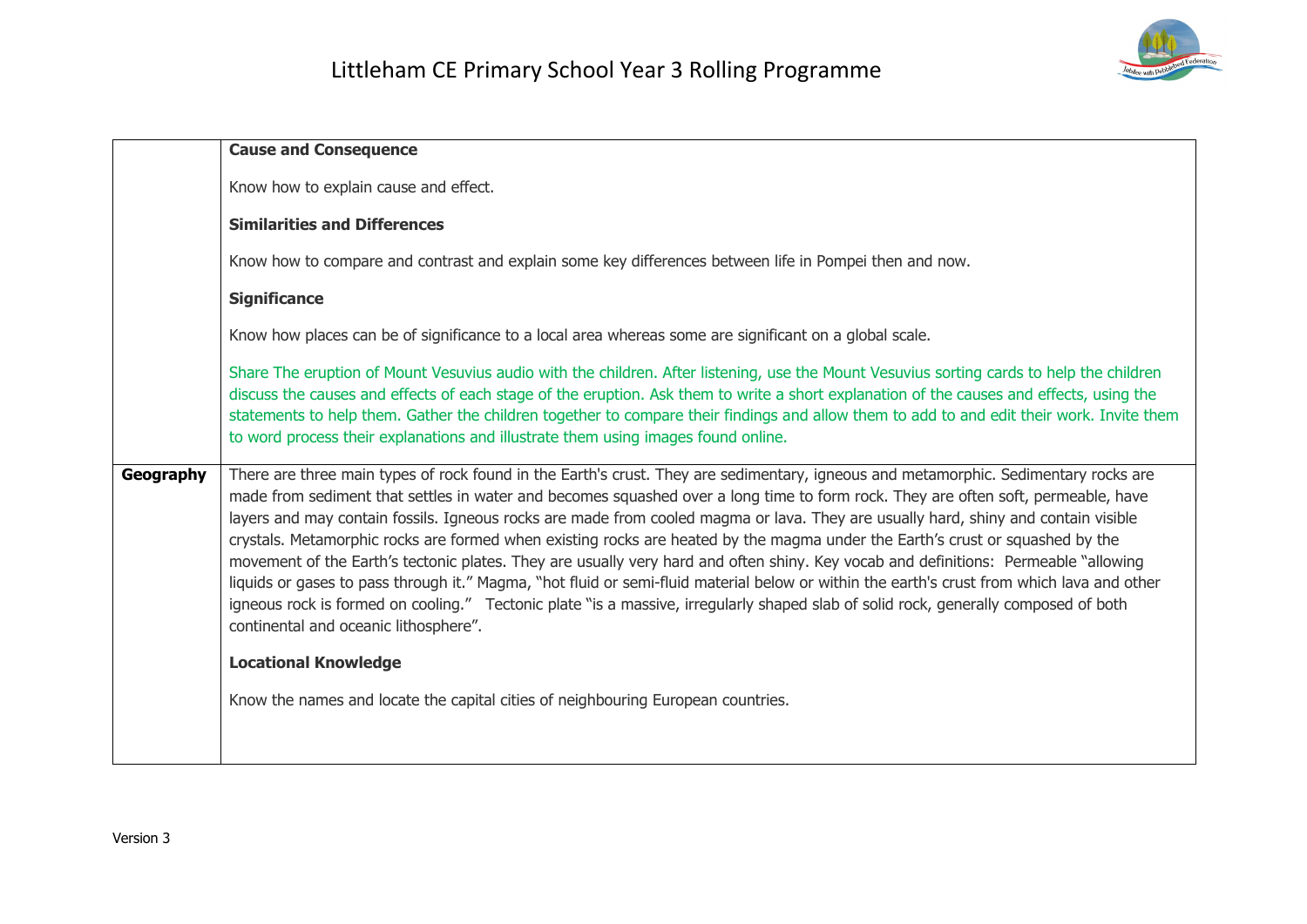

| <b>Place Knowledge</b>                                                                                                                                                                                                                                                                                                                                                                                                                                                                                                                                                                                                                                                                                            |
|-------------------------------------------------------------------------------------------------------------------------------------------------------------------------------------------------------------------------------------------------------------------------------------------------------------------------------------------------------------------------------------------------------------------------------------------------------------------------------------------------------------------------------------------------------------------------------------------------------------------------------------------------------------------------------------------------------------------|
| Know how to identify changes in the local and global environment.                                                                                                                                                                                                                                                                                                                                                                                                                                                                                                                                                                                                                                                 |
| Know how to use correct geographical words to describe a place and the things that happen there.                                                                                                                                                                                                                                                                                                                                                                                                                                                                                                                                                                                                                  |
| <b>Human Features</b>                                                                                                                                                                                                                                                                                                                                                                                                                                                                                                                                                                                                                                                                                             |
| Know how to identify and explain different views of people including themselves e.g. in relation to World Heritage Site and development.                                                                                                                                                                                                                                                                                                                                                                                                                                                                                                                                                                          |
| <b>Physical Features</b>                                                                                                                                                                                                                                                                                                                                                                                                                                                                                                                                                                                                                                                                                          |
| Know how to use technical and geological vocabulary to describe physical processes.                                                                                                                                                                                                                                                                                                                                                                                                                                                                                                                                                                                                                               |
| Know how to describe how volcanoes are created.                                                                                                                                                                                                                                                                                                                                                                                                                                                                                                                                                                                                                                                                   |
| Know how to describe how earthquakes are created.                                                                                                                                                                                                                                                                                                                                                                                                                                                                                                                                                                                                                                                                 |
| Know how to describe and compare different physical features of a place offering explanations for the locations for some of these features.                                                                                                                                                                                                                                                                                                                                                                                                                                                                                                                                                                       |
| <b>Skills, Maps Work and Field Work</b>                                                                                                                                                                                                                                                                                                                                                                                                                                                                                                                                                                                                                                                                           |
| Know how to ask geographical questions - Where is this location? What do. You think about it?                                                                                                                                                                                                                                                                                                                                                                                                                                                                                                                                                                                                                     |
| Know how to observe, measure and record the human features in the local area responding to a range of geographical questions.                                                                                                                                                                                                                                                                                                                                                                                                                                                                                                                                                                                     |
| Know how to use eight points of a compass to describe the location of a country or geographical features.                                                                                                                                                                                                                                                                                                                                                                                                                                                                                                                                                                                                         |
| Know the types, appearance and properties of rocks (link to Jurassic Coast). Situated along the undulating shoreline between the towns of<br>Exmouth in East Devon and Studland in West Dorset, the Jurassic Coast is renowned for the nearly continuous 185-million-year record of<br>Earth's history exposed in its sensational sea cliffs. This is the only place on Earth where 18 million years of the Earth's history are<br>sequentially exposed in dramatic cliffs, caves, coastal stacks and barrier beaches. The 'tilt' of the rock crease a 'wade through time' from<br>250 million -65 million years ago, through the Triassic, Jurassic and Cretaceous periods as you move eastwards along the site. |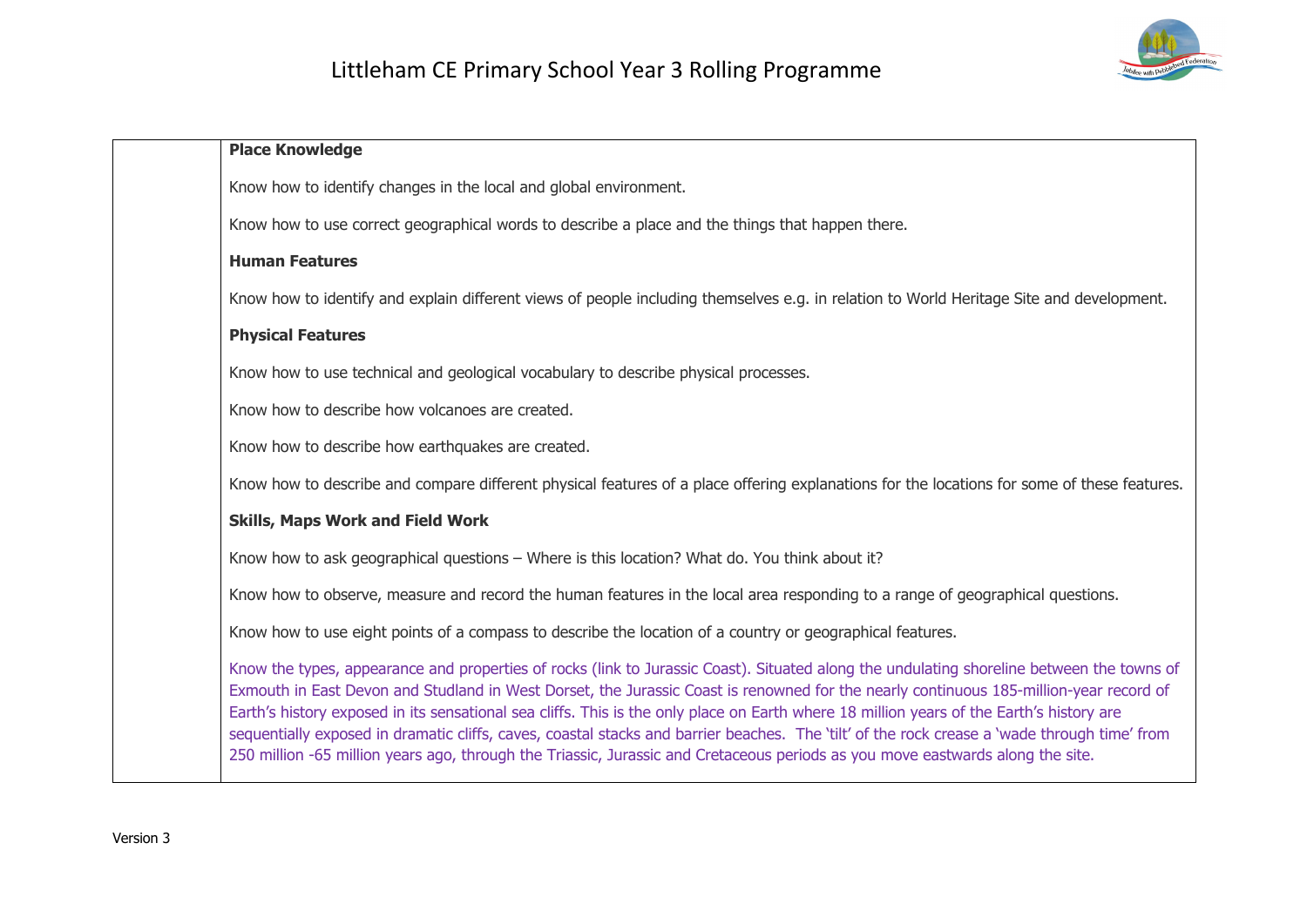|                | Triassic rocks extend eastward from the World Heritage Site's western boundary at Exmouth, where seasonal Jurassic Coast<br>Cruises provide excellent views of the coastal exposures. Between this port and the resort town of Sidmouth, the sinuous shoreline is<br>distinguished by dramatic, ochre-coloured cliffs that rise sharply from the restless English Channel to form rugged promontories and<br>isolated sea stacks.<br>Invite a geologist into school to run a rocks workshop. Provide opportunities for the children to explore, sort and classify different types of<br>rock and investigate their properties. Encourage them to take on the role of assistant geologists, taking photographs of rocks and writing<br>captions and labels to make an informative rocks display - look at rocks of the Jurassic Coast. |
|----------------|---------------------------------------------------------------------------------------------------------------------------------------------------------------------------------------------------------------------------------------------------------------------------------------------------------------------------------------------------------------------------------------------------------------------------------------------------------------------------------------------------------------------------------------------------------------------------------------------------------------------------------------------------------------------------------------------------------------------------------------------------------------------------------------------------------------------------------------|
| <b>Science</b> | There are three different rock types: sedimentary, igneous and metamorphic. Sedimentary rocks form from mud, sand and particles that<br>have been squashed together over a long time to form rock. Examples include sandstone and limestone. Igneous rocks are made from<br>cooled magma or lava. They usually contain visible crystals. Examples include pumice and granite. Metamorphic rocks are formed when<br>existing rocks are heated by the magma under the Earth's crust or squashed by the movement of the Earth's tectonic plates. They are<br>usually very hard. Examples include slate and marble.                                                                                                                                                                                                                       |
|                | <b>Rocks</b>                                                                                                                                                                                                                                                                                                                                                                                                                                                                                                                                                                                                                                                                                                                                                                                                                          |
|                | Know that rock is a naturally occurring material.                                                                                                                                                                                                                                                                                                                                                                                                                                                                                                                                                                                                                                                                                                                                                                                     |
|                | Know that there are different types of rock e.g. sandstone, limestone, slate etc which have different properties.                                                                                                                                                                                                                                                                                                                                                                                                                                                                                                                                                                                                                                                                                                                     |
|                | Know the types of rock that make up the Jurassic Coast and how these helped the formation of fossils.                                                                                                                                                                                                                                                                                                                                                                                                                                                                                                                                                                                                                                                                                                                                 |
|                | Know that rocks can be hard or soft.                                                                                                                                                                                                                                                                                                                                                                                                                                                                                                                                                                                                                                                                                                                                                                                                  |
|                | Know that different rocks have different sizes of grain or crystals.                                                                                                                                                                                                                                                                                                                                                                                                                                                                                                                                                                                                                                                                                                                                                                  |
|                | Know that some rocks may absorb water.                                                                                                                                                                                                                                                                                                                                                                                                                                                                                                                                                                                                                                                                                                                                                                                                |
|                | Know that rocks can be different shapes and sizes (stones, pebbles and boulders).                                                                                                                                                                                                                                                                                                                                                                                                                                                                                                                                                                                                                                                                                                                                                     |
|                | Know that soils are made up of pieces of ground down rock which may be mixed with plant and animal material (organic material).                                                                                                                                                                                                                                                                                                                                                                                                                                                                                                                                                                                                                                                                                                       |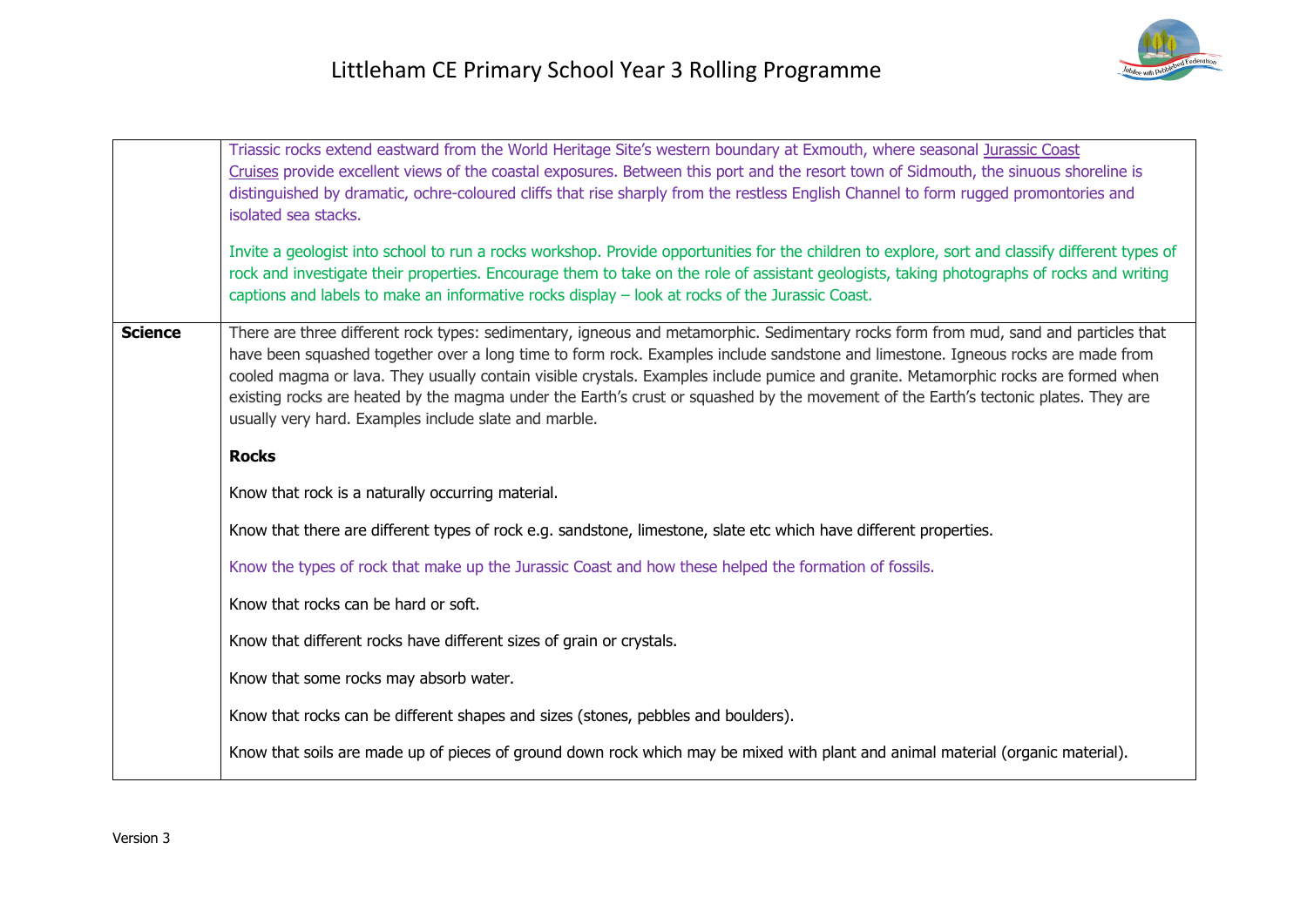

| Know that the type of rock, size of rock pieces and the amount of organic matter affect the property of the soil. |
|-------------------------------------------------------------------------------------------------------------------|
| Know that some rocks contain fossils.                                                                             |
| Know that the Jurassic Coast is famous for fossils and why they formed here.                                      |
| Know that fossils formed millions of years ago.                                                                   |
| Know how, when plants and animals died, they fell to the seabed, became covered and squashed by other material.   |
| Know how, over time, dissolving animal and plant matter is replaced by minerals from the water.                   |
| Know how to compare and group rocks based on their appearance, properties or uses.                                |
| <b>Knowledge of Working Scientifically</b>                                                                        |
| Know how to ask a range of questions linked to a topic.                                                           |
| Know how to choose what to change.                                                                                |
| Know how to make a range of relevant observations using simple equipment with support.                            |
| Know how to present observations in labelled diagrams.                                                            |
| Know how to be able to compare objects based on more sophisticated observable features.                           |
| Know how to present data in bar charts.                                                                           |
| Know how to prepare own tables to record data.                                                                    |
| Know how to present learning verbally or using labelled diagrams.                                                 |
|                                                                                                                   |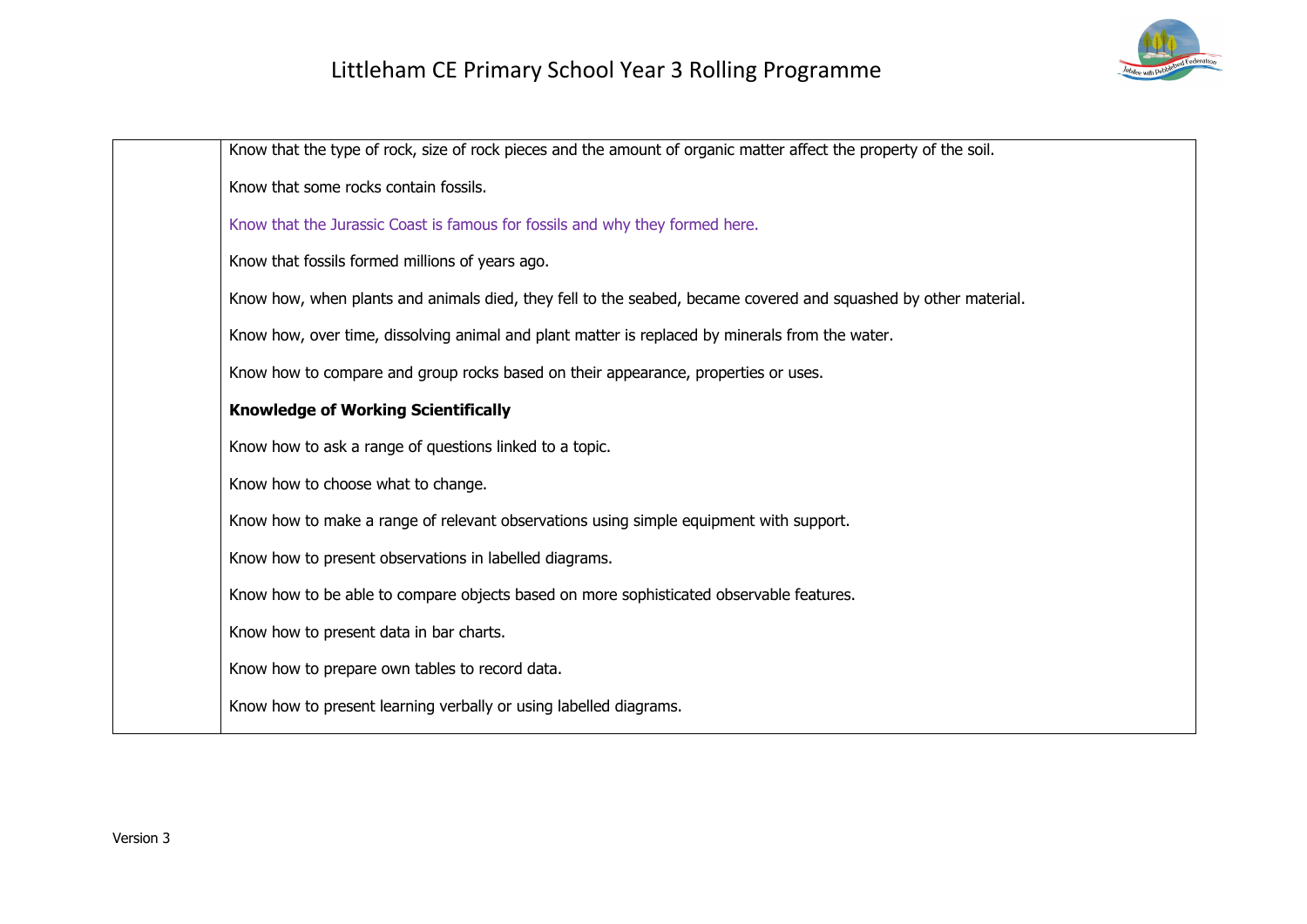

|                | Remind the children of the appearance and properties of the rocks they looked at previously and explain that their different properties<br>mean they are suitable for different uses. Show them the uses of rocks presentation and discuss examples of properties that define a rock's<br>use. Instruct the children to use what they have learned to complete the uses of rocks recording sheet. |
|----------------|---------------------------------------------------------------------------------------------------------------------------------------------------------------------------------------------------------------------------------------------------------------------------------------------------------------------------------------------------------------------------------------------------|
| <b>Art and</b> | Know about the cubism style of painting of Picasso.                                                                                                                                                                                                                                                                                                                                               |
| <b>Design</b>  | <b>Use of Sketchbook</b>                                                                                                                                                                                                                                                                                                                                                                          |
|                | Know how to use their sketchbooks to express likes and dislikes about a subject.                                                                                                                                                                                                                                                                                                                  |
|                | Know how to use annotations to write an explanation of their sketch.                                                                                                                                                                                                                                                                                                                              |
|                | Know how to use sketchbooks to record initial ideas and observations.                                                                                                                                                                                                                                                                                                                             |
|                | Know how to use their sketchbook to show knowledge and art history they have learnt.                                                                                                                                                                                                                                                                                                              |
|                | Know how to suggest improvements to their work that is in the sketchbook.                                                                                                                                                                                                                                                                                                                         |
|                | <b>Drawing</b>                                                                                                                                                                                                                                                                                                                                                                                    |
|                | Know that there are different grades of a pencil and use them to scribble and shade.                                                                                                                                                                                                                                                                                                              |
|                | Know how to use small sketches to produce a final piece.                                                                                                                                                                                                                                                                                                                                          |
|                | Know how to use shading (including beginning to use hatching and cross hatching) to create tone.                                                                                                                                                                                                                                                                                                  |
|                | Know that using different pressures create hard and soft lines and use this in their pieces.                                                                                                                                                                                                                                                                                                      |
|                | Know how to explain their sketch and the techniques they have used.                                                                                                                                                                                                                                                                                                                               |
|                | <b>Painting</b>                                                                                                                                                                                                                                                                                                                                                                                   |
|                | Know about brush types and choose the correct size and style depending on the task.                                                                                                                                                                                                                                                                                                               |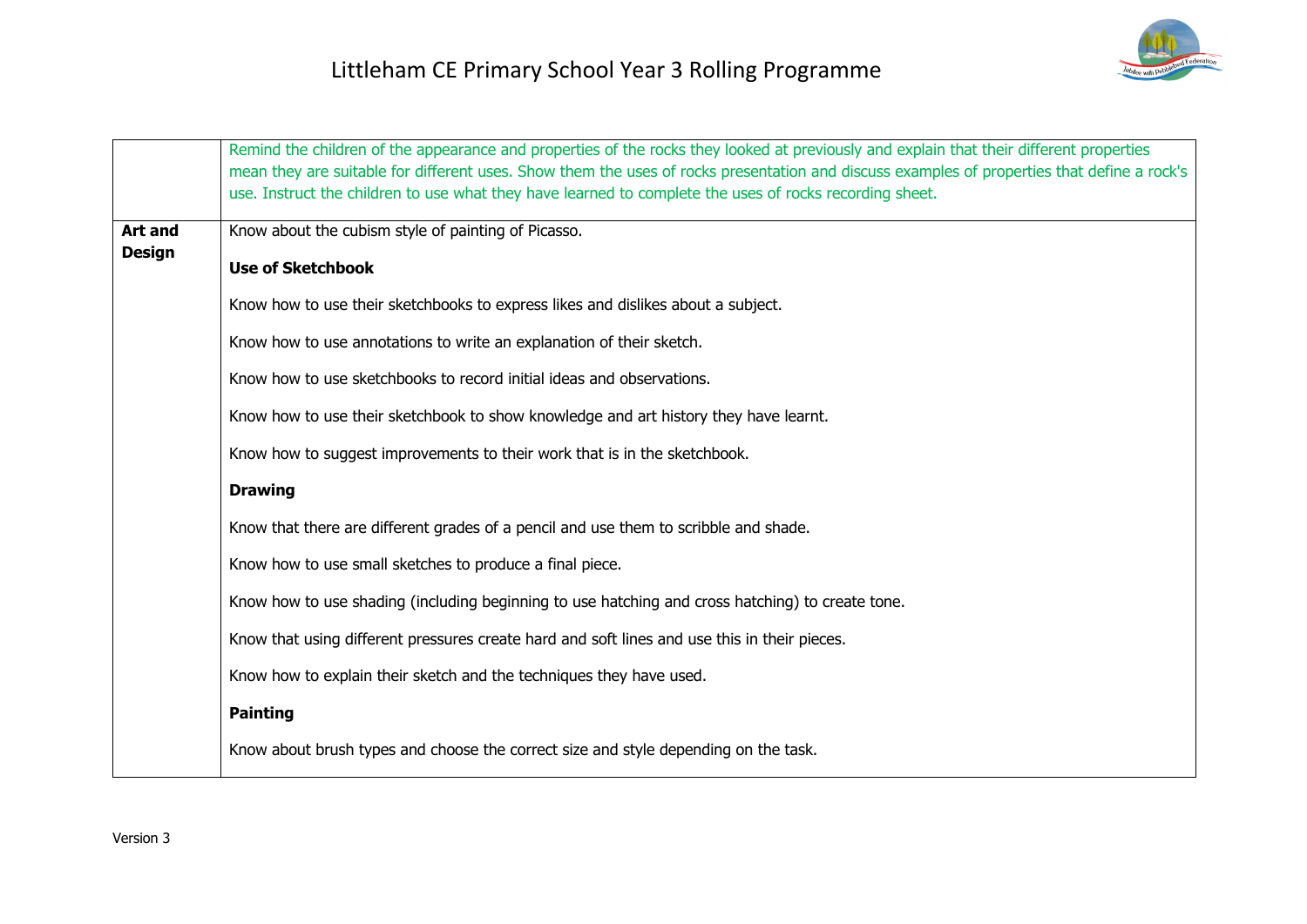

| Know how to use different brushes for different effects.                                                                                                       |
|----------------------------------------------------------------------------------------------------------------------------------------------------------------|
| Know how to mix colours with accuracy.                                                                                                                         |
| Know where the colours are on the colour wheel.                                                                                                                |
| Know about how colours can be used to show feelings.                                                                                                           |
| Know how to create a background using a wash.                                                                                                                  |
| Know how to use artists' work as a starting point and create work in the style of different artists.                                                           |
| <b>Colour</b>                                                                                                                                                  |
| Know how to use tint and shades for different purposes.                                                                                                        |
| Line                                                                                                                                                           |
| Know how to describe organic and geometric forms through different types of line.                                                                              |
| <b>Tone</b>                                                                                                                                                    |
| Know how to use tone effectively and with control.                                                                                                             |
| Know simple shading rules.                                                                                                                                     |
| Learn about the Mediterranean (Spanish) artist Picasso. Look at a variety of Picasso paintings. Discuss his style. Focus on landscape<br>paintings of Picasso. |
| In the style of Picasso sketch ideas for a cubism style picture of an erupting volcano landscape. Include shade to show tone.                                  |
| Paint the final volcano landscape using appropriate colours and ensuring texture and tone.                                                                     |
|                                                                                                                                                                |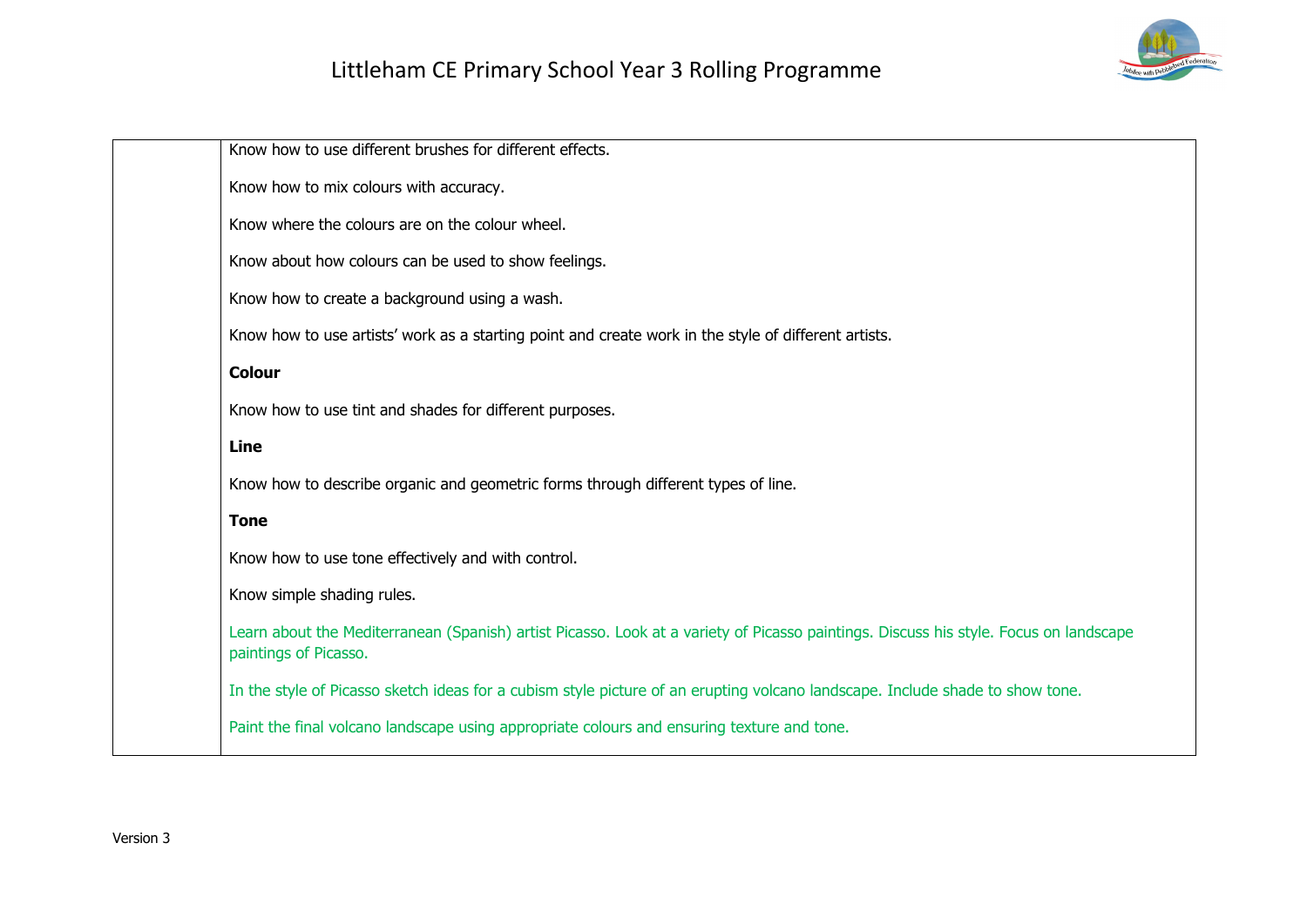

| <b>Music</b> | Sequences of sounds combine pitch, rhythm, dynamics and pulse. Sequences can be written down using informal pictures or symbols in a<br>graphic score, or using standard musical notation. Pitch can be a degree of highness or lowness in tone, rhythm may include a strong,<br>regular repeated sound and dynamics refer to the flow, regularity and whole composition. |
|--------------|---------------------------------------------------------------------------------------------------------------------------------------------------------------------------------------------------------------------------------------------------------------------------------------------------------------------------------------------------------------------------|
|              | Know how to improvise and compose sequences of sounds and vocals and record them using notes or pictures.                                                                                                                                                                                                                                                                 |
|              | <b>Improvisation</b>                                                                                                                                                                                                                                                                                                                                                      |
|              | Know that improvisation is making up your own tunes on the spot.                                                                                                                                                                                                                                                                                                          |
|              | Know that using one or two notes confidently is better than using five.                                                                                                                                                                                                                                                                                                   |
|              | Know that if you improvise using the notes you are given you cannot make a mistake.                                                                                                                                                                                                                                                                                       |
|              | Know how to improvise using instruments in the context of the song they are learning to perform.                                                                                                                                                                                                                                                                          |
|              | <b>Composition</b>                                                                                                                                                                                                                                                                                                                                                        |
|              | Know that a composition is music that is created by you and kept in some way $-$ like writing a story.                                                                                                                                                                                                                                                                    |
|              | Know that a composition can be played or performed again to friends.                                                                                                                                                                                                                                                                                                      |
|              | Know that there are different ways of recording compositions - letter names, symbols, audio.                                                                                                                                                                                                                                                                              |
|              | Know how to create one simple melody using one, three or five different notes.                                                                                                                                                                                                                                                                                            |
|              | Know how to plan and create a section of music that can be performed within the context of the topic.                                                                                                                                                                                                                                                                     |
|              | Know how to talk about how it was created.                                                                                                                                                                                                                                                                                                                                |
|              |                                                                                                                                                                                                                                                                                                                                                                           |
|              |                                                                                                                                                                                                                                                                                                                                                                           |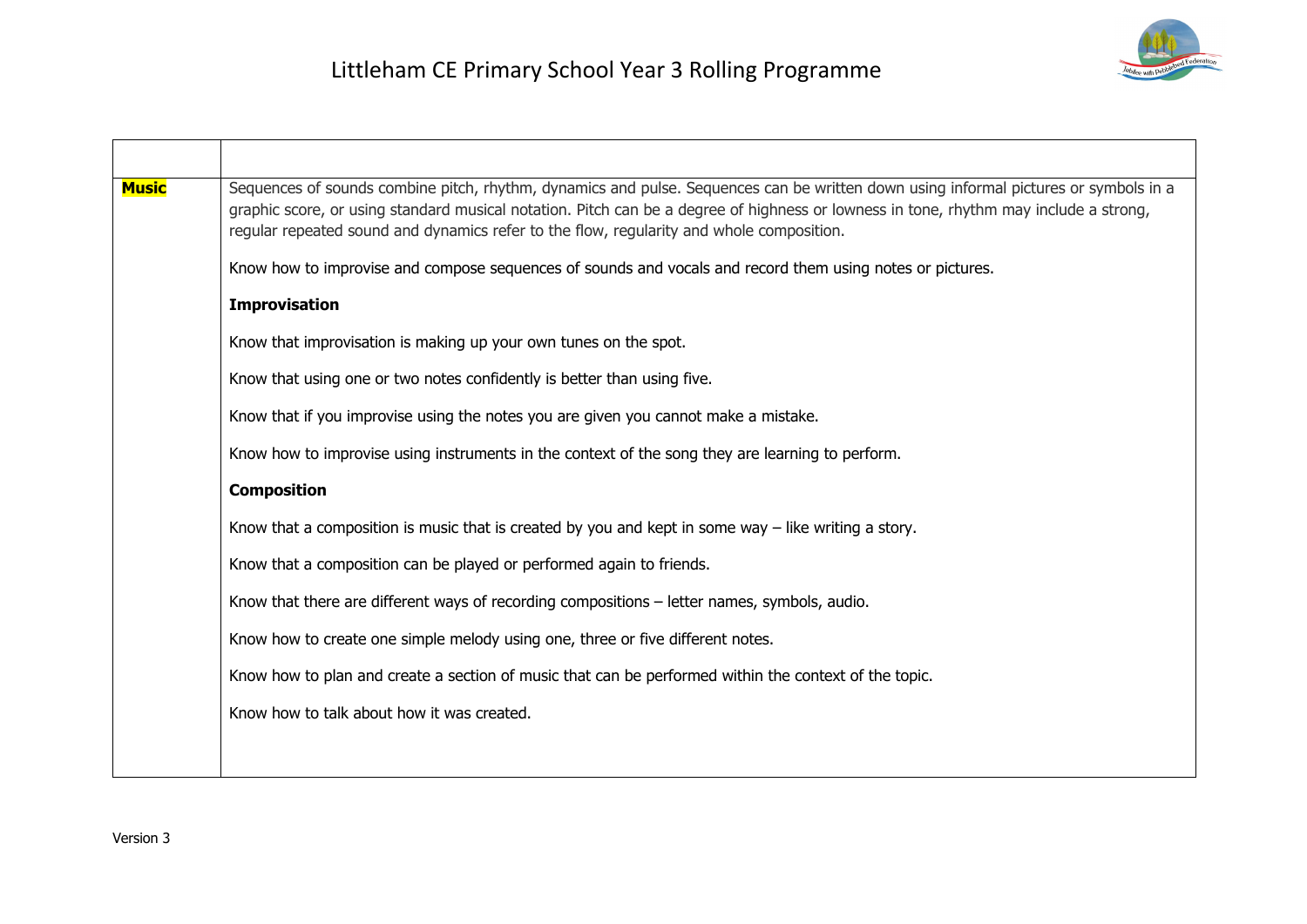

|                  | <b>Dimensions of Music</b>                                                                                                                                                                                                                                                                                                                                                              |
|------------------|-----------------------------------------------------------------------------------------------------------------------------------------------------------------------------------------------------------------------------------------------------------------------------------------------------------------------------------------------------------------------------------------|
|                  | Know how to listen and reflect upon the developing composition and make musical decisions about pulse, rhythm, pitch, dynamics and<br>tempo.                                                                                                                                                                                                                                            |
|                  | Play the children the Rumbles audio and explain that they are listening to the sounds of an earthquake. Display the Rumbles graphic score<br>diagram and discuss how the score could be interpreted to play an earthquake soundscape. Allow the children to test out their ideas, then<br>discuss how easy it was to follow the score and what changes or improvements they would make. |
| <b>Computing</b> | <b>Technology In Our Lives</b>                                                                                                                                                                                                                                                                                                                                                          |
|                  | Online communication should be done respectfully and responsibly, considering the impact on others.                                                                                                                                                                                                                                                                                     |
|                  | Know how to compose clear and appropriate messages in online communities.                                                                                                                                                                                                                                                                                                               |
|                  | Compose clear and appropriate messages in online communities. Consider who in their local community they might write an email to and<br>for what purpose. MP? Head Teacher? Friend? Children are able to explain the ways in which they communicate on line and note the<br>advantages and disadvantages of this.                                                                       |
|                  | <b>Programming</b>                                                                                                                                                                                                                                                                                                                                                                      |
|                  | Begin to learn how to program using Scratch.                                                                                                                                                                                                                                                                                                                                            |
|                  | Know how to break a problem into smaller parts in order to achieve an outcome.                                                                                                                                                                                                                                                                                                          |
|                  | Know how to put programming commands into a sequence to achieve a specific outcome.                                                                                                                                                                                                                                                                                                     |
|                  | Know that a problem in an algorithm could result in unsuccessful programming and detect these within an algorithm.                                                                                                                                                                                                                                                                      |
|                  | Knowledge of repeat commands to repeat a section of code.                                                                                                                                                                                                                                                                                                                               |
|                  | Know how to describe the algorithm that is needed in order to complete a simple task.                                                                                                                                                                                                                                                                                                   |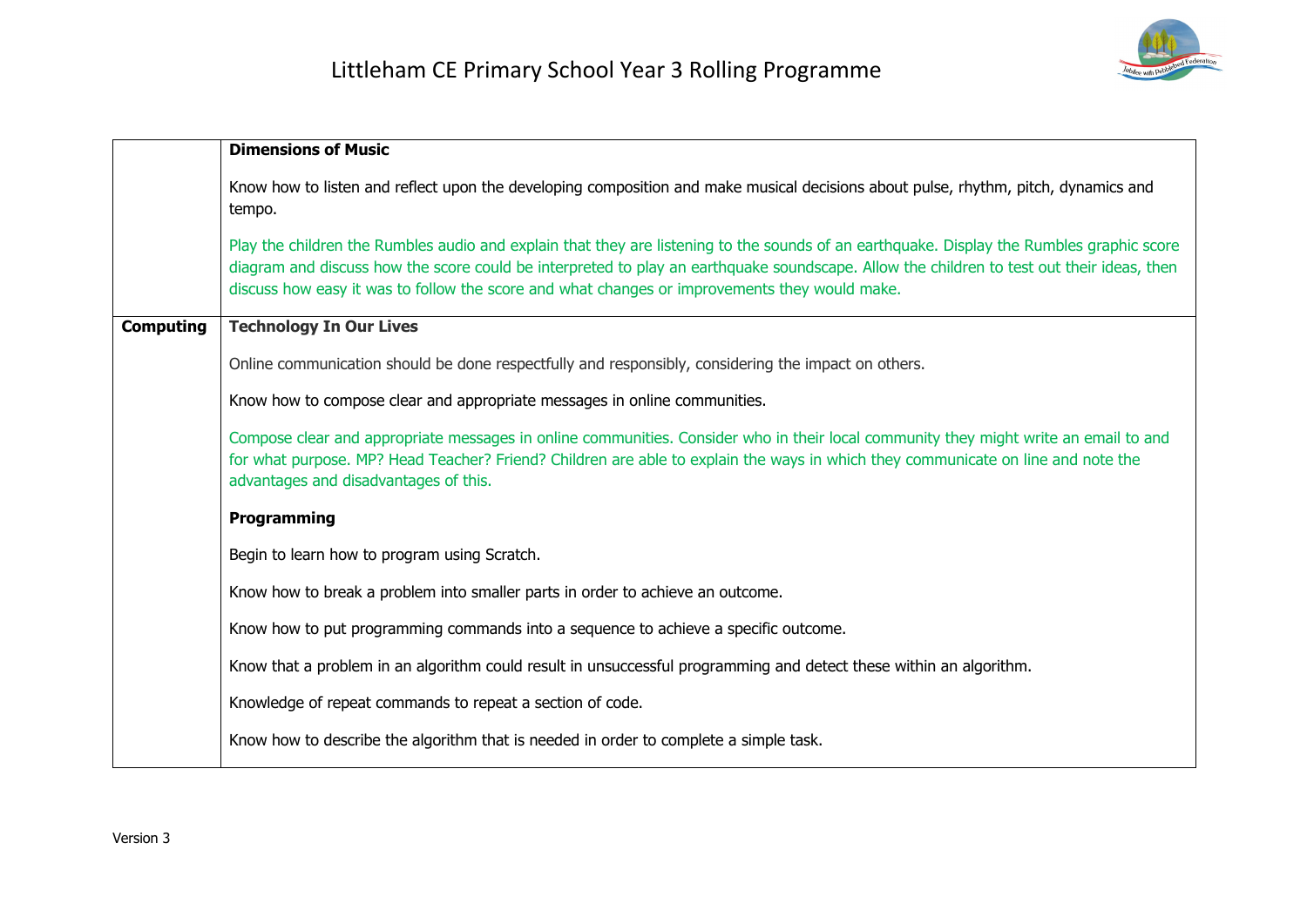

|                                        | Knowledge of repeat commands to repeat a section of code.                                                         |
|----------------------------------------|-------------------------------------------------------------------------------------------------------------------|
|                                        | Know that a problem in an algorithm could result in unsuccessful programming and detect these within a algorithm. |
|                                        | Know how to test a program and recognise when debugging is required.                                              |
|                                        | Using Scratch the children will animate their name.                                                               |
| <b>Design and</b><br><b>Technology</b> | <b>Design</b>                                                                                                     |
|                                        | Know how to develop more than one design or adaptation of an initial design.                                      |
|                                        | Know how to plan a sequence of actions to make a product.                                                         |
|                                        | Know how to record the plan by drawing using annotated sketches.                                                  |
|                                        | Know how to use prototypes to develop and share ideas.                                                            |
|                                        | Know how to think ahead about the order of their work and decide upon tools and materials.                        |
|                                        | Know how to propose suggestions as to how they can achieve their design ideas.                                    |
|                                        | <b>Make</b>                                                                                                       |
|                                        | Know how to cut slots.                                                                                            |
|                                        | Know how to cut internal shapes.                                                                                  |
|                                        | Know how to select from a range of tools for cutting, shaping, joining and finishing.                             |
|                                        | Know how to use tools with increasing accuracy.                                                                   |
|                                        | Know how to plan the stages of the making process.                                                                |
|                                        |                                                                                                                   |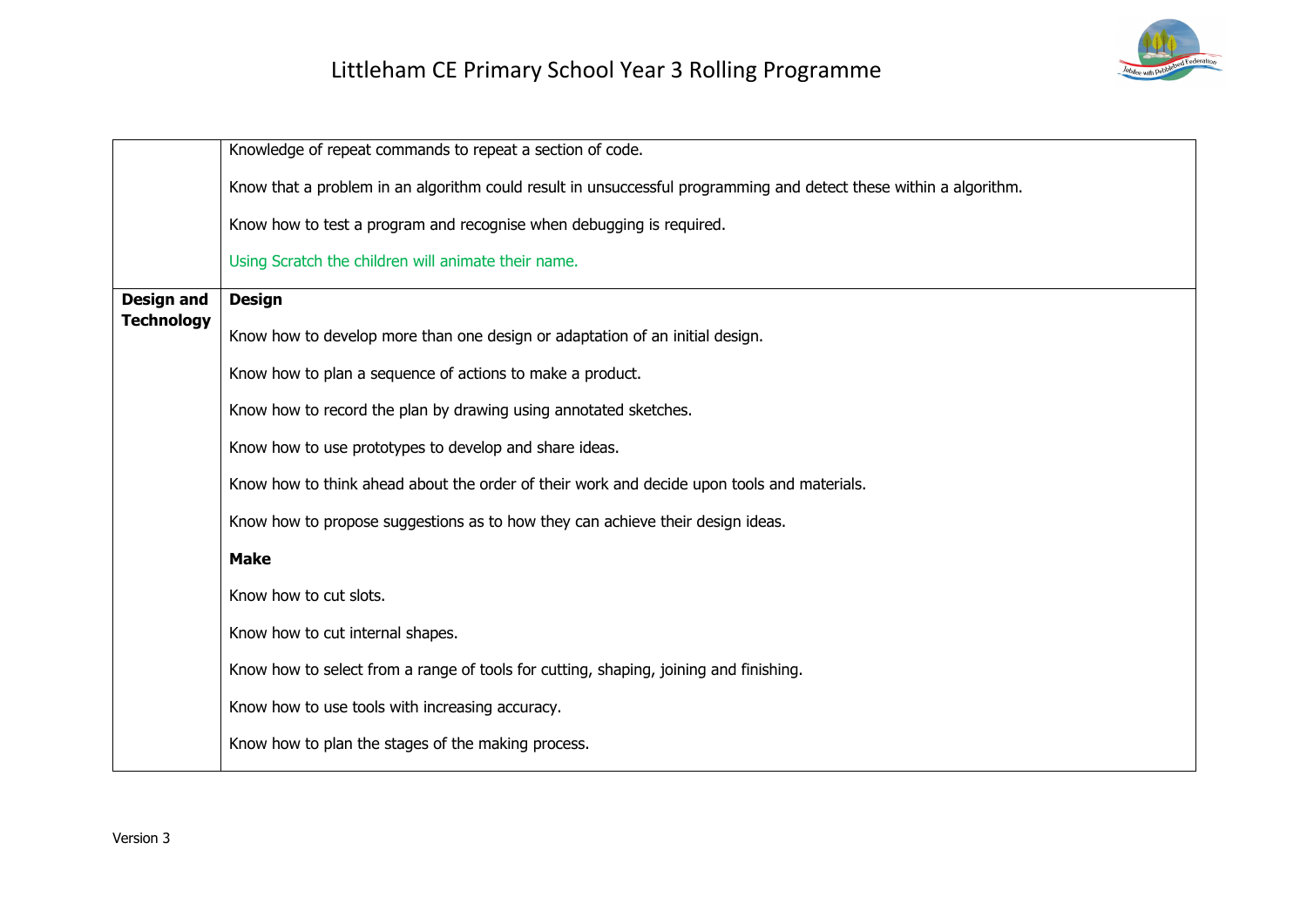

| Know how to use appropriate finishing techniques.                                                                                                                                                                                            |
|----------------------------------------------------------------------------------------------------------------------------------------------------------------------------------------------------------------------------------------------|
| <b>Evaluate</b>                                                                                                                                                                                                                              |
| Know how to draw/sketch products to help analyse and understand how products are made.                                                                                                                                                       |
| Know how to decide which design idea to develop.                                                                                                                                                                                             |
| Know how to consider and explain how the finished product could be improved.                                                                                                                                                                 |
| <b>Mechanical and Electrical Systems</b>                                                                                                                                                                                                     |
| Know how to develop vocabulary related to the project.                                                                                                                                                                                       |
| Know how to use mechanical systems such as pulleys, levers, linkages.                                                                                                                                                                        |
| Know how to incorporate a circuit into a model.                                                                                                                                                                                              |
| Know how to use electrical systems such as a switch, bulb and buzzers.                                                                                                                                                                       |
| Know lolly sticks/card to make levers and linkages.                                                                                                                                                                                          |
| Design and make a 2D model Volcano that incorporates mechanical systems such as pulleys and levers for the volcanic eruptions and an<br>electrical system for a buzzer and lights to represent the noise and light (fire) from the eruption. |
|                                                                                                                                                                                                                                              |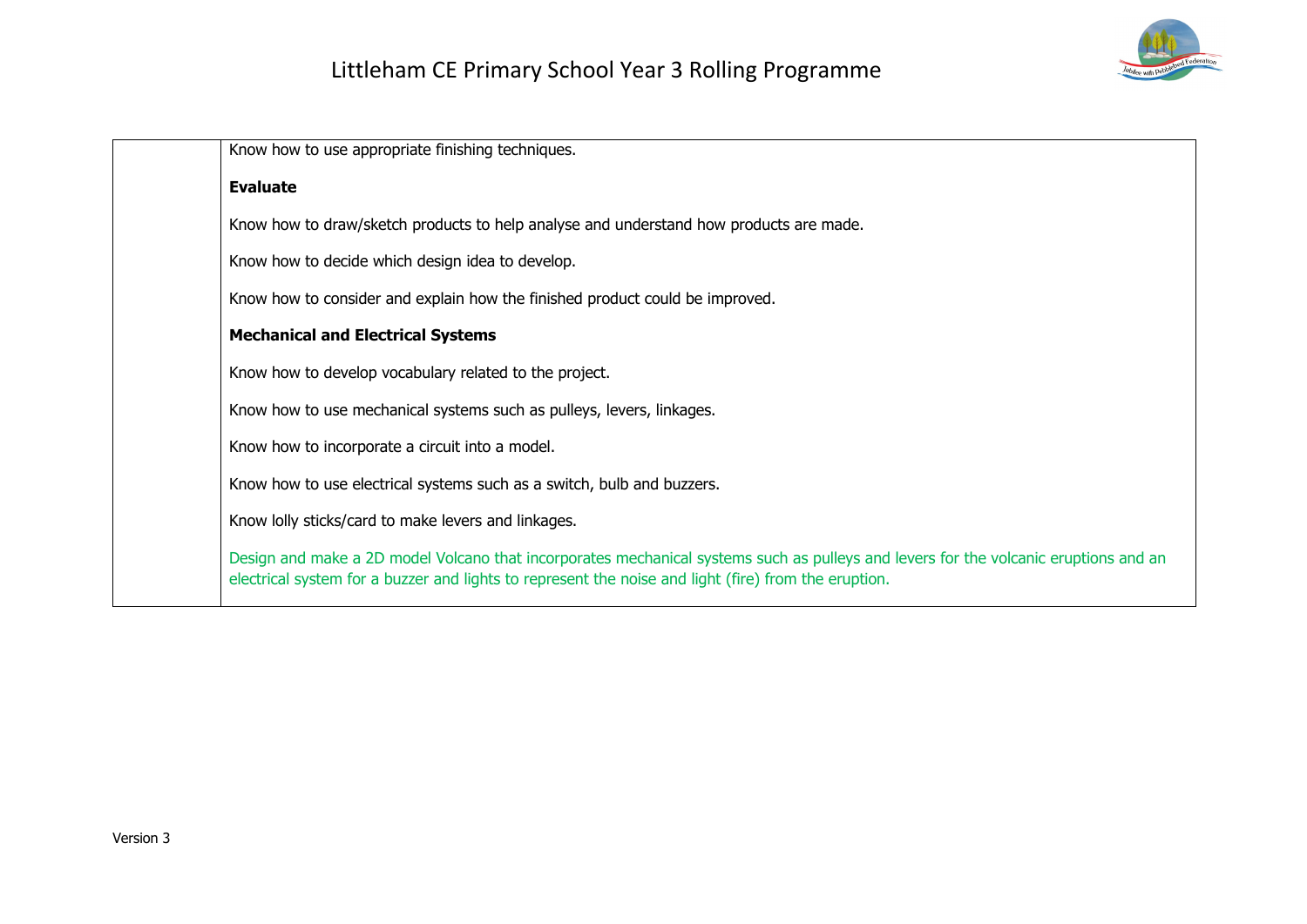

| Term 3 - Summer   |                                                                                                                                                                                                                                        |
|-------------------|----------------------------------------------------------------------------------------------------------------------------------------------------------------------------------------------------------------------------------------|
|                   | What are the key pieces of knowledge we want children to remember, be able to build upon and to reflect on within each<br>subject area of this topic? This knowledge or skill features heavily in sub theme or will not be repeated.   |
|                   | Text in this colour describes example activities to support the main theme of the topic.                                                                                                                                               |
|                   | Text in this colour relates to key pieces of knowledge linked specifically to our Curriculum Intent.                                                                                                                                   |
| <b>Sub-themes</b> | <b>Urban Pioneers</b>                                                                                                                                                                                                                  |
| Geography         | Describe and understand key aspects of human geography, including: types of settlement and land use, economic activity including trade<br>links, and the distribution of natural resources including energy, food, minerals and water. |
|                   | <b>Human Features</b>                                                                                                                                                                                                                  |
|                   | Know how to describe and compare different features of the human geography of a place, offering explanations for the locations for<br>some of these features.                                                                          |
|                   | Know how people both damage and improve the environment.                                                                                                                                                                               |
|                   | Know how to provide a reasonable explanation for features in relation to location (e.g. the shops out of town are bigger because they<br>have more space).                                                                             |
|                   | <b>Physical Features</b>                                                                                                                                                                                                               |
|                   | Know how to describe and compare different physical features of a place offering explanations for the locations for some of these<br>features.                                                                                         |
|                   | Know how to sequence and explain features of a physical weather process such as the water cycle.                                                                                                                                       |
|                   | <b>Skills, Maps Work and Fieldwork</b>                                                                                                                                                                                                 |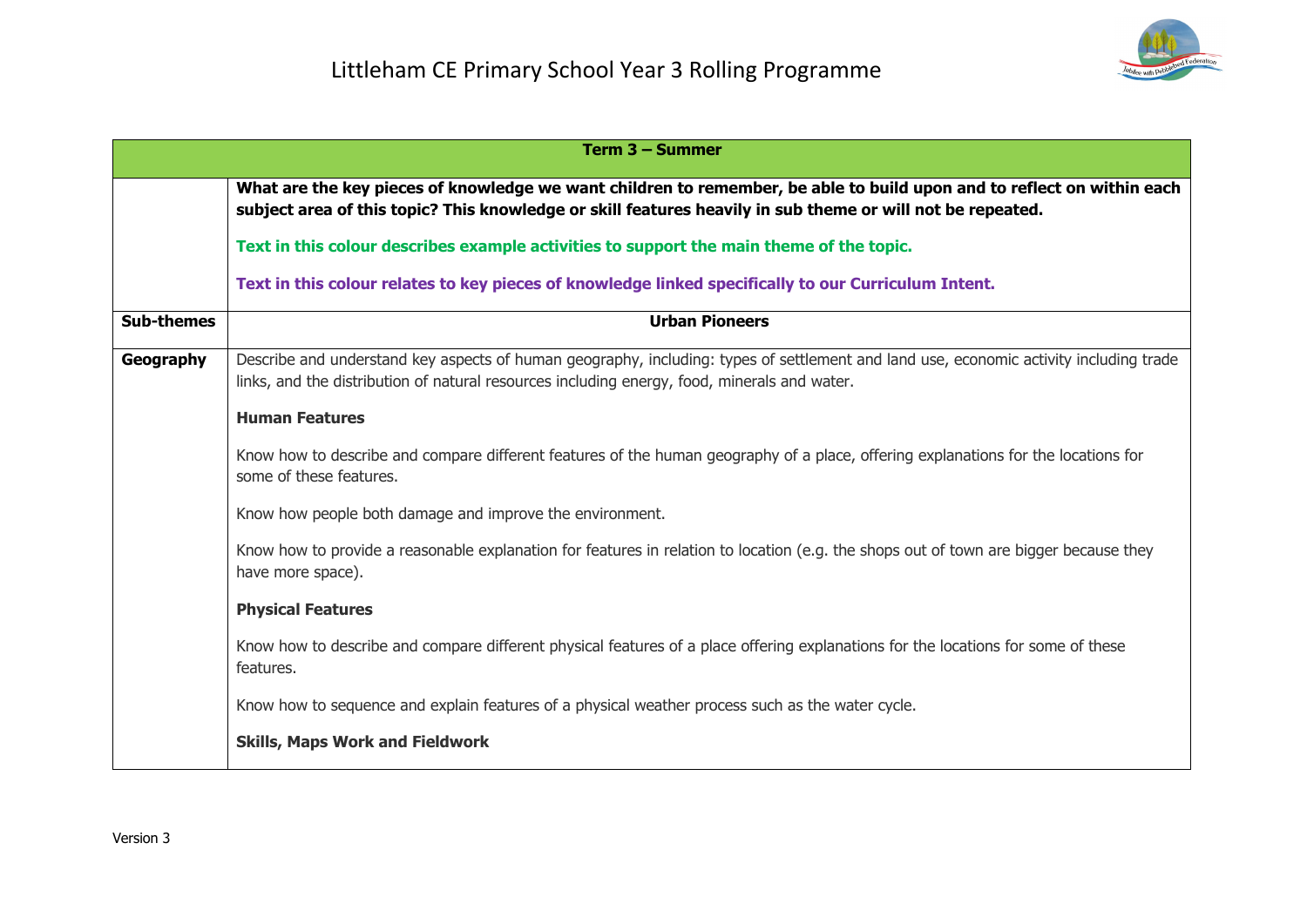

| Know how to ask geographical questions e.g Where is this location? What do you think about it?                                                                                                                                                                                                                                                                                                                                                                                                                                                                                                                |
|---------------------------------------------------------------------------------------------------------------------------------------------------------------------------------------------------------------------------------------------------------------------------------------------------------------------------------------------------------------------------------------------------------------------------------------------------------------------------------------------------------------------------------------------------------------------------------------------------------------|
| Know how to describe route and direction using 9 compass points e.g. N, S, E, W, NW, NE, SW, SE.                                                                                                                                                                                                                                                                                                                                                                                                                                                                                                              |
| Know how to analyse evidence and draw conclusions e.g. make comparison between locations using photos, pictures, temperatures.                                                                                                                                                                                                                                                                                                                                                                                                                                                                                |
| Know how to hold geographical debate.                                                                                                                                                                                                                                                                                                                                                                                                                                                                                                                                                                         |
| Know how to record evidence e.g. construct questionnaire, field sketch, brainstorm words about a place, e-learning, atlases.                                                                                                                                                                                                                                                                                                                                                                                                                                                                                  |
| Know how to communicate in ways appropriate to task and audience e.g. use questionnaires, charts, graphs to show results, write views<br>to local paper.                                                                                                                                                                                                                                                                                                                                                                                                                                                      |
| Know how to draw and use more detailed field sketches and diagrams, using symbols for a key.                                                                                                                                                                                                                                                                                                                                                                                                                                                                                                                  |
| Know how to observe, measure and record the human features in the local area responding to a range of geographical questions.                                                                                                                                                                                                                                                                                                                                                                                                                                                                                 |
| Know how to sue some basic OS map symbols.                                                                                                                                                                                                                                                                                                                                                                                                                                                                                                                                                                    |
| Know how to understand and use 4 and 6 figure grid references.                                                                                                                                                                                                                                                                                                                                                                                                                                                                                                                                                |
| Exmouth is one of the oldest and most picturesque seaside towns in Devon. The town is the gateway to the Jurassic coastline. Exmouth<br>has evolved over the years as a port town, a civil parish and a seaside resort sited on the east bank of the mouth of the River Exe. The<br>town is defined by the sea and river frontages, and as a settlement stretches around 2.5 miles (4 km) inland, along a north-easterly axis.<br>The docks lie at the western corner of this rectangle, where the river passes through a narrow passage into the sea. The sea frontage<br>forms a sandy two-mile-long beach. |
| Making comparisons. Near and far-Describe the type and characteristics of settlement or land use in an area or region.                                                                                                                                                                                                                                                                                                                                                                                                                                                                                        |
| Promotional speeches. City of the future- Describe the type and characteristics of settlement or land use in an area or region.                                                                                                                                                                                                                                                                                                                                                                                                                                                                               |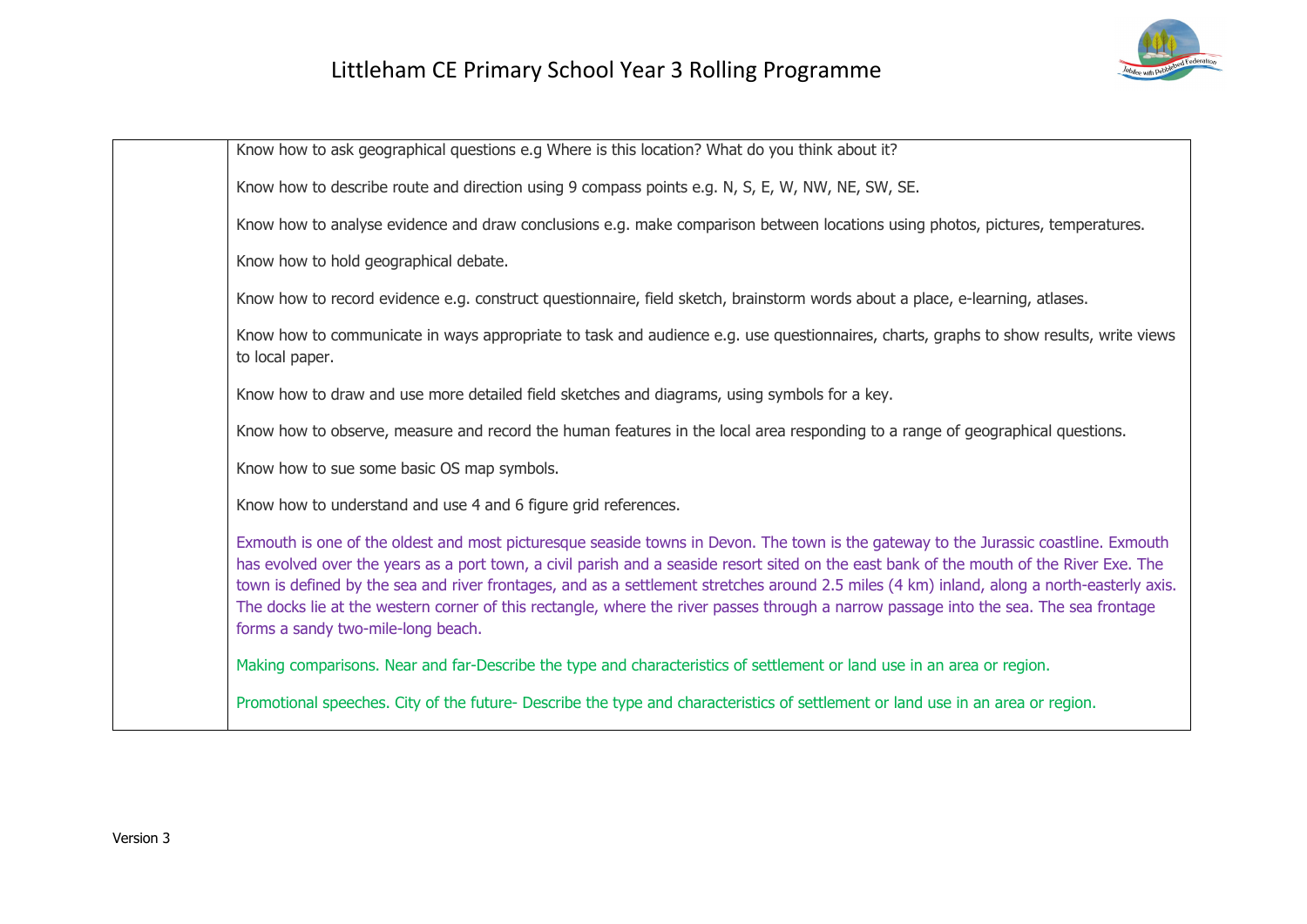|                | Use fieldwork to observe, measure, record and present the human and physical features in the local area using a range of methods,                                                                                                                                                                                |
|----------------|------------------------------------------------------------------------------------------------------------------------------------------------------------------------------------------------------------------------------------------------------------------------------------------------------------------|
|                | including sketch maps, plans and graphs, and digital technologies.                                                                                                                                                                                                                                               |
|                | Urban visit-Use four-figure grid references to describe the location of objects and places on a simple map.                                                                                                                                                                                                      |
|                | Carrying out a survey. My city-Analyse primary data, identifying any patterns observed.                                                                                                                                                                                                                          |
|                | Fantasy city centre. City of the future-Use four-figure grid references to describe the location of objects and places on a simple map.                                                                                                                                                                          |
|                | Four figure grid references locate a grid square (usually 1 km square) on a map. The four-figure grid reference is always given for the<br>bottom left hand corner of the square (the South West corner) and you always write the Eastings before the Northings [Hint: Along the<br>corridor and up the stairs]. |
|                | The grid reference for Exmouth is: Grid Ref: SY 0017 8084 • X/Y co-ords: 300176, 80844 • Lat/Long: 50.61869812, -3.41243572. The<br>grid reference for Exeter is: SX 9191 9256 • X/Y co-ords: 291914, 92560.1 • Lat/Long: 50.72259903,-3.53261076.                                                               |
|                |                                                                                                                                                                                                                                                                                                                  |
| <b>History</b> | Local History Study                                                                                                                                                                                                                                                                                              |
|                | <b>Chronology</b>                                                                                                                                                                                                                                                                                                |
|                | Know how to describe ways of life that are typically associated with a period.                                                                                                                                                                                                                                   |
|                | Know how to create a timeline of a local area over time.                                                                                                                                                                                                                                                         |
|                | <b>Historical Enquiry</b>                                                                                                                                                                                                                                                                                        |
|                | Know how to identify and give reasons for what is likely to be accurate representation of time periods and which are not.                                                                                                                                                                                        |
|                | Know how to compare and contrast artefacts and distinguish between what we know and what we assume.                                                                                                                                                                                                              |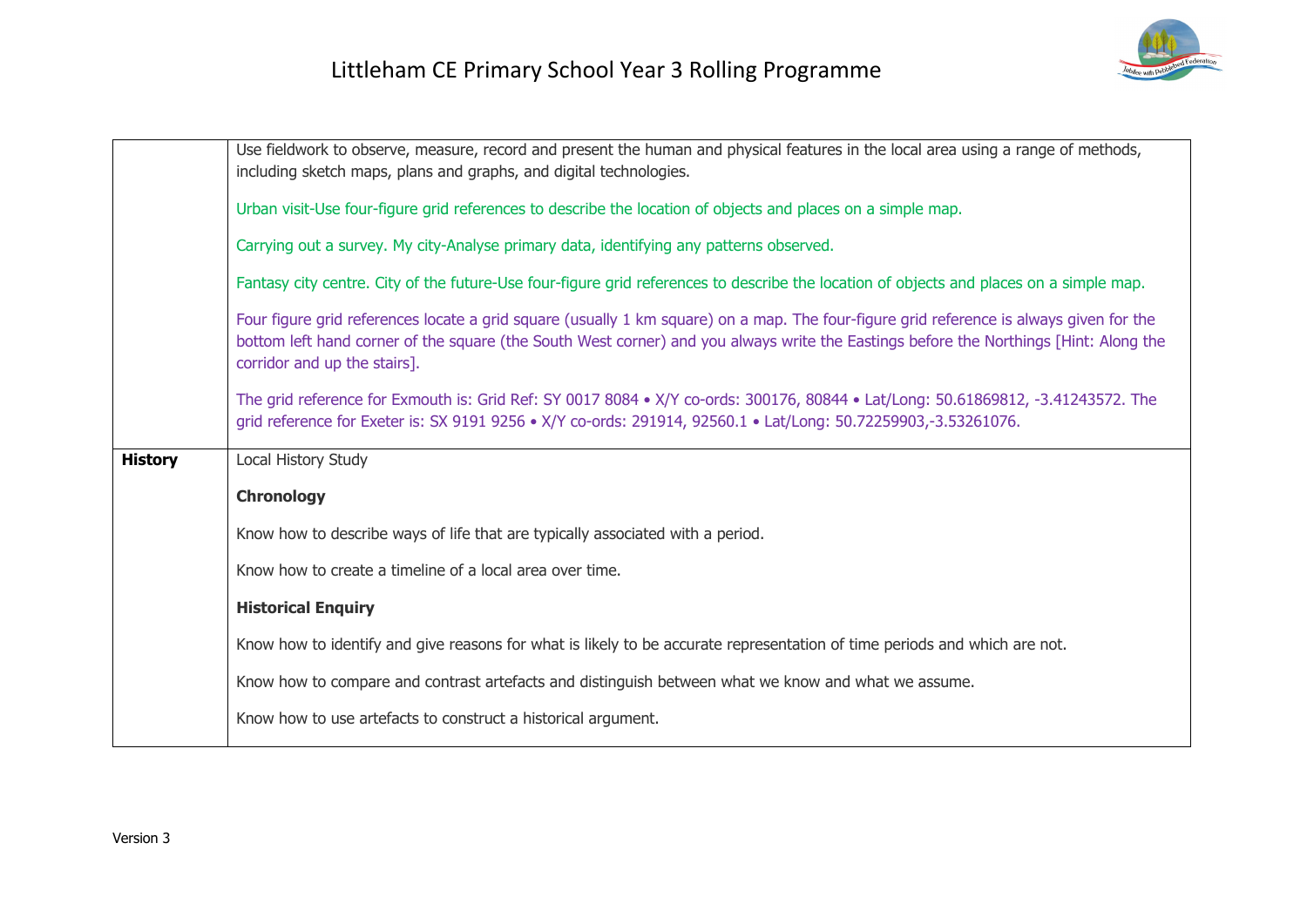

| Know how to begin to use primary and secondary sources to research an idea.                                                                                                                                                                                                                                                                                                                                                          |
|--------------------------------------------------------------------------------------------------------------------------------------------------------------------------------------------------------------------------------------------------------------------------------------------------------------------------------------------------------------------------------------------------------------------------------------|
| Know how to synthesise sources to give possible reasons.                                                                                                                                                                                                                                                                                                                                                                             |
| <b>Interpretations of History</b>                                                                                                                                                                                                                                                                                                                                                                                                    |
| Know how to give thoughts and reasons for monuments both in time studied and modern day.                                                                                                                                                                                                                                                                                                                                             |
| Know how to empathise with visitors to historic ceremonies and significant places.                                                                                                                                                                                                                                                                                                                                                   |
| Know how to interpret a range of evidence to put forward own arguments.                                                                                                                                                                                                                                                                                                                                                              |
| <b>Continuity and Change</b>                                                                                                                                                                                                                                                                                                                                                                                                         |
| Know how to make comparisons about the same local area over time and give reasons for the changes over time.                                                                                                                                                                                                                                                                                                                         |
| <b>Cause and Consequence</b>                                                                                                                                                                                                                                                                                                                                                                                                         |
| Know how to describe the likely impact that seasons and geographical features had on the location of populations.                                                                                                                                                                                                                                                                                                                    |
| <b>Similarities and Differences</b>                                                                                                                                                                                                                                                                                                                                                                                                  |
| Know how to compare and contrast and explain some key ways in which life changed for local people over time periods.                                                                                                                                                                                                                                                                                                                 |
| <b>Significance</b>                                                                                                                                                                                                                                                                                                                                                                                                                  |
| Know how to understand how places (i.e. monuments) can be of significance to a local area whereas some are significant on a global<br>scale.                                                                                                                                                                                                                                                                                         |
| Exeter has a rich history, having been heavily influenced by the Romans, Tudors and Victorians. Exeter has had different industries<br>during instrumental revolutions such as agriculture which is one industry that thrived e.g. the wool industry. Between 16 <sup>th</sup> and 18 <sup>th</sup><br>Century, it exported and processed woollen cloth. The combination of farmland and the canal made for a successful partnership |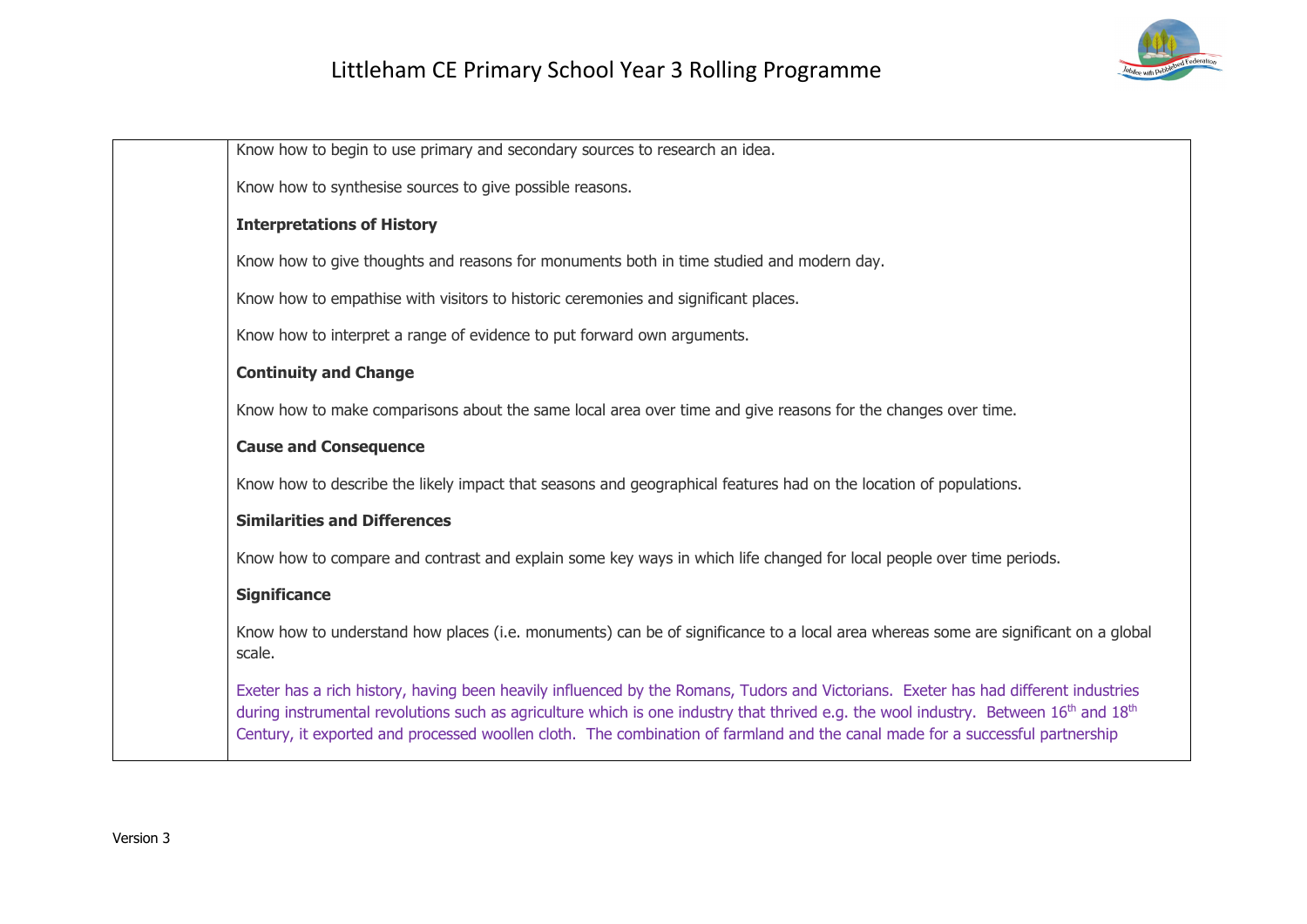

|                | Exeter Cathedral was constructed in 1114 and is the centre of Exeter.                                                                                                                                                                                                                                         |
|----------------|---------------------------------------------------------------------------------------------------------------------------------------------------------------------------------------------------------------------------------------------------------------------------------------------------------------|
|                | The history of our town. Past perspectives-Analyse a range of historical information to explain how a national or international event has<br>impacted the locality.                                                                                                                                           |
|                | Prominent urban buildings. Past perspectives-Analyse a range of historical information to explain how a national or international event<br>has impacted the locality.                                                                                                                                         |
|                | The future of our town. City of the future-Skill Analyse a range of historical information to explain how a national or international event<br>has impacted the locality.                                                                                                                                     |
| <b>Science</b> | Identify and describe the functions of different parts of flowering plants. Explore the requirements of plants for life. Investigate how<br>water is transported in plants. Explore the part that flowers play in the life cycle of flowering plants, including pollination, seed formation<br>and dispersal. |
|                | <b>Knowledge of Working Scientifically</b>                                                                                                                                                                                                                                                                    |
|                | Know how to ask a range of questions linked to a. topic.                                                                                                                                                                                                                                                      |
|                | Know how to begin to look for naturally occurring patterns and relationships.                                                                                                                                                                                                                                 |
|                | Know how to make a range of relevant observations using simple equipment with support.                                                                                                                                                                                                                        |
|                | Know how to present observations in labelled diagrams.                                                                                                                                                                                                                                                        |
|                | Know how to present data in bar charts.                                                                                                                                                                                                                                                                       |
|                | Know how to prepare own tables to record data.                                                                                                                                                                                                                                                                |
|                | Know how to provide oral or written explanations for their findings.                                                                                                                                                                                                                                          |
|                |                                                                                                                                                                                                                                                                                                               |
|                |                                                                                                                                                                                                                                                                                                               |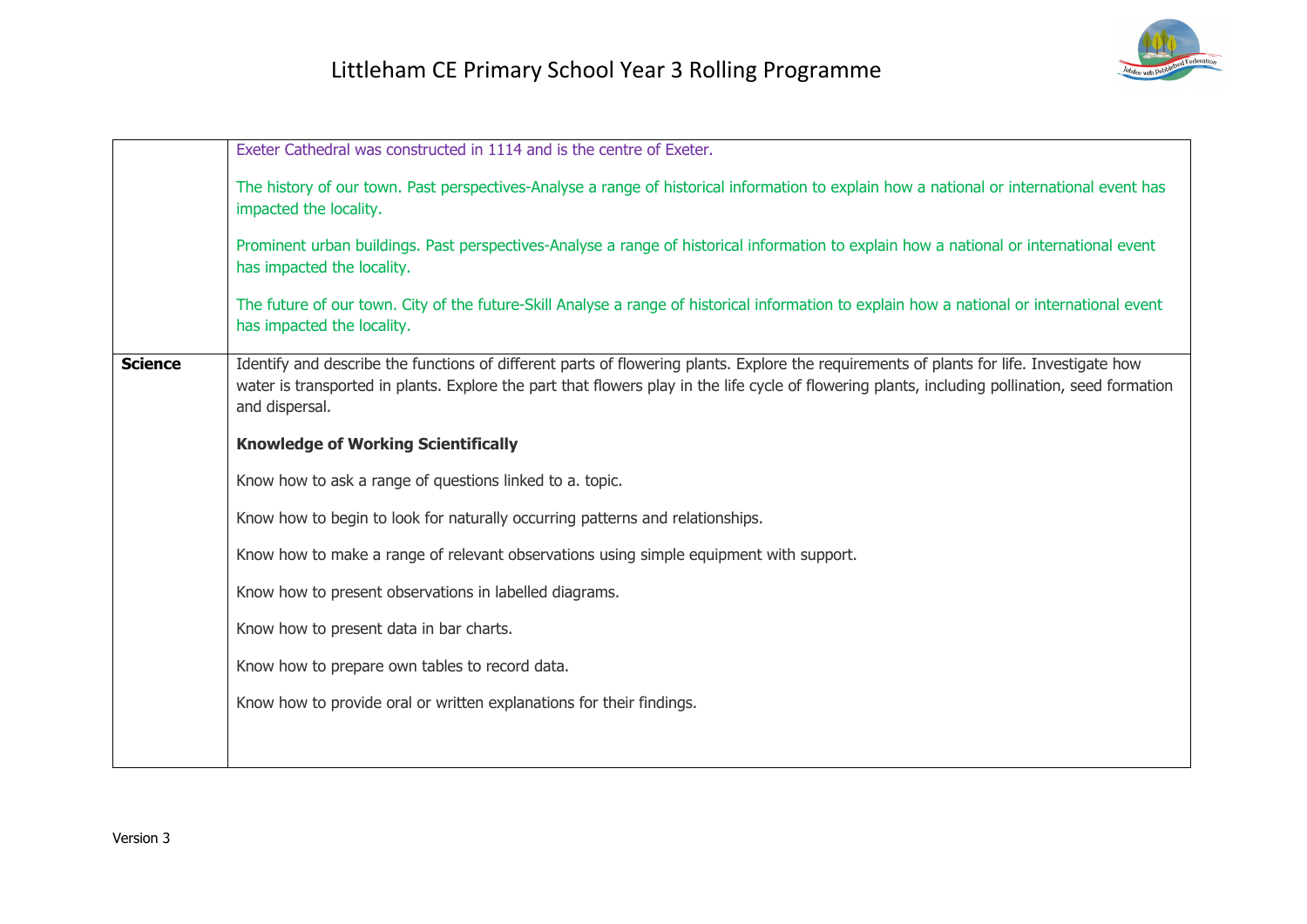

| <b>Plants</b>                                                                                                                                                                                                                          |
|----------------------------------------------------------------------------------------------------------------------------------------------------------------------------------------------------------------------------------------|
| Know that many plants, but not all, have roots, stems/trunks, leaves and flowers/blossom and identify these on a range of different<br>plants.                                                                                         |
| Know that the roots absorb water and nutrients from the soil and anchor the plant in place.                                                                                                                                            |
| Know that the stem transports water and nutrients/minerals around the plant and holds the leaves and flowers up in the air to enhance<br>photosynthesis, pollination and seed dispersal.                                               |
| Know that the leaves use sunlight and water to produce the plant's food and know that this process is called photosynthesis.                                                                                                           |
| Know that some plants produce flowers which enable the plant to reproduce.                                                                                                                                                             |
| Know that pollen, which is produced by the male part of the flower, is transferred between the female part of other flowers (pollination).                                                                                             |
| Know that this process forms seeds and that these seeds are sometimes contained in berries or fruits which are then dispersed in<br>different ways.                                                                                    |
| Know that different plants require different conditions for germination and growth.                                                                                                                                                    |
| Observe a variety of flowering plants, sketch and label the main parts. Grow plants under different conditions to see how they differ and<br>therefore what their requirements are for life. Look at a variety of seeds and grow some. |
| Explore the school grounds to see the variety of flowering plants and compare and contrast them. Discuss seed germination and plant<br>growth with Mr. Bell as he gets going with the plants for the garden area.                      |

**Purple – Key knowledge linked to our Curriculum Intent.**